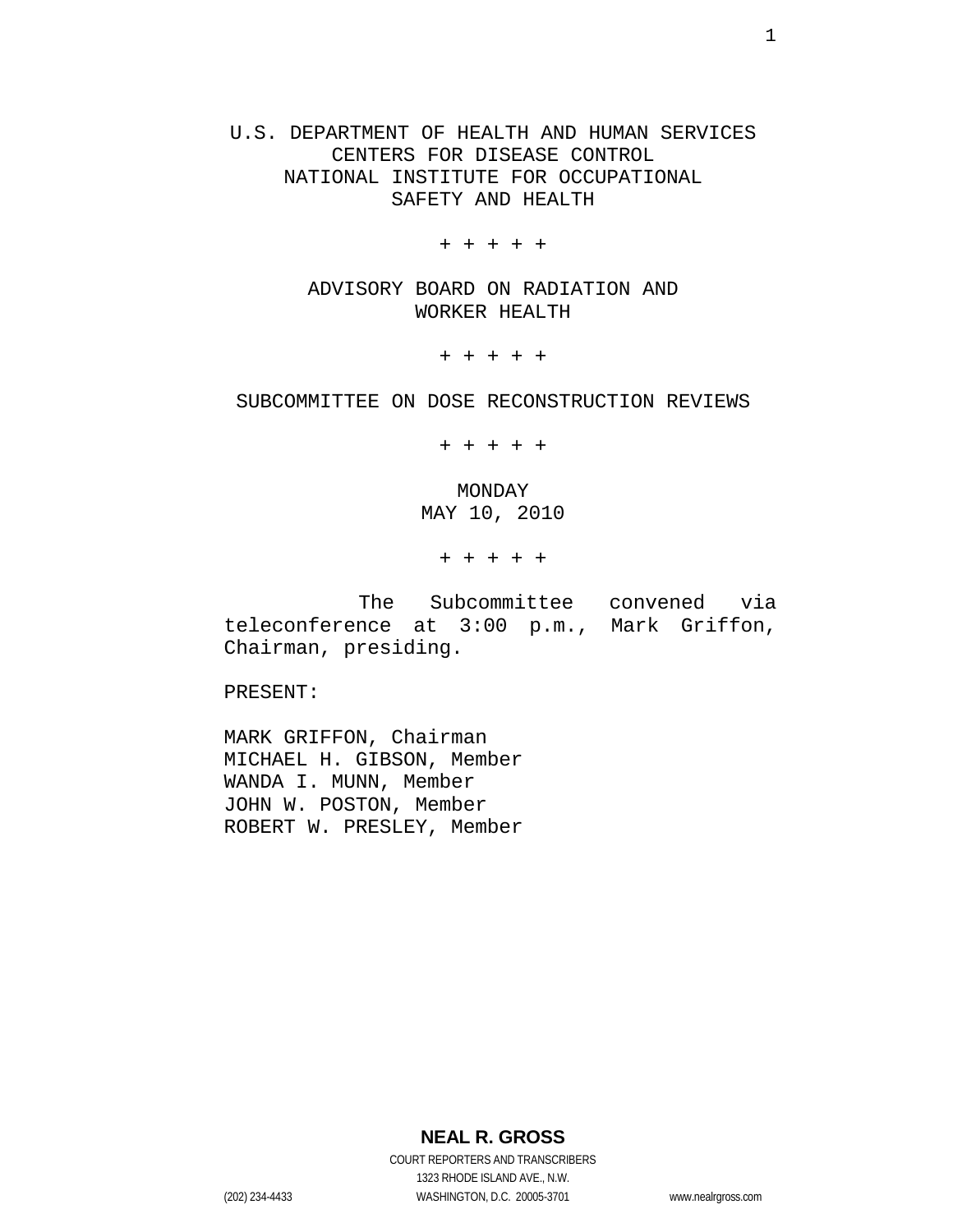ALSO PRESENT:

TED KATZ, Designated Federal Official NANCY ADAMS, NIOSH Contractor ISAF AL-NABULSI, DOE DOUGLAS FARVER, SC&A STU HINNEFELD, DCAS EMILY HOWELL, HHS JENNY LIN, HHS BRANT ULSH, DCAS

### **NEAL R. GROSS**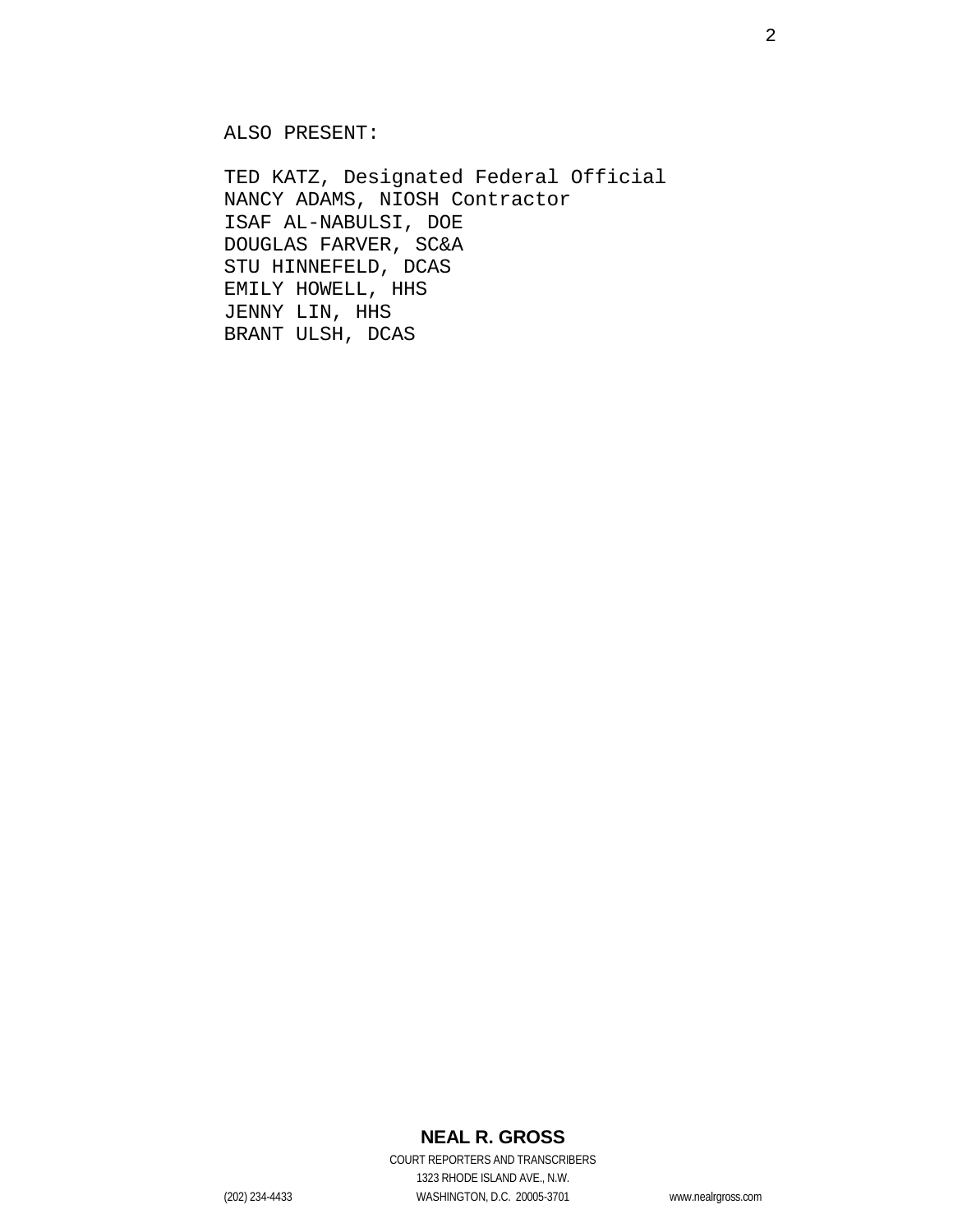| Welcome        | 3  |
|----------------|----|
| Roll Call      | २  |
| Case Selection | 5. |
| Adjourn        | 60 |

# **NEAL R. GROSS**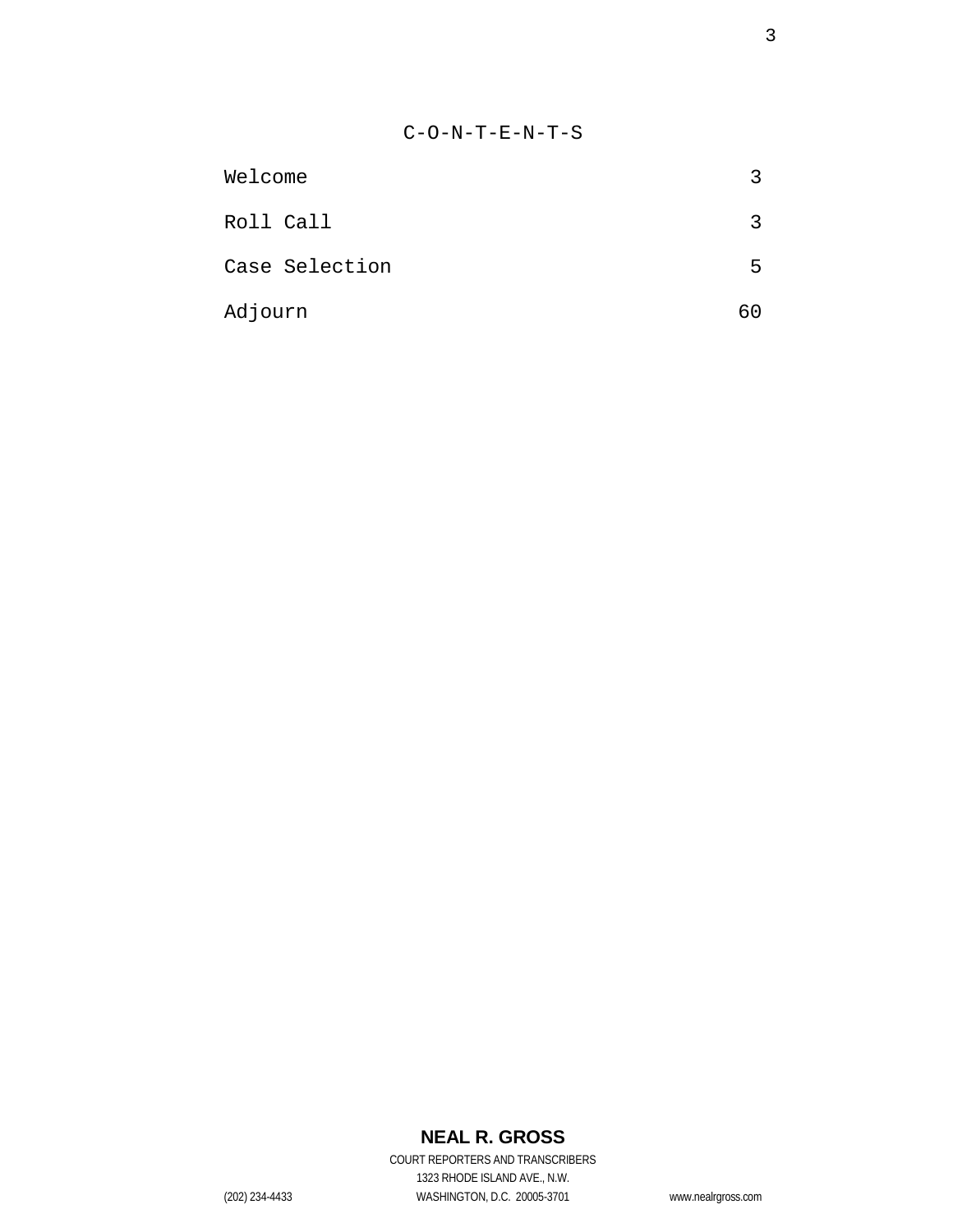| $\mathbf 1$    | $P-R-O-C-E-E-D-I-N-G-S$                     |
|----------------|---------------------------------------------|
| $\overline{2}$ | $3:03$ P.M.                                 |
| 3              | MR. KATZ: Welcome, everybody to             |
| 4              | the Advisory Board on Radiation and Worker  |
| 5              | Health. This is the Dose Reconstruction     |
| 6              | Subcommittee. And beginning with roll call, |
| 7              | Board Members first.                        |
| 8              | CHAIRMAN GRIFFON: Mark Griffon,             |
| 9              | Chair of the Subcommittee.                  |
| 10             | MEMBER PRESLEY: Robert Presley,             |
| 11             | Alternate.                                  |
| 12             | MR. KATZ: Welcome, Bob.                     |
| 13             | MEMBER MUNN: Hi, Bob, that's                |
| 14             | great. Wanda Munn, Member.                  |
| 15             | Mike Gibson,<br>MEMBER GIBSON:              |
| 16             | Member.                                     |
| 17             | MR. KATZ: Okay, then NIOSH ORAU             |
| 18             | Team?                                       |
| 19             | MR. HINNEFELD: Stu Hinnefeld and            |
| 20             | Brant Ulsh from DCAS.                       |
| 21             | MR. KATZ: Okay and anyone from              |
| 22             | SC&A?                                       |

**NEAL R. GROSS** COURT REPORTERS AND TRANSCRIBERS

1323 RHODE ISLAND AVE., N.W. (202) 234-4433 WASHINGTON, D.C. 20005-3701 www.nealrgross.com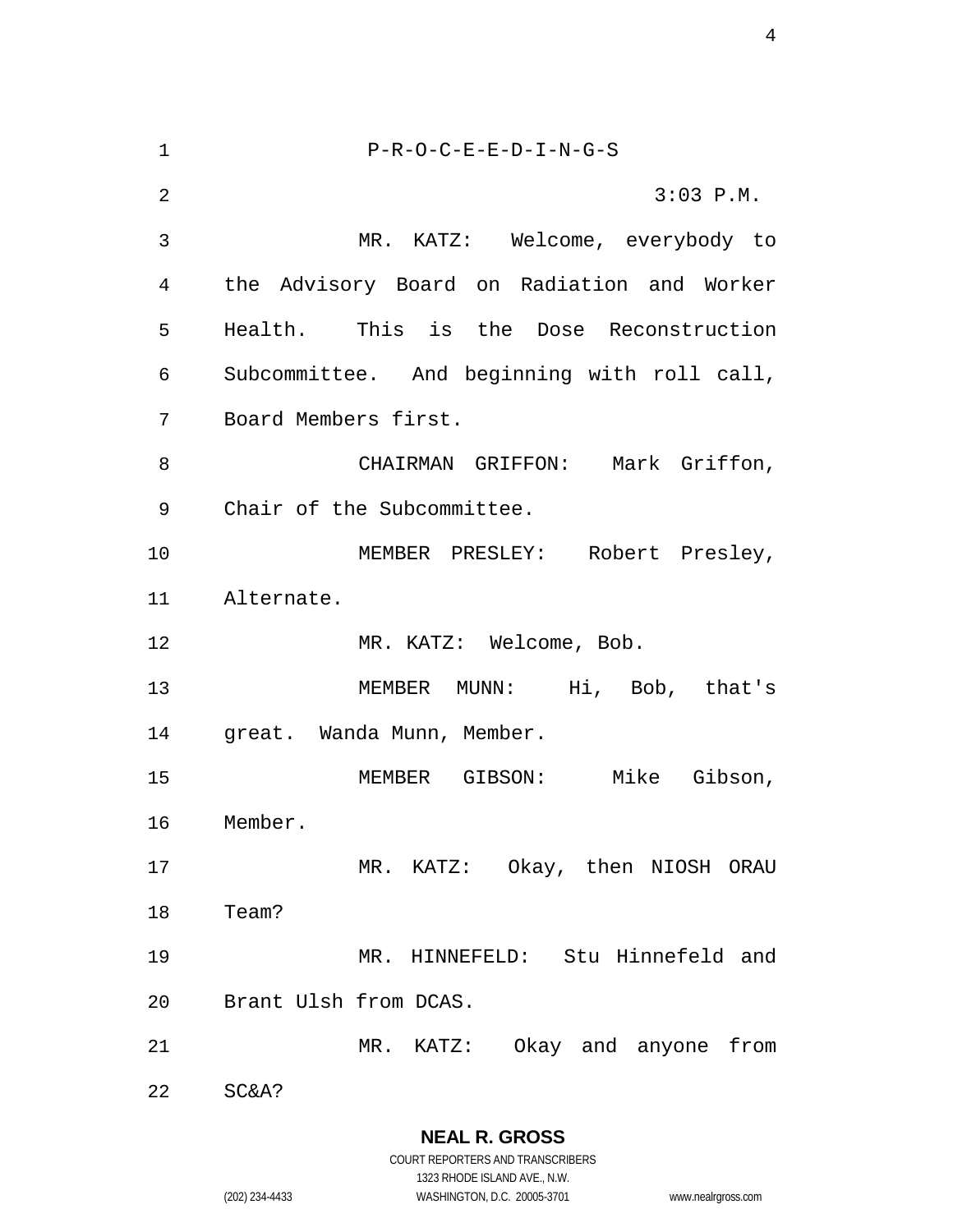1 MR. FARVER: Doug Farver, SC&A. MR. KATZ: Doug, hey. Is someone else trying to say something? Okay, any members of the public on the line? Other HHS or other government officials or contractors to the government? 7 MS. HOWELL: Emily Howell, HHS. 8 MS. LIN: Jenny Lin, HHS. DR. AL-NABULSI: Isaf Al-Nabulsi, DOE. 11 MS. ADAMS: Nancy Adams, NIOSH contractor. MR. KATZ: Welcome to all of you. That should be it. Okay, Mark? CHAIRMAN GRIFFON: All right. Yes, as Wanda mentioned earlier, we didn't really have -- I didn't put an agenda out. I thought at some point I had said this was a one issue meeting, but maybe not. The only thing scheduled for this call is to do the case selection for the 13th set of cases. Everyone should have received a

**NEAL R. GROSS**

COURT REPORTERS AND TRANSCRIBERS 1323 RHODE ISLAND AVE., N.W. (202) 234-4433 WASHINGTON, D.C. 20005-3701 www.nealrgross.com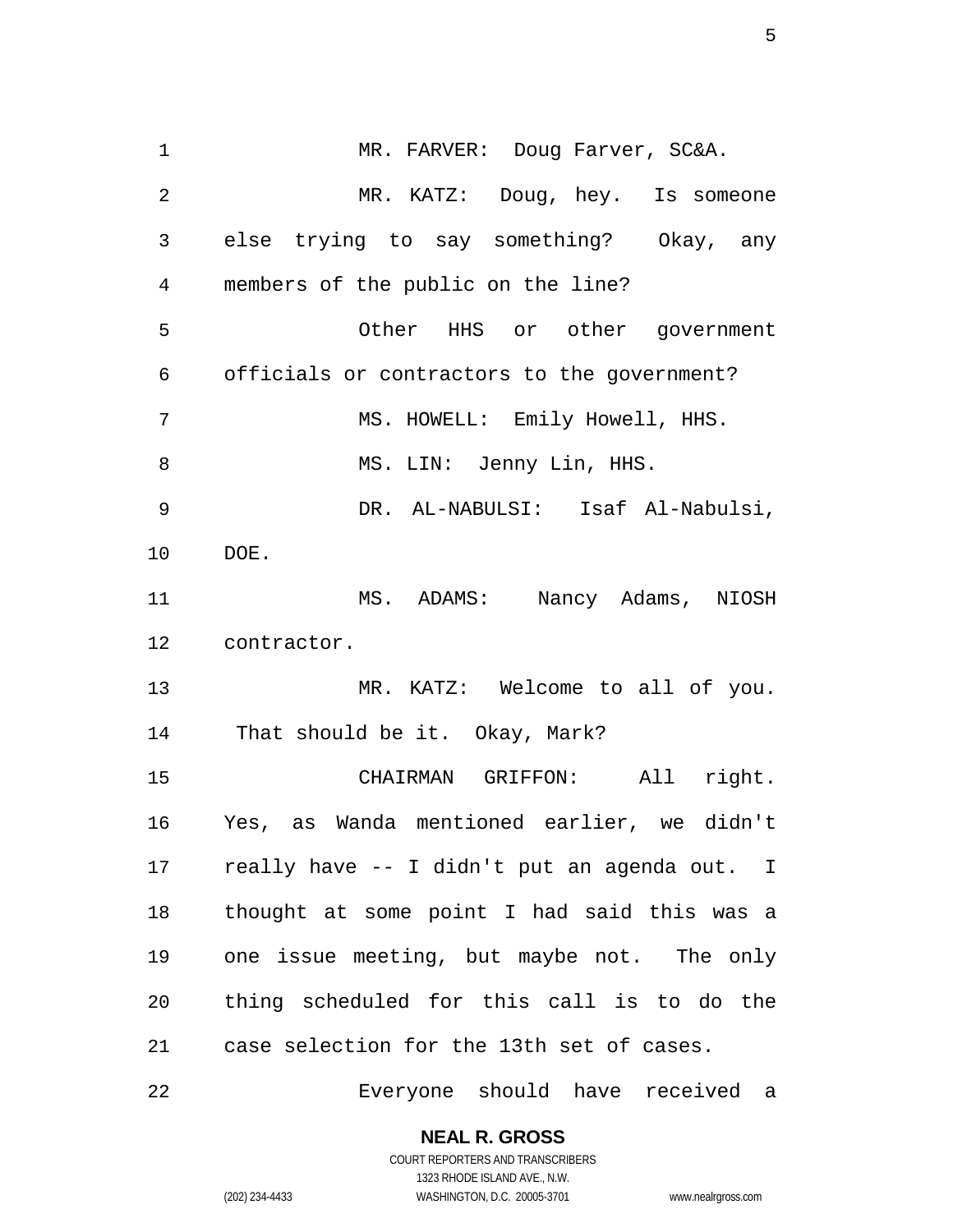couple of spreadsheets from NIOSH. Well, there's two versions of the one listing of what we're calling full internal and external dose reconstruction cases and that should have 33 pages in it.

 I'm pretty sure this is right, one is sorted by PoC and the other one, I don't know how the other one is sorted, but --

 MR. HINNEFELD: Just by selection number.

 CHAIRMAN GRIFFON: By selection, yes, that's what I thought. Okay. I actually worked from the one that was sorted by the PoC and then there's -- so that's the one listing with two different versions of a spreadsheet that was sent out. And the other listing is a random set of cases which would not only be full internal external but would be a random selection of some additional cases.

 And what we've done in the past is to start from the best estimate cases and I think we would like to get, come up with

### **NEAL R. GROSS** COURT REPORTERS AND TRANSCRIBERS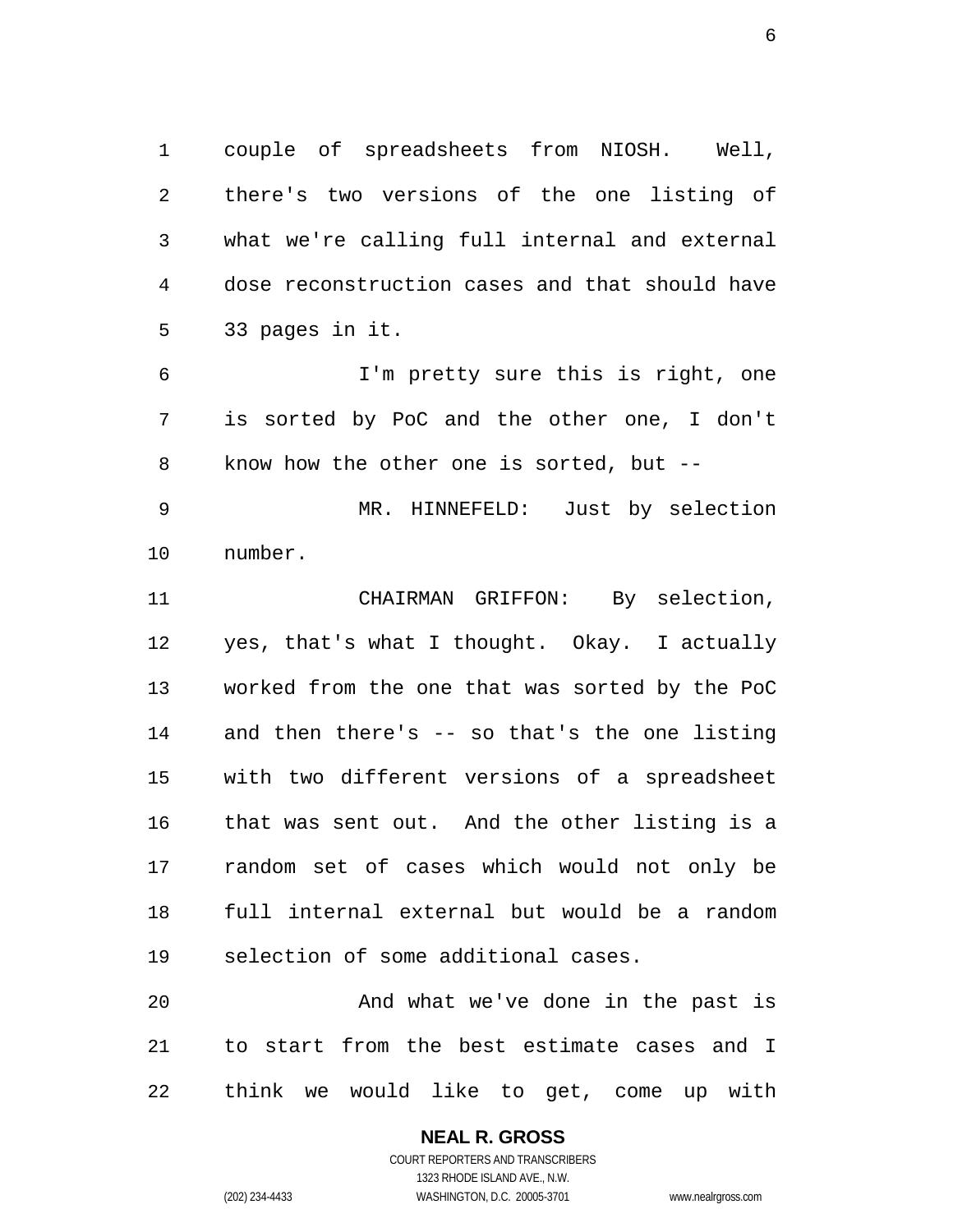probably around 40 cases. That way if we lose some, it can be narrowed down. Is that correct, Stu, each set? I know if this matters really, but -- MR. HINNEFELD: It matters very much. We usually do this in a two-step process. 8 CHAIRMAN GRIFFON: Yes. MR. HINNEFELD: Step one. But however many we select today, we will provide to ORAU for them to add those additional columns of information. CHAIRMAN GRIFFON: Right. 14 MR. HINNEFELD: For the second step of the selection process. If you want to keep doing that process. CHAIRMAN GRIFFON: Yes, I do, yes. And the idea is to do that in Buffalo, if we have enough time. MR. HINNEFELD: I don't think I can get that information -- CHAIRMAN GRIFFON: That quickly --

> **NEAL R. GROSS** COURT REPORTERS AND TRANSCRIBERS

1323 RHODE ISLAND AVE., N.W. (202) 234-4433 WASHINGTON, D.C. 20005-3701 www.nealrgross.com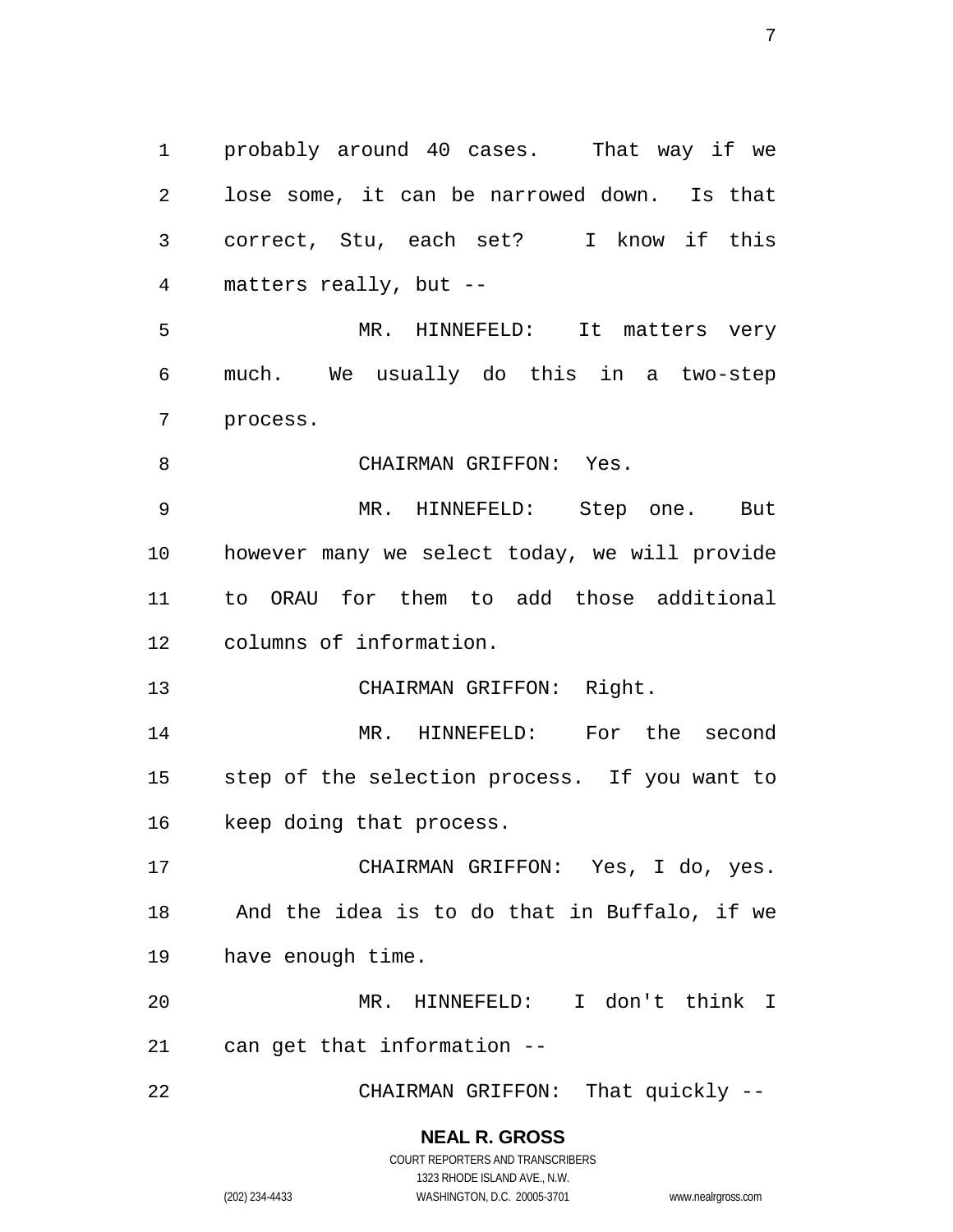MR. HINNEFELD: For Buffalo, no. In fact, I would guess that it will be middle of June.

 CHAIRMAN GRIFFON: Maybe the next Board phone call then or whatever, the full Board.

 MR. HINNEFELD: I would think it would be the middle of June at least before I'll be able to get it.

 CHAIRMAN GRIFFON: Okay, okay. So this is the first step. The only thing I'm asking is for the 13th set, how many cases should we be shooting for SC&A tasking purposes? Maybe we want to end up with 20, like we usually do.

 MEMBER MUNN: Well, maybe it would be a good idea for us to kind of run through them and see how many jump out on our first cut.

 CHAIRMAN GRIFFON: Well, yes. We want more than that in our first cut.

MEMBER MUNN: Oh, yes.

**NEAL R. GROSS**

COURT REPORTERS AND TRANSCRIBERS 1323 RHODE ISLAND AVE., N.W. (202) 234-4433 WASHINGTON, D.C. 20005-3701 www.nealrgross.com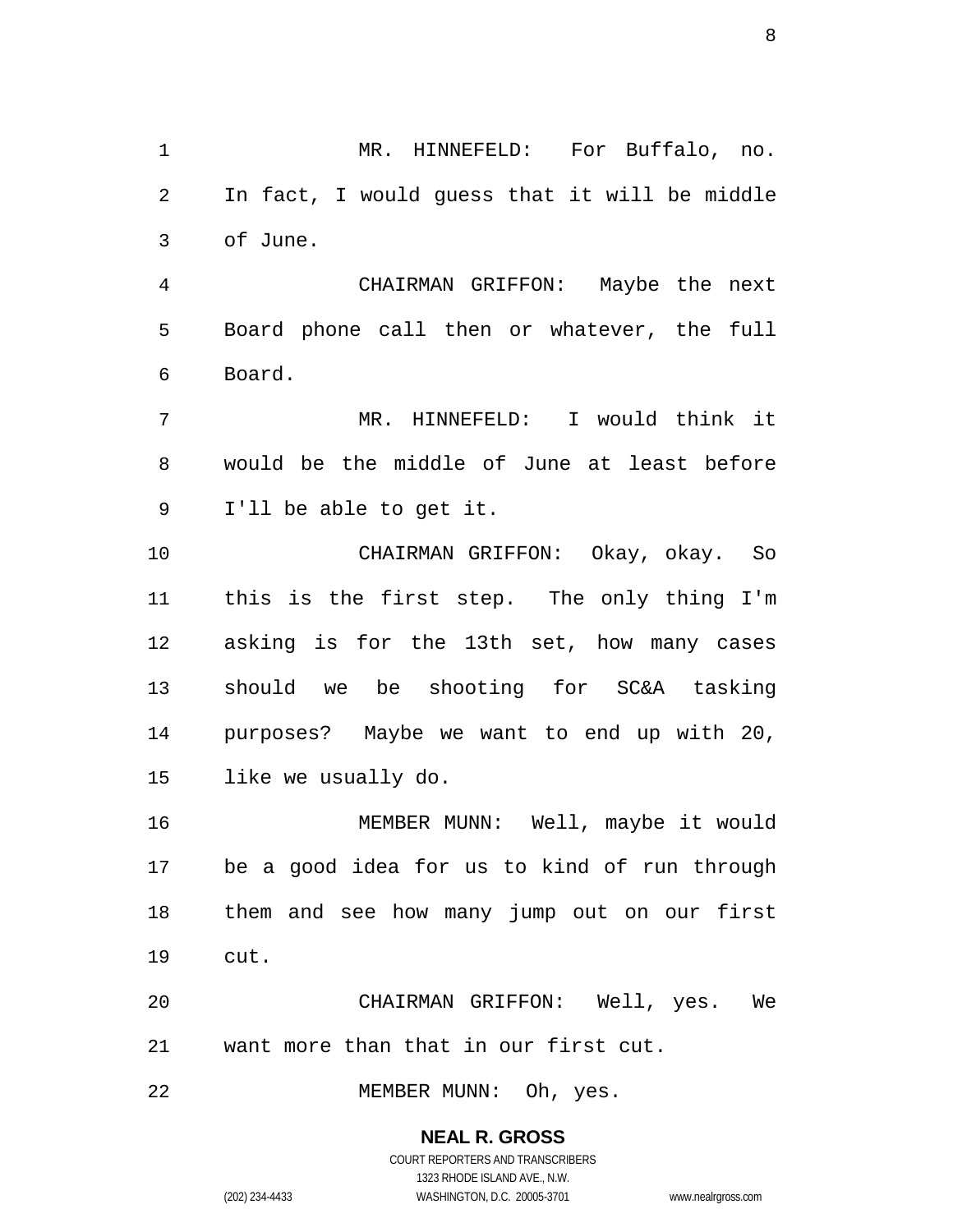CHAIRMAN GRIFFON: But I think what we want to end up with if we want to stick with the normal -- I'm just asking from a tasking -- I don't know if there's any limitations in that way. MR. KATZ: Doug? 7 MR. FARVER: Mark, this is Doug. I didn't receive copies of these and you may have sent them to John and John is traveling today. 11 MR. HINNEFELD: I'll send them. CHAIRMAN GRIFFON: Stu sent them around actually. MR. FARVER: I know John was looking for about 30 cases. CHAIRMAN GRIFFON: Okay, 30, MR. FARVER: So I imagine anywhere in that range, 20 to 30, whatever you can pick out. CHAIRMAN GRIFFON: Okay. MR. HINNEFELD: We'll want to go bigger than that.

### **NEAL R. GROSS**

COURT REPORTERS AND TRANSCRIBERS 1323 RHODE ISLAND AVE., N.W. (202) 234-4433 WASHINGTON, D.C. 20005-3701 www.nealrgross.com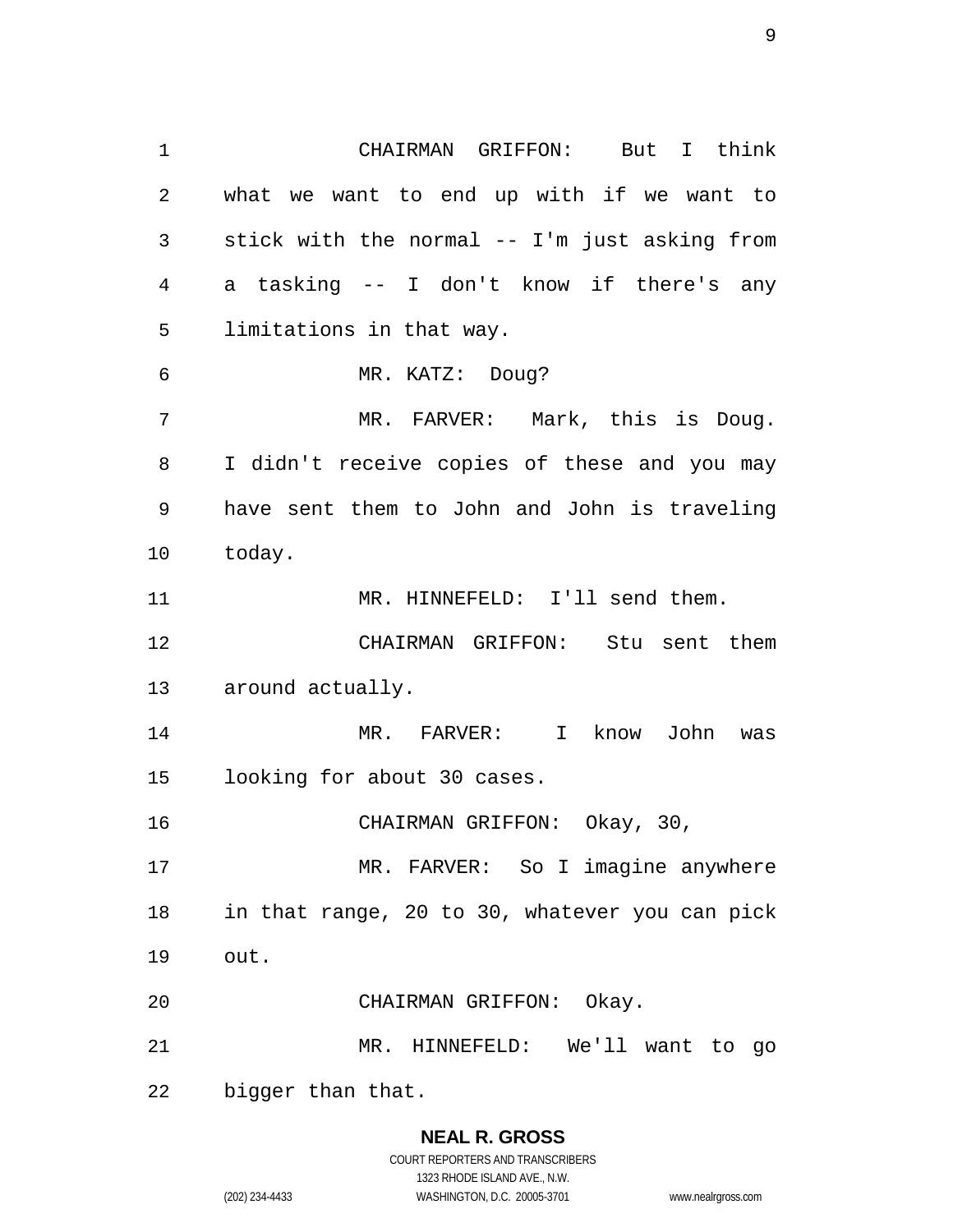CHAIRMAN GRIFFON: Exactly, for our preliminary slice through here, we should look at 40 to 50 maybe. MR. FARVER: Okay. CHAIRMAN GRIFFON: And then -- all right, so with that in mind, maybe I can -- MEMBER PRESLEY: Hey, Stu? 8 MR. HINNEFELD: Yes. MEMBER PRESLEY: Send those to me here at my government address. MR. HINNEFELD: That's your DOE address? MEMBER PRESLEY: Yes. I thought I had them and I can't find them. MR. HINNEFELD: Okay, I've got that one. MR. KATZ: Let me remind everybody that this is transcribed and Eric who is our transcriptionist won't know who is speaking unless you identify yourself. CHAIRMAN GRIFFON: Okay, this is Mark Griffon again. The one thing I was going

> **NEAL R. GROSS** COURT REPORTERS AND TRANSCRIBERS 1323 RHODE ISLAND AVE., N.W. (202) 234-4433 WASHINGTON, D.C. 20005-3701 www.nealrgross.com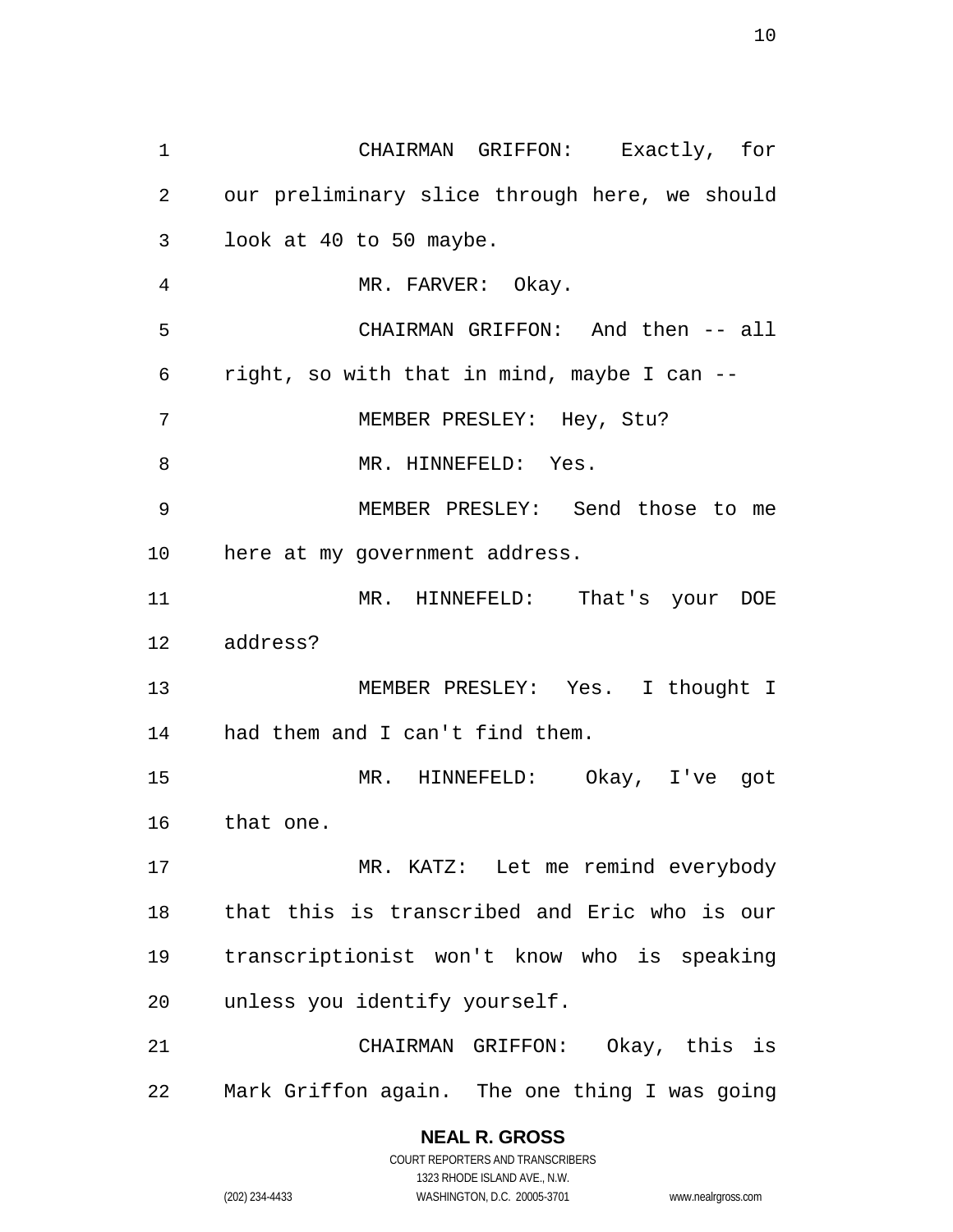to suggest and I agree with what Wanda said. We should just go through them and see how many jump out at us. The only thing that I was going to suggest is to start, if this makes sense to people, to start in the middle of the PoC sorted matrix. So on page 19, I was looking at the ones between 40 and 50 to start with and sort of see how many we end up with there and then go back and work through the rest of them.

 MEMBER MUNN: Well, that's the next big question, really. This is Wanda. Whether there are additional criteria that we need to have in mind as we do this or are we specifically going to be looking almost entirely at PoC?

 We discussed this at our last meeting and to save me I can't remember what decision we reached.

 CHAIRMAN GRIFFON: Yes, I think we ended up with basically saying that we were going to get the best information from the

# **NEAL R. GROSS**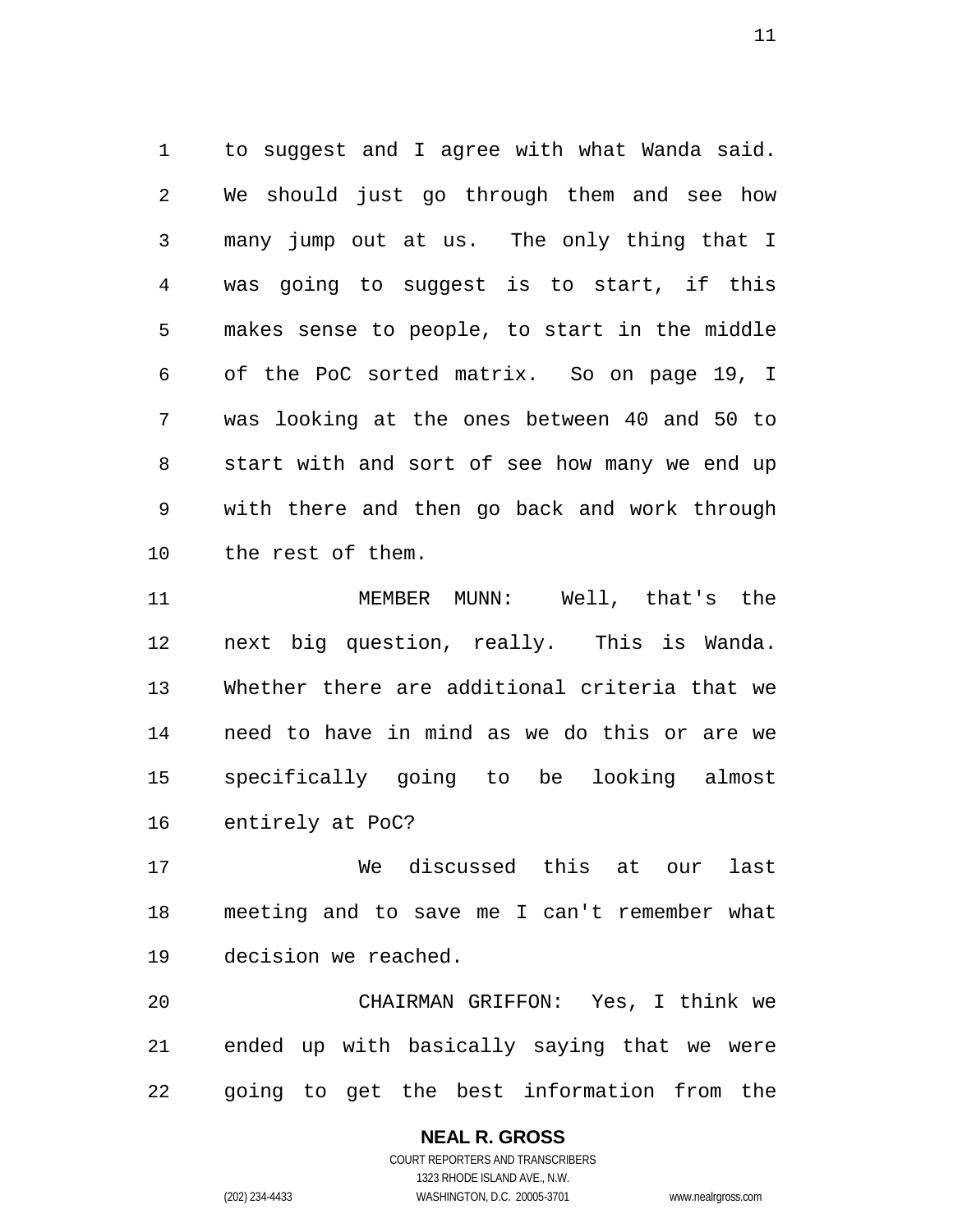best estimate cases which end up being around the 40 to 50 range. But also, the other criteria --

 MEMBER MUNN: But not always, right, would you assume?

 CHAIRMAN GRIFFON: Well, I mean, you know, think about what we get out of these reviews. When it's a 20 percent PoC, a lot of times they are under estimate cases and even these ones that -- I'm surprised the ones on this list that are like 1 and 2 percent PoC, I'm betting that they're partial best estimate.

14 I may be wrong, Stu, on this, but I'm betting that they did one part best estimate and then they threw in as high as possible internal dose and it was an over estimating for one part of it and best estimate for one part of it.

 MR. HINNEFELD: Yes, some of them might be dose models. Some people might have full dosimetry records, but essentially non-

(202) 234-4433 WASHINGTON, D.C. 20005-3701 www.nealrgross.com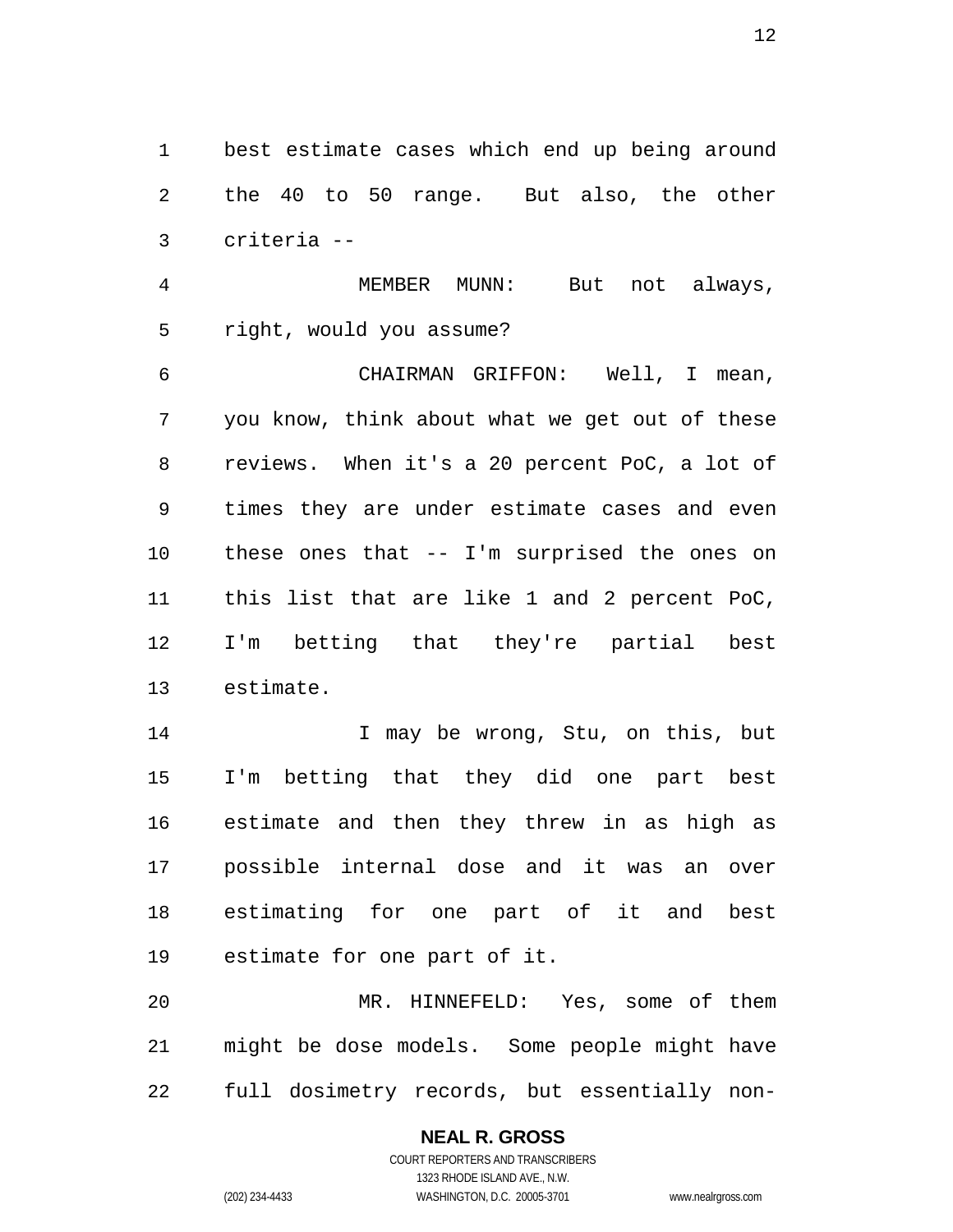radiation workers. So something that's done by a dose model it shows up and usually it's a full internal and external.

 CHAIRMAN GRIFFON: Yes. This is Mark Griffon again.

 Wanda, the way I went through was look at PoC, but also look at sites. And then obviously other things play into it too, if there's a case that looked particularly interesting. This is the pre-screening step, too. So we can just pull them and get some more information about it. So I think that's 13 -- everything is on the table now.

 I was just offering that. We might want to start with those ones in the middle. As I went through, I got maybe 20 some just in the 40 to 50 range or I think it was 15 to 20 that looked reasonable in that range. So it was just offered as a possible place to start, you know.

 MEMBER MUNN: As good as any, I guess.

> COURT REPORTERS AND TRANSCRIBERS 1323 RHODE ISLAND AVE., N.W. (202) 234-4433 WASHINGTON, D.C. 20005-3701 www.nealrgross.com

**NEAL R. GROSS**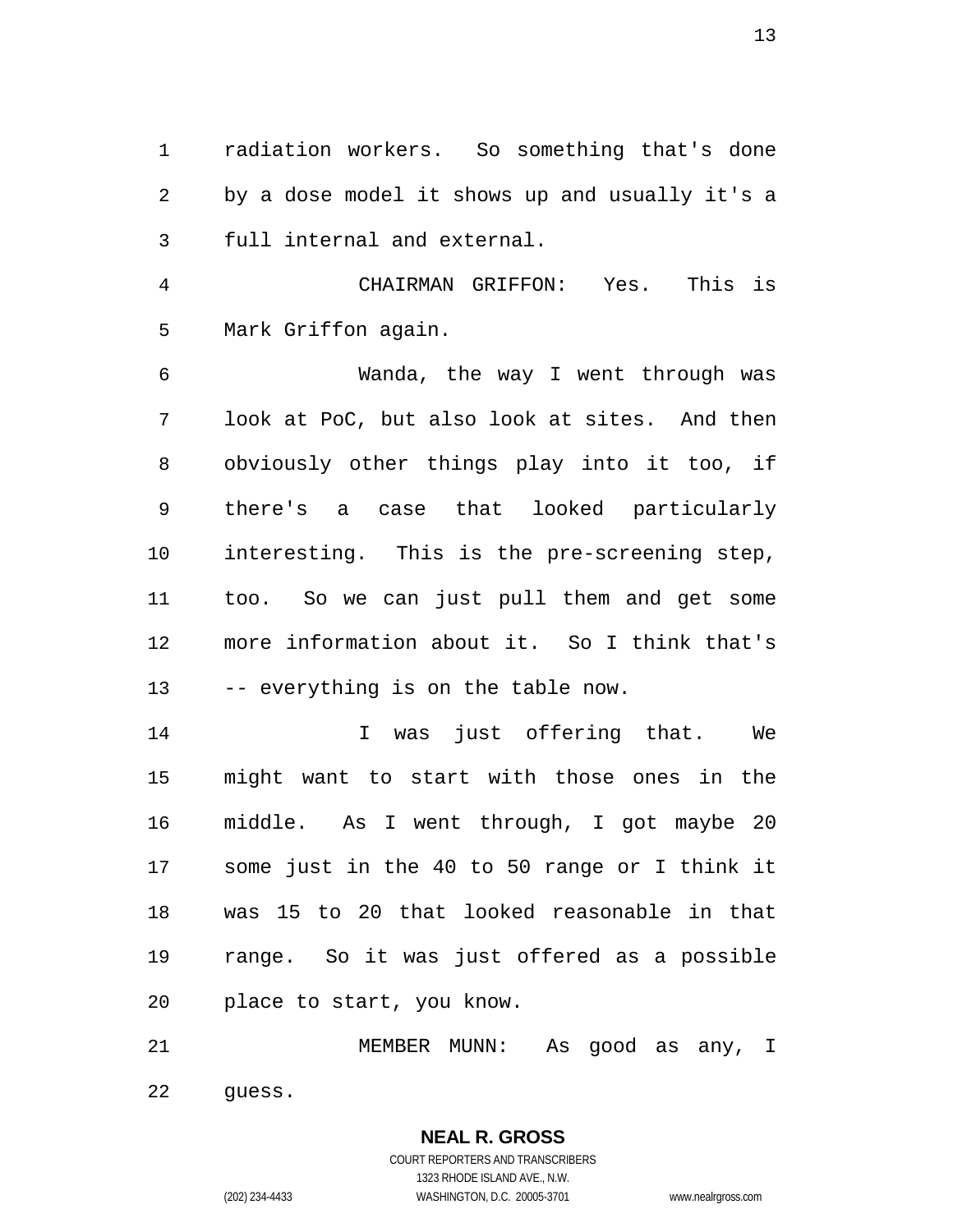CHAIRMAN GRIFFON: Yes. All right, let's try that. And then the other thing that if you've got your notes in front of you, I did notice when I looked at the whole list that there's some place that I had never seen before and those are obviously good choices for us because, you know, it's those many Site Profile Reviews that we can look at one case and it's probably the only time we'll look at that site through the -- 11 MEMBER MUNN: That's interesting. CHAIRMAN GRIFFON: Yes. So there's a couple of -- a bunch that that actually -- MEMBER PRESLEY: Hey, Mark. This is Bob Presley. CHAIRMAN GRIFFON: Yes. 18 MEMBER PRESLEY: I thought that we talked about before, you know, on places like that right there where there was one, if it had been compensated, we weren't going to take the time to go back through that thing.

> **NEAL R. GROSS** COURT REPORTERS AND TRANSCRIBERS

1323 RHODE ISLAND AVE., N.W. (202) 234-4433 WASHINGTON, D.C. 20005-3701 www.nealrgross.com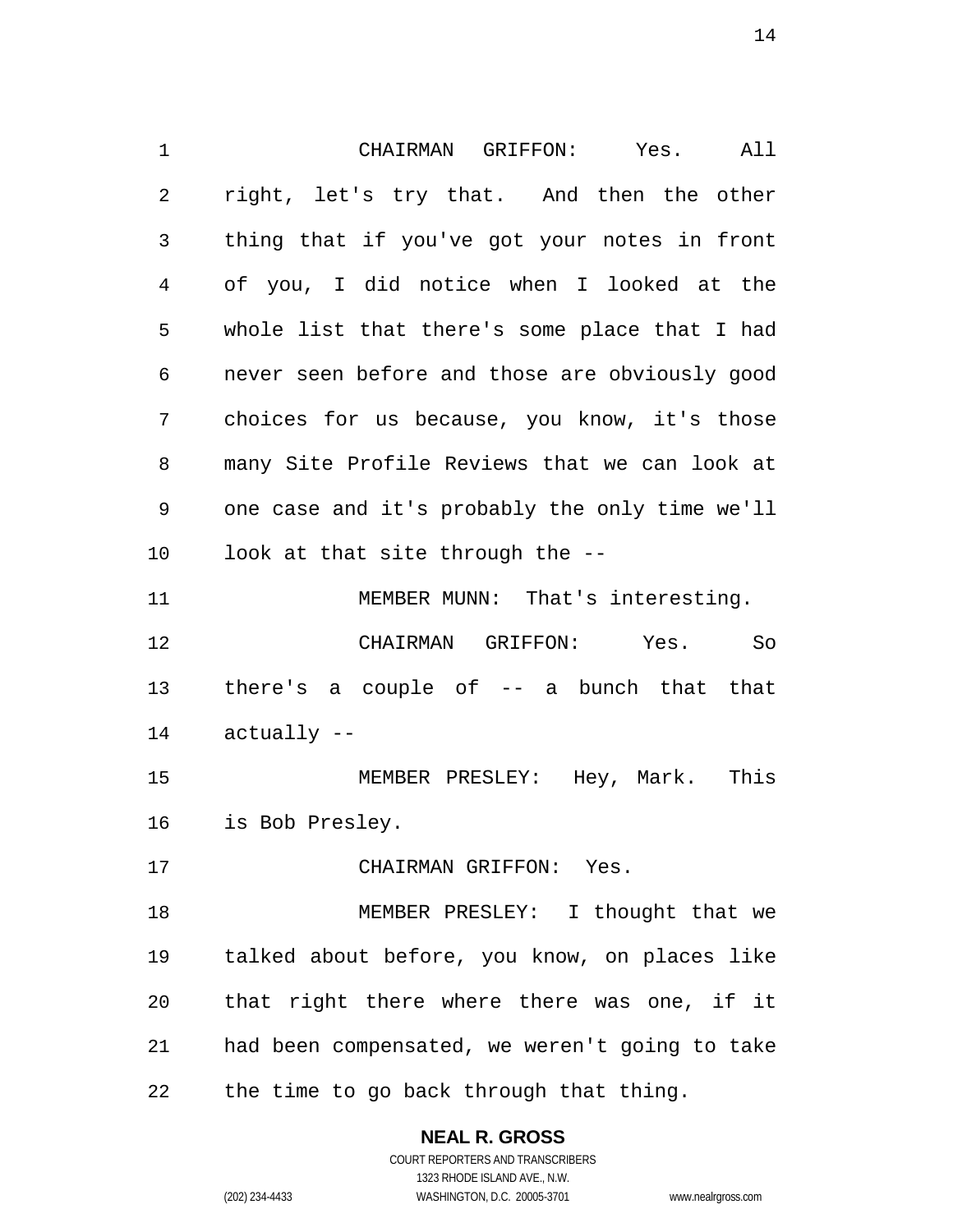CHAIRMAN GRIFFON: That may be something to consider too, Bob. The only thing, if it's one case for one for the site, and it was compensated, then yes. But I think a lot of these smaller places end up being modeled in a reconstruction model so by reviewing a particular case you're actually reviewing the entire way they do it for all the cases. But if it's only -- if we find out it's only one, there's only one claim and it's one site and they've been compensated, you're right. I'm not sure it's worth our time. But okay, let's start with -- if it's okay, let's start with page 19 and just go through some of those and then we'll work our way through the rest of the spreadsheet after that.

17 MEMBER POSTON: Hey, Mark?

CHAIRMAN GRIFFON: Yes.

 MEMBER POSTON: John Poston. I've been listening. I just got here. Sorry, I'm late.

CHAIRMAN GRIFFON: That's okay.

### **NEAL R. GROSS**

COURT REPORTERS AND TRANSCRIBERS 1323 RHODE ISLAND AVE., N.W. (202) 234-4433 WASHINGTON, D.C. 20005-3701 www.nealrgross.com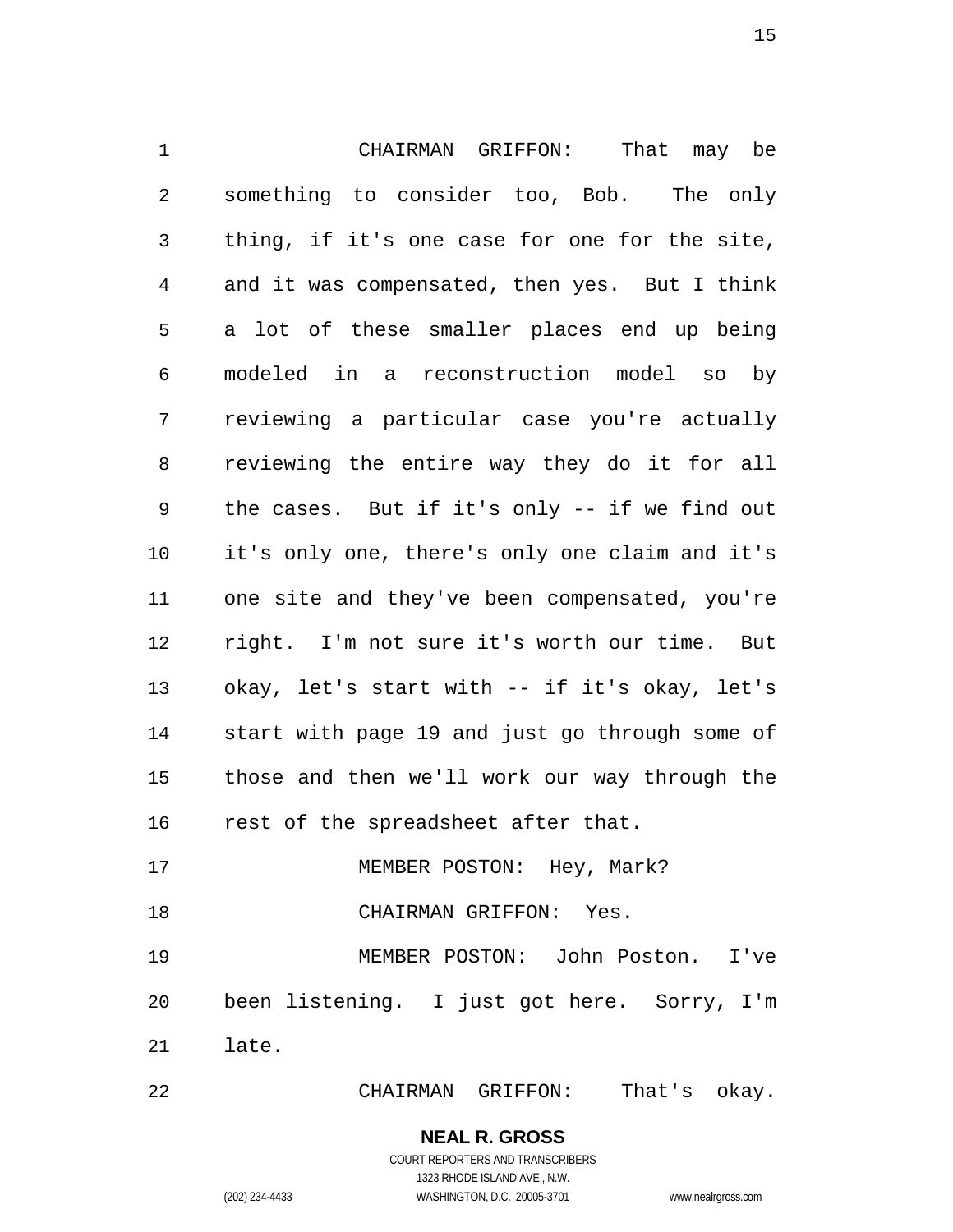I'm glad you could make it, John.

 You have the spreadsheets, right? MEMBER POSTON: Yes. CHAIRMAN GRIFFON: Okay. MEMBER MUNN: So we're going to start on page 19 of which of the three? CHAIRMAN GRIFFON: Page 19 of the one sorted by PoC is the one I'm working from. The one, full internal/external sorted by PoC. So if I go -- the first one I have in that regard is I'm looking at the last three numbers, case number 596. It's about two-thirds of the way down the page. Rocky Flats. MEMBER MUNN: Hold on a minute. I'm still getting to the right page. What page did you say? CHAIRMAN GRIFFON: Page 19. MEMBER MUNN: Nineteen. Go ahead. CHAIRMAN GRIFFON: I'm looking at the one PoC is 40.125, pretty good precision

### **NEAL R. GROSS**

COURT REPORTERS AND TRANSCRIBERS 1323 RHODE ISLAND AVE., N.W. (202) 234-4433 WASHINGTON, D.C. 20005-3701 www.nealrgross.com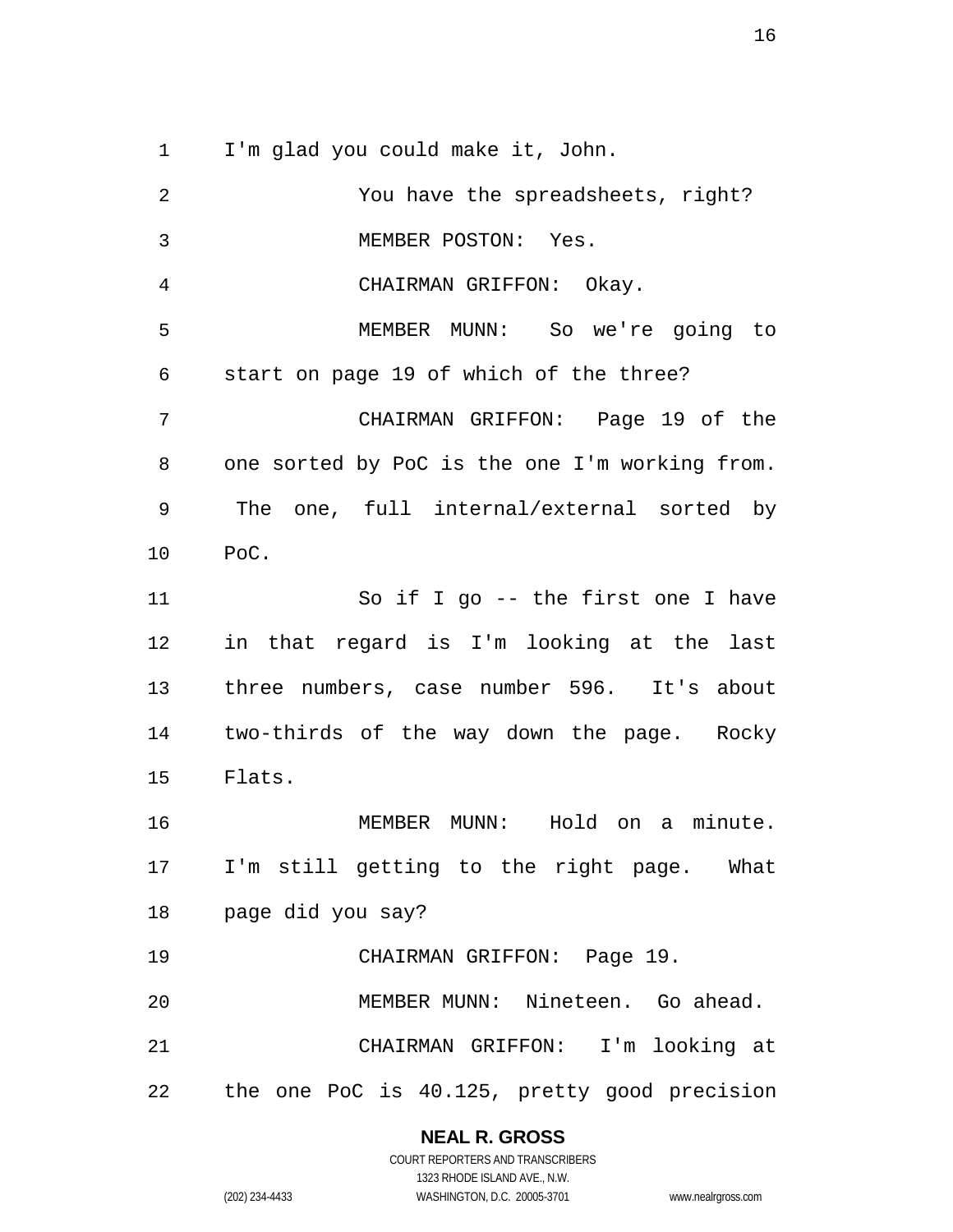on that PoC too. It's for Rocky Flats, case number 596.

3 MEMBER MUNN: Yes. CHAIRMAN GRIFFON: Any objections to that? Again, this is our preliminary shot through so we can get 40 or 50. We just don't want to overburden NIOSH with too many. 8 MEMBER MUNN: 596, correct. CHAIRMAN GRIFFON: I'm going to check that one off, if there's no objection. At any time, if I pass over one that you wanted, speak up. Make sure we identify ourselves though. This could be a little tricky. 15 I have 604 which is an X-10 case. MEMBER MUNN: Do you want to give us a couple of minutes to scan this page ourselves? I really and truly have not scanned through these. CHAIRMAN GRIFFON: Okay, I apologize.

MEMBER MUNN: And your next one

(202) 234-4433 WASHINGTON, D.C. 20005-3701 www.nealrgross.com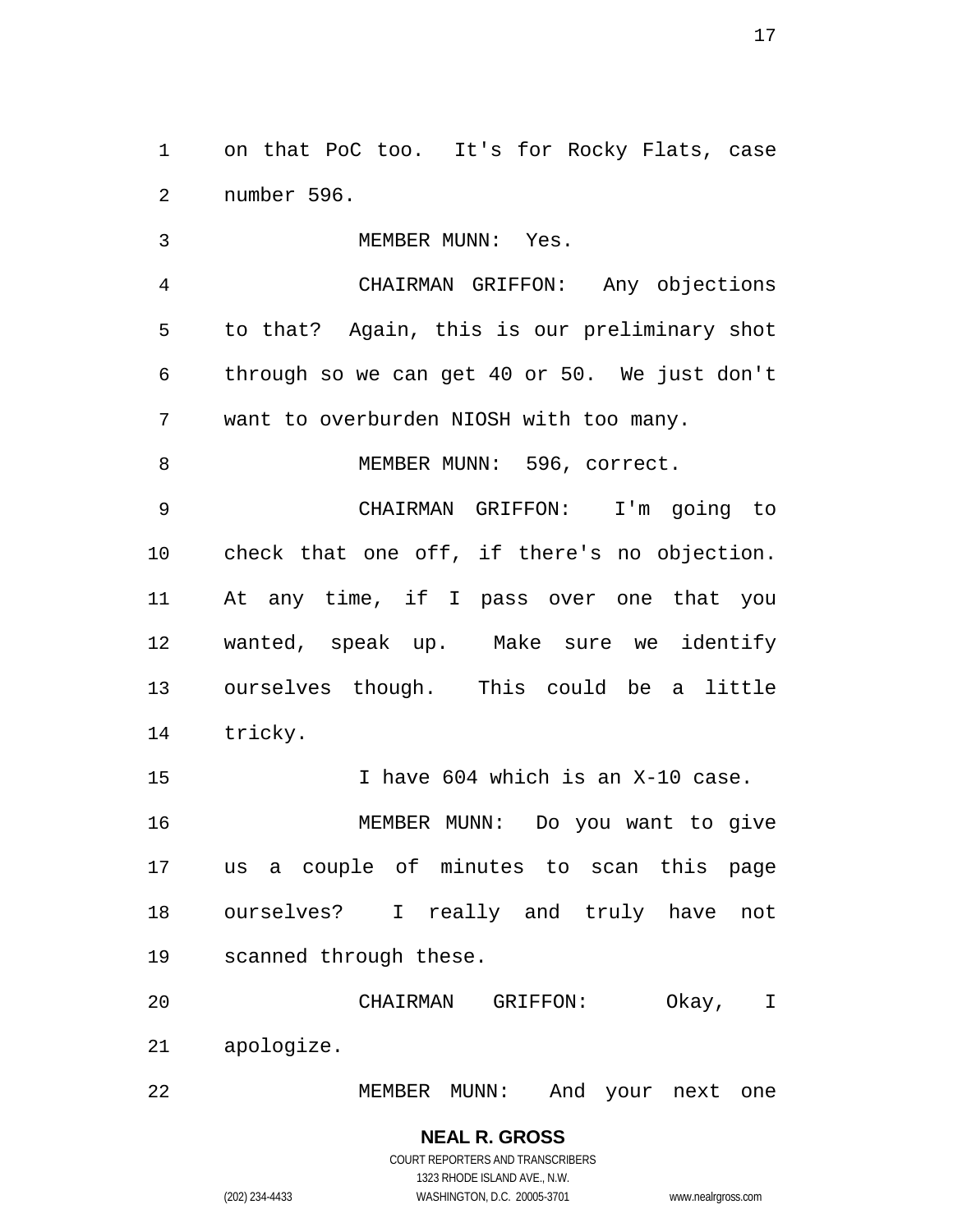was?

| $\overline{a}$ | CHAIRMAN GRIFFON: 604.                        |
|----------------|-----------------------------------------------|
| 3              | MEMBER MUNN: 604.                             |
| 4              | CHAIRMAN GRIFFON: Is everybody                |
| 5              | okay with that one? All right.                |
| 6              | My last one on this page is 728,              |
| 7              | the last one at the bottom. Ames Laboratory.  |
| 8              | That was for a double reason, 40 PoC at Ames, |
| 9              | think -- we may have done or two of those     |
| 10             | cases, but certainly not many.                |
| 11             | MEMBER MUNN: 728.                             |
| 12             | CHAIRMAN GRIFFON: Okay, I'm going             |
| 13             | to page 20 now, unless I hear any other       |
| 14             | suggestions. And I have 446 right at the top, |
| 15             | Savannah River, 34 years almost, of exposure. |
| 16             | And let me know if you object to any of       |
| 17             | these, 364, General Steel. There were several |
| 18             | General Steels in here throughout this        |
| 19             | spreadsheet. I'm assuming, Stu, correct me if |
| 20             | I'm wrong, I'm assuming General Steel is a    |
| 21             | model, right? So if we look at one, we should |
| 22             | really get a sense of any of the ones.        |

### **NEAL R. GROSS** COURT REPORTERS AND TRANSCRIBERS

1323 RHODE ISLAND AVE., N.W.

(202) 234-4433 WASHINGTON, D.C. 20005-3701 www.nealrgross.com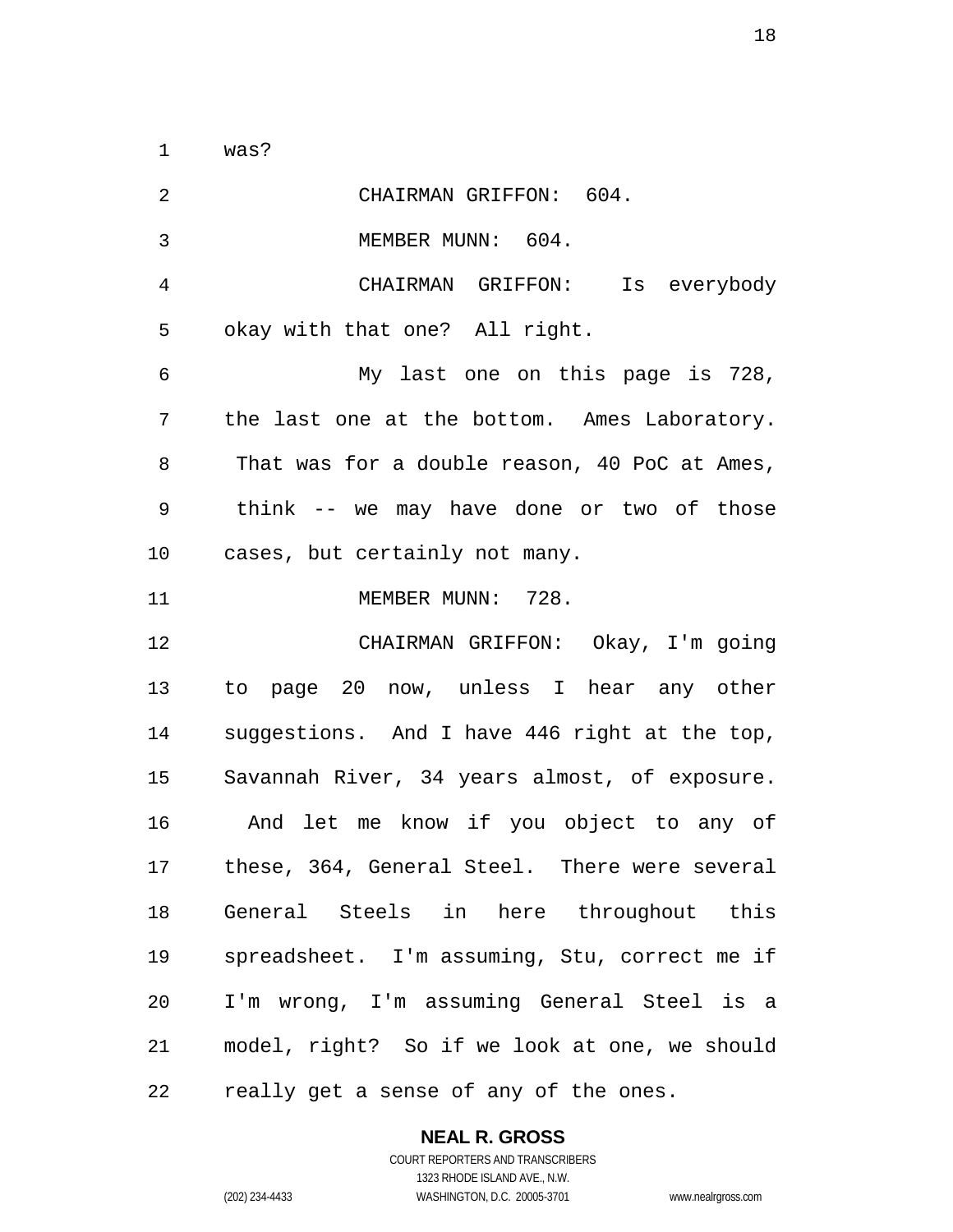MR. HINNEFELD: Yes, I believe that it is a dose model.

 CHAIRMAN GRIFFON: So there may be others that -- I'll put a check by that, but if we see another General Steel that we like better, we can cross this one off and do another one.

 MEMBER MUNN: It's kind of interesting to have those two twins there together. Simonds Saw.

 CHAIRMAN GRIFFON: Yes. Simonds Saw I skipped.

 MEMBER MUNN: That would be kind of interesting to see.

 CHAIRMAN GRIFFON: Yes. We can do that. You want the Simonds Saw one? I skipped that one because I thought we had done one before.

 MEMBER MUNN: Let's do 405 and 406. They'd be interesting to compare, I think.

CHAIRMAN GRIFFON: Wait, 405.

### **NEAL R. GROSS**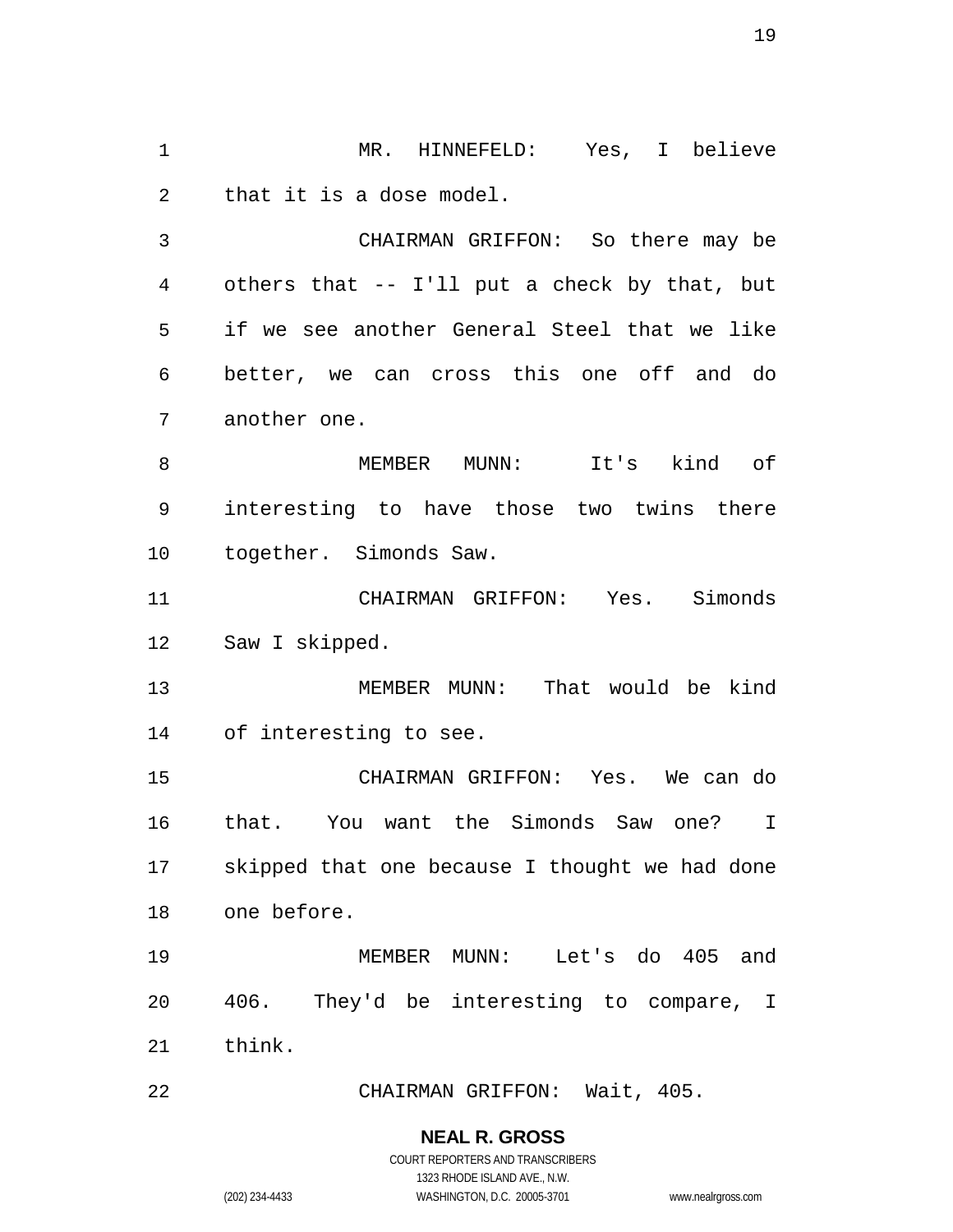MR. HINNEFELD: Mark, she's reading the Excel line number. CHAIRMAN GRIFFON: Okay. MEMBER MUNN: I'm sorry. Yes. CHAIRMAN GRIFFON: 364 and -- MEMBER MUNN: It's just an unusual thing to see, two similarities on the sheet. It must be similarity as a whole on the cases. This is interesting to see it. CHAIRMAN GRIFFON: Right. All right, the next one I have was another Savannah River one, 169, PoC 41.66. MEMBER MUNN: I like that for some reason. CHAIRMAN GRIFFON: And then 545 which is a W.R. Grace. So this was for two reasons. The high PoC, it's not many years of exposure, but I don't think we've done any W.R. Grace cases, I'm pretty sure of that. MEMBER MUNN: I don't remember them. CHAIRMAN GRIFFON: So I think this

### **NEAL R. GROSS** COURT REPORTERS AND TRANSCRIBERS

1323 RHODE ISLAND AVE., N.W.

(202) 234-4433 WASHINGTON, D.C. 20005-3701 www.nealrgross.com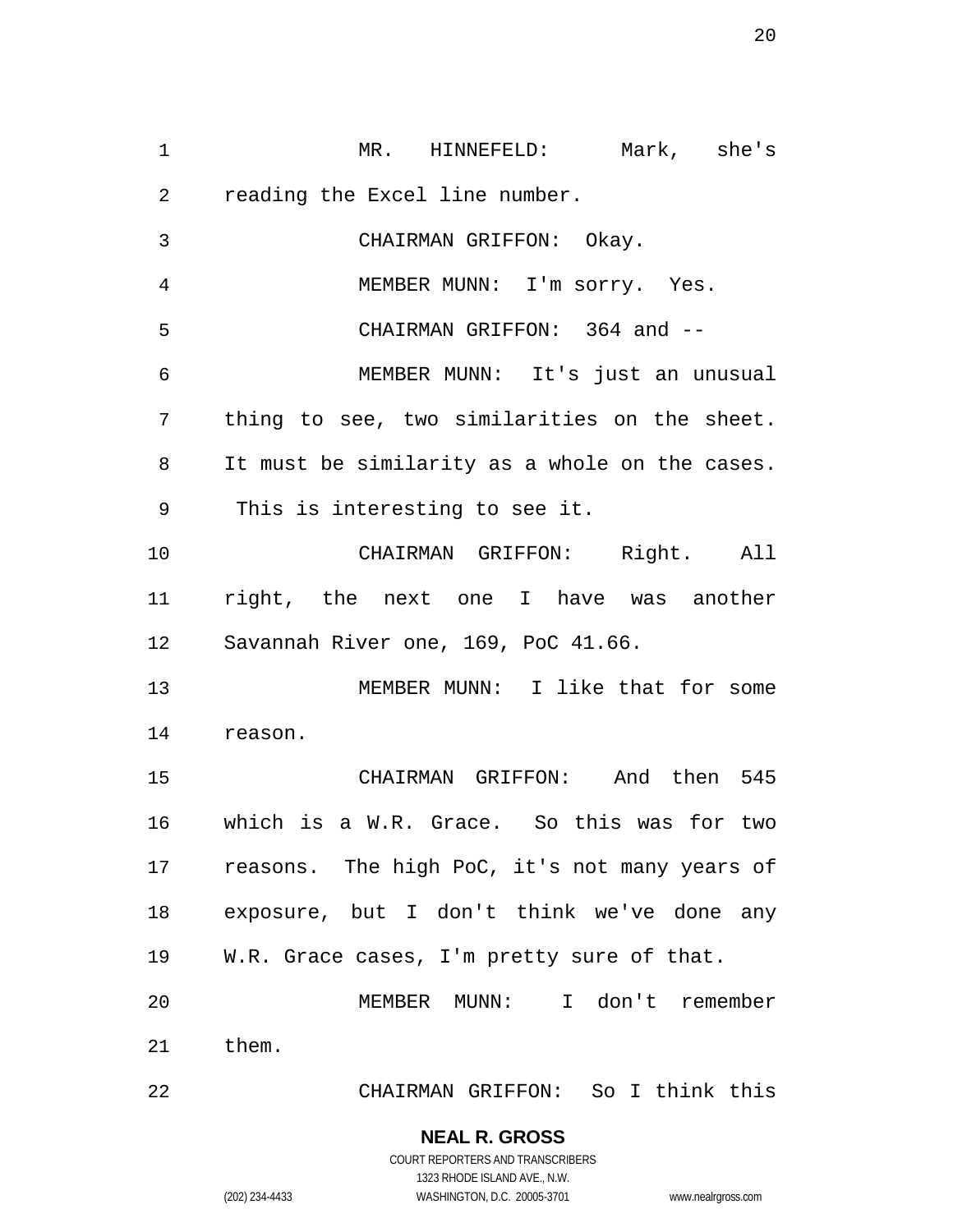might be useful just from that standpoint. The next one I have is 610 which is a Nevada Test Site, almost 40 years of -- 38.8 years. Thyroid, which we don't see that often, so several reasons for that one.

 And that was the last one I had on that page, if there any others on that page.

 MEMBER MUNN: 694 has an interesting site that we haven't looked at before.

 CHAIRMAN GRIFFON: Yes, and that comes up later too. I did pick up one of these DuPont Deepwater, but we can check this one off. I agree with that, Wanda. And I'm imagining again this is a dose model of some sort. I don't know that we can do multiple ones of this, but we can check that one for sure.

 Okay, anybody else? Any others on that page?

 I've got a whole lot on the next page. Let's see --

### **NEAL R. GROSS**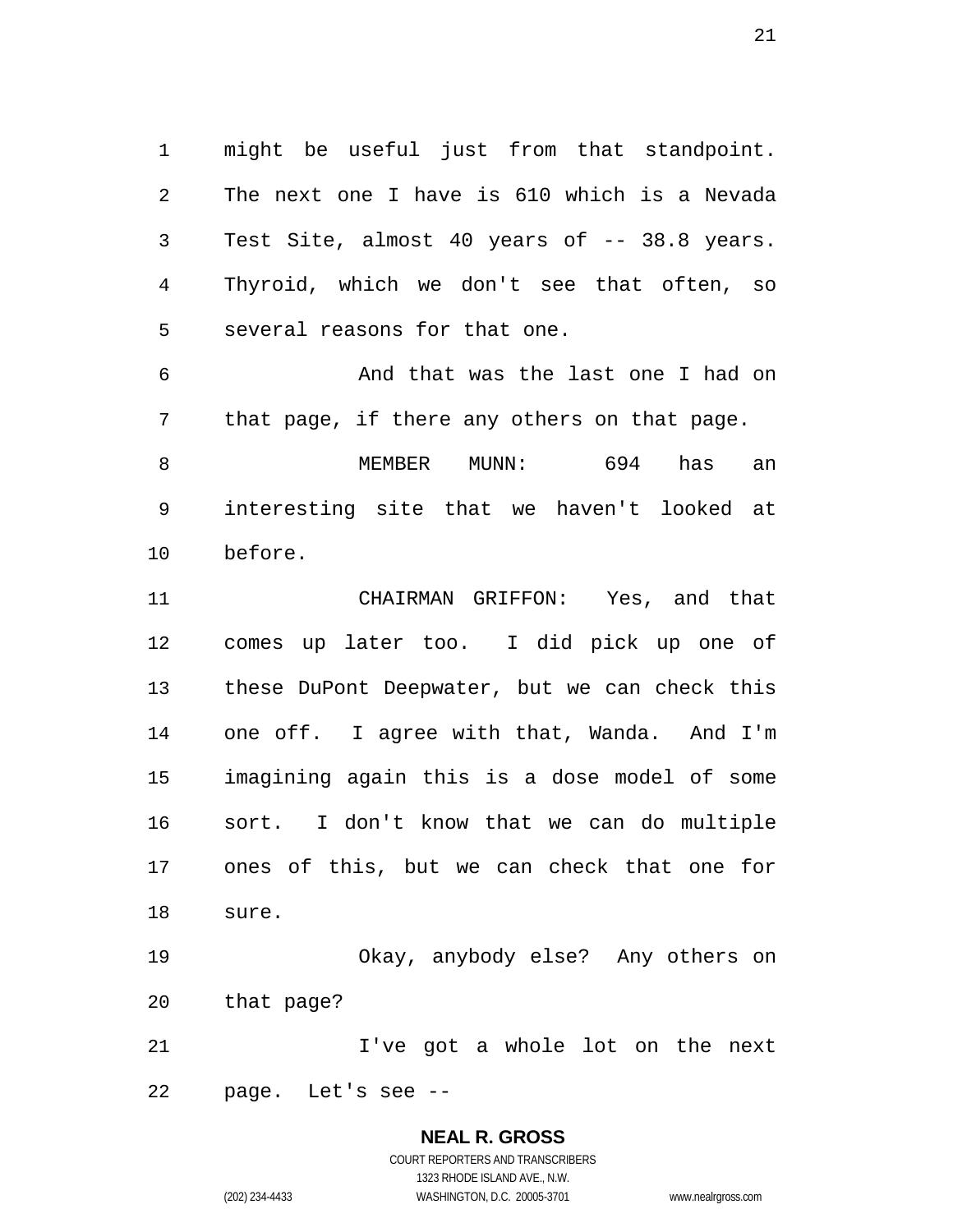MEMBER MUNN: Mine is not broken down by pages.

 CHAIRMAN GRIFFON: Oh, yes. I'm on page 21, but I'm on case number 733 which is Nuclear Materials and Equipment, NUMEC, Parks Township.

7 And then 460, again Savannah River. And another reason for the Savannah River, number one, there's a lot of claims at the site, but number two, we have had some experience with some close cases at Savannah River where we had some lengthy debates and they're usually Savannah River is not coworker modeled. It's their own data. So I think these are good ones to review for all those reasons.

 MEMBER MUNN: Disease site is the primary. Interesting.

 CHAIRMAN GRIFFON: Yes, yes. The next one I had, I skipped Bethlehem, because I know we've done Bethlehem.

22 MEMBER MUNN: Many.

**NEAL R. GROSS** COURT REPORTERS AND TRANSCRIBERS 1323 RHODE ISLAND AVE., N.W. (202) 234-4433 WASHINGTON, D.C. 20005-3701 www.nealrgross.com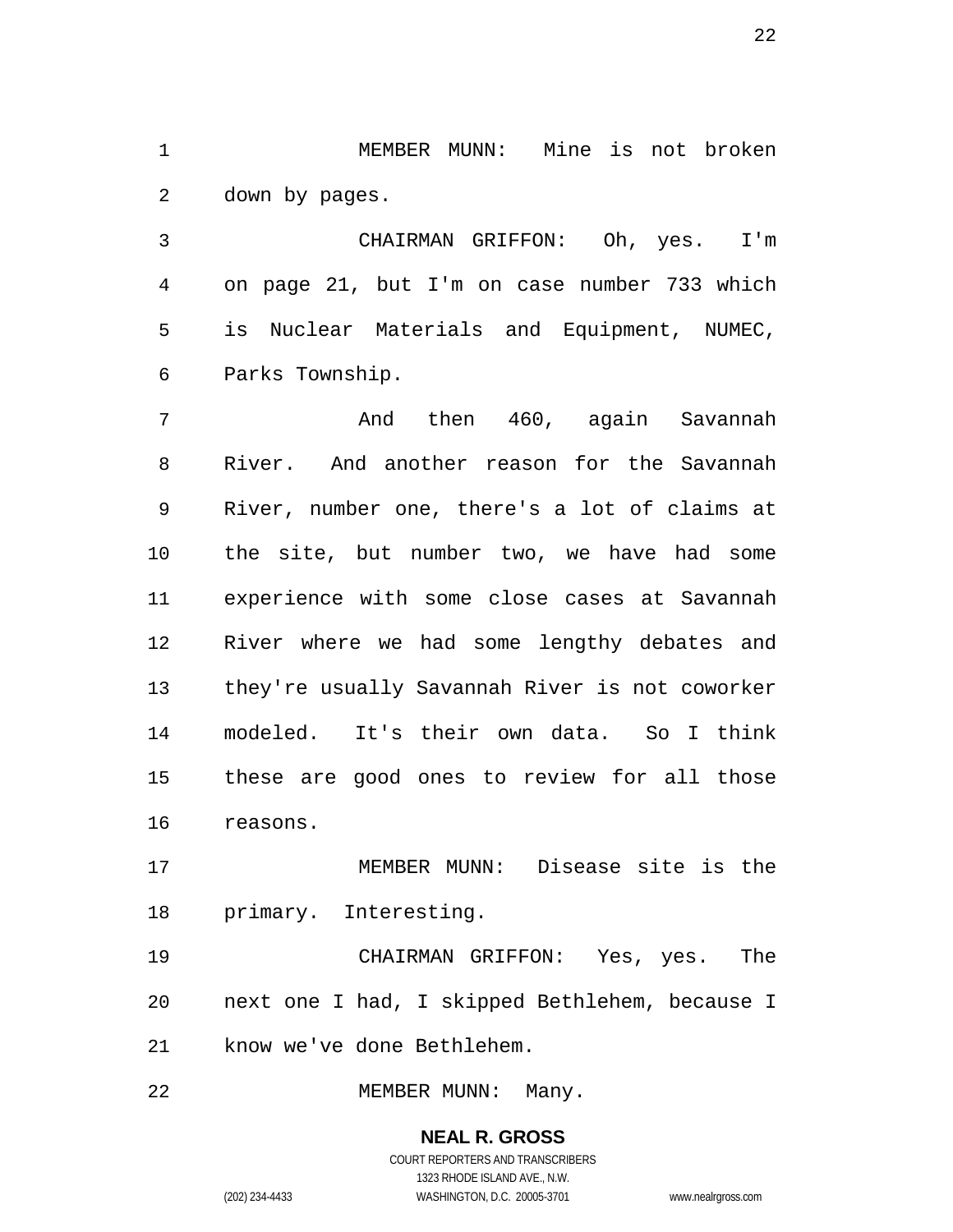CHAIRMAN GRIFFON: So I took the next one though, Blockson and I may be wrong, but I don't know that we did a Blockson case. MEMBER MUNN: I think we've done one. CHAIRMAN GRIFFON: I know we've discussed it a lot. Then 288, Hanford. It's lung and pancreas. 339 which is Portsmouth. MEMBER MUNN: Yes, any reason? CHAIRMAN GRIFFON: The main reason on this one was the high number of years worked as well as the high PoC. It's probably -- it looks like a multiple skin cancer kind of thing. MEMBER MUNN: Yes, it does. CHAIRMAN GRIFFON: I'm not too -- I can drop that one. As a matter of fact, the

 more I look at it, it's not that -- I'll drop that one.

20 MEMBER MUNN: Okay.

 CHAIRMAN GRIFFON: Next one I have was 683, but we have had several Savannah

# **NEAL R. GROSS**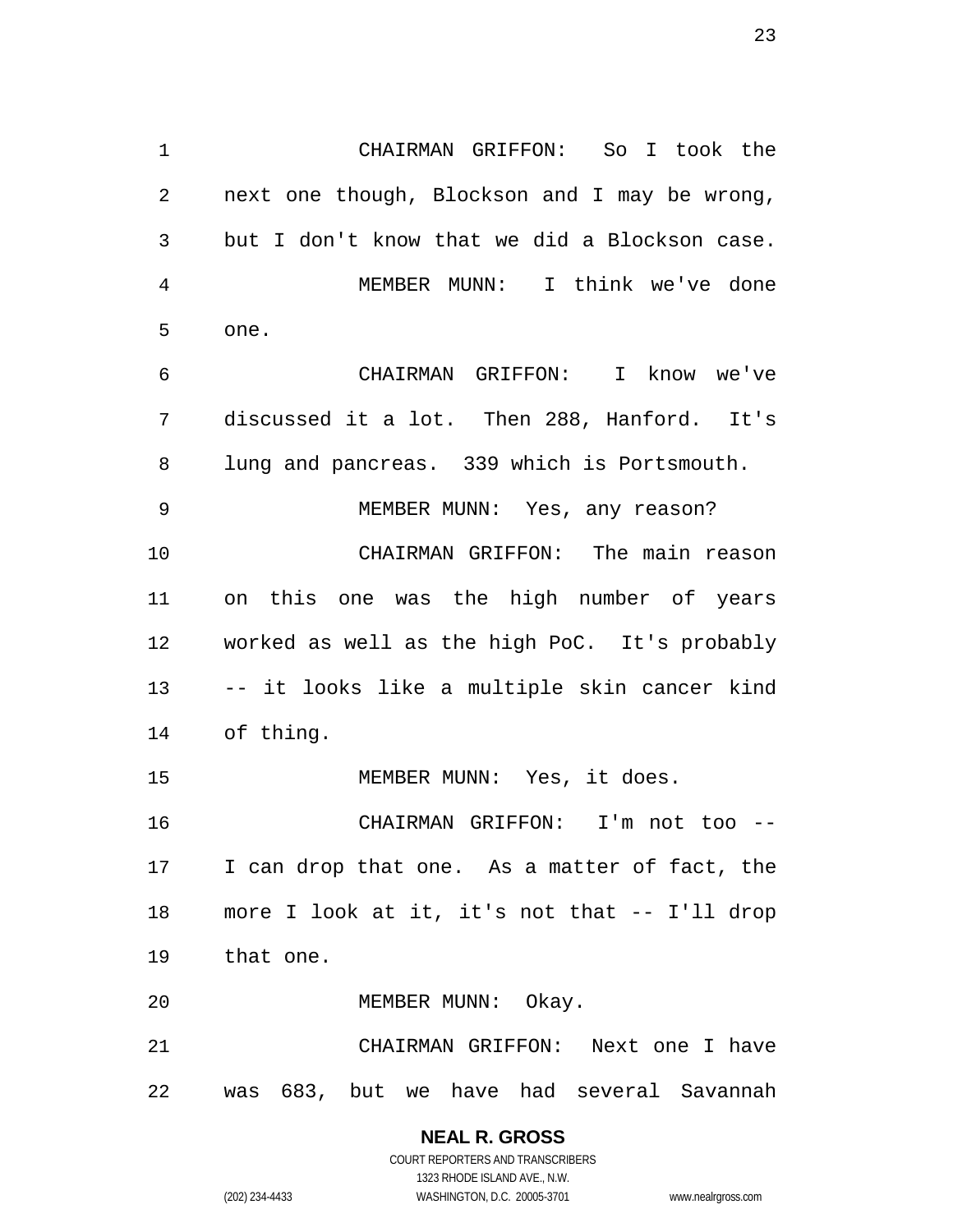Rivers, so I'm willing to drop that one off the list too actually.

3 MEMBER MUNN: Yes. CHAIRMAN GRIFFON: Although like I said these are unusually individual data which makes them a little more unique, but I'll drop that one. 681 is the next one I had. And I don't think we've done ElectroMet at all. MEMBER MUNN: No, we just talked about that. CHAIRMAN GRIFFON: Right, right. So we'll check that one? 14 MEMBER MUNN: Yes. CHAIRMAN GRIFFON: Now here's the General Steel with a higher PoC, but I think one General Steel is enough. If I'm looking 18 at this correctly, I'm pretty sure it's a single model approach. MEMBER MUNN: What was that number

CHAIRMAN GRIFFON: Well, that was

# **NEAL R. GROSS**

again?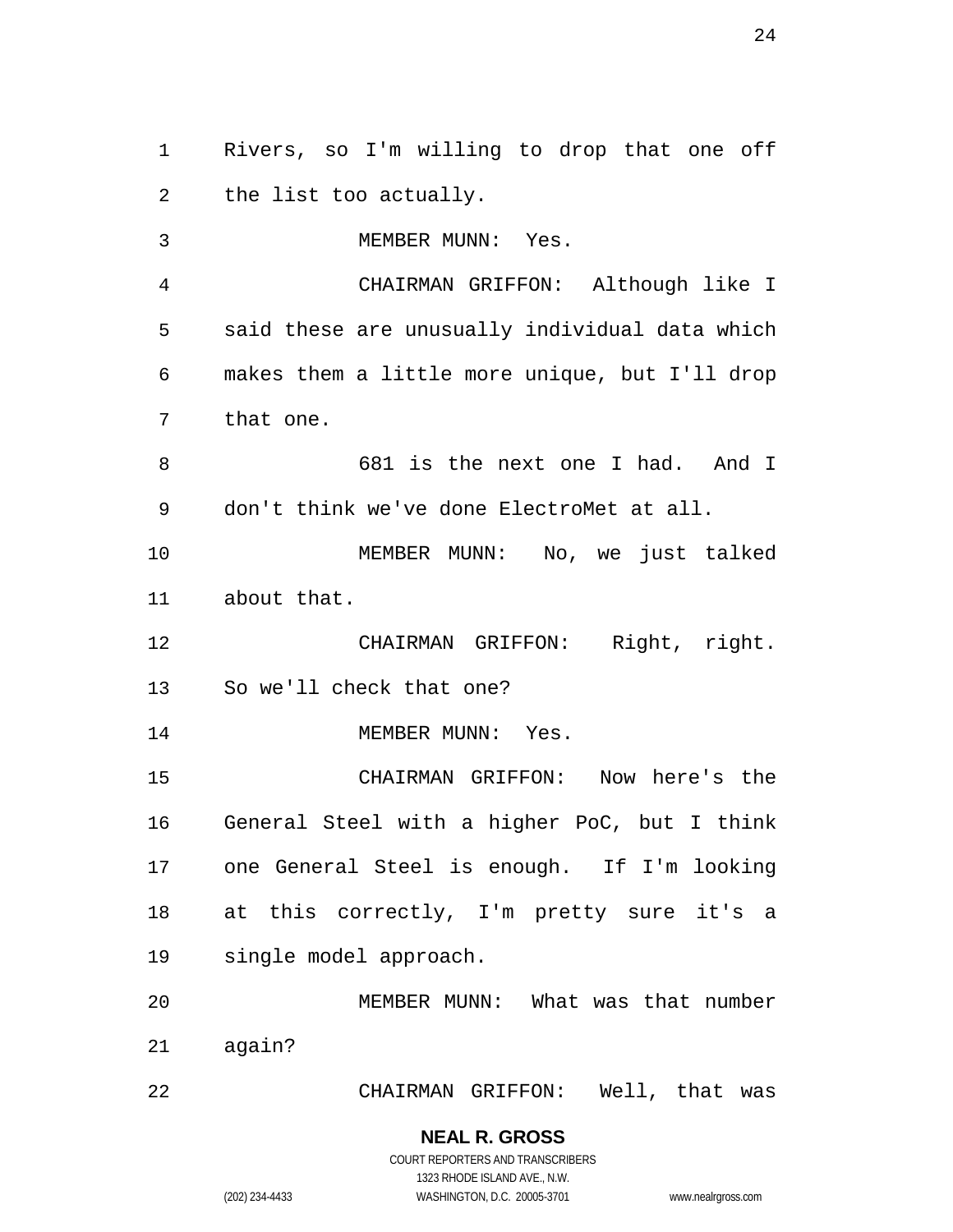472, but I'm going to skip that one. I was just pointing out that it's another General Steel case.

4 MEMBER MUNN: Yes. CHAIRMAN GRIFFON: The next one I've selected was 661, Rocky Flats. Kind of unique here because it's other respiratory and a lot of years worked there. It's not lung, but it's -- I thought it was a fairly easy case. 11 MR. KATZ: Hey, Mark?

CHAIRMAN GRIFFON: Yes.

 MR. KATZ: Just to remind you, I don't know, but maybe Stu needs to feed into this question, but what do you think about GSI being a model? It is a TBD-6000 site. There has been a lot of complexity to that site in the discussion.

 CHAIRMAN GRIFFON: That is true, yes. MR. KATZ: I wanted to mention

that and also mention that there have been, I

### **NEAL R. GROSS**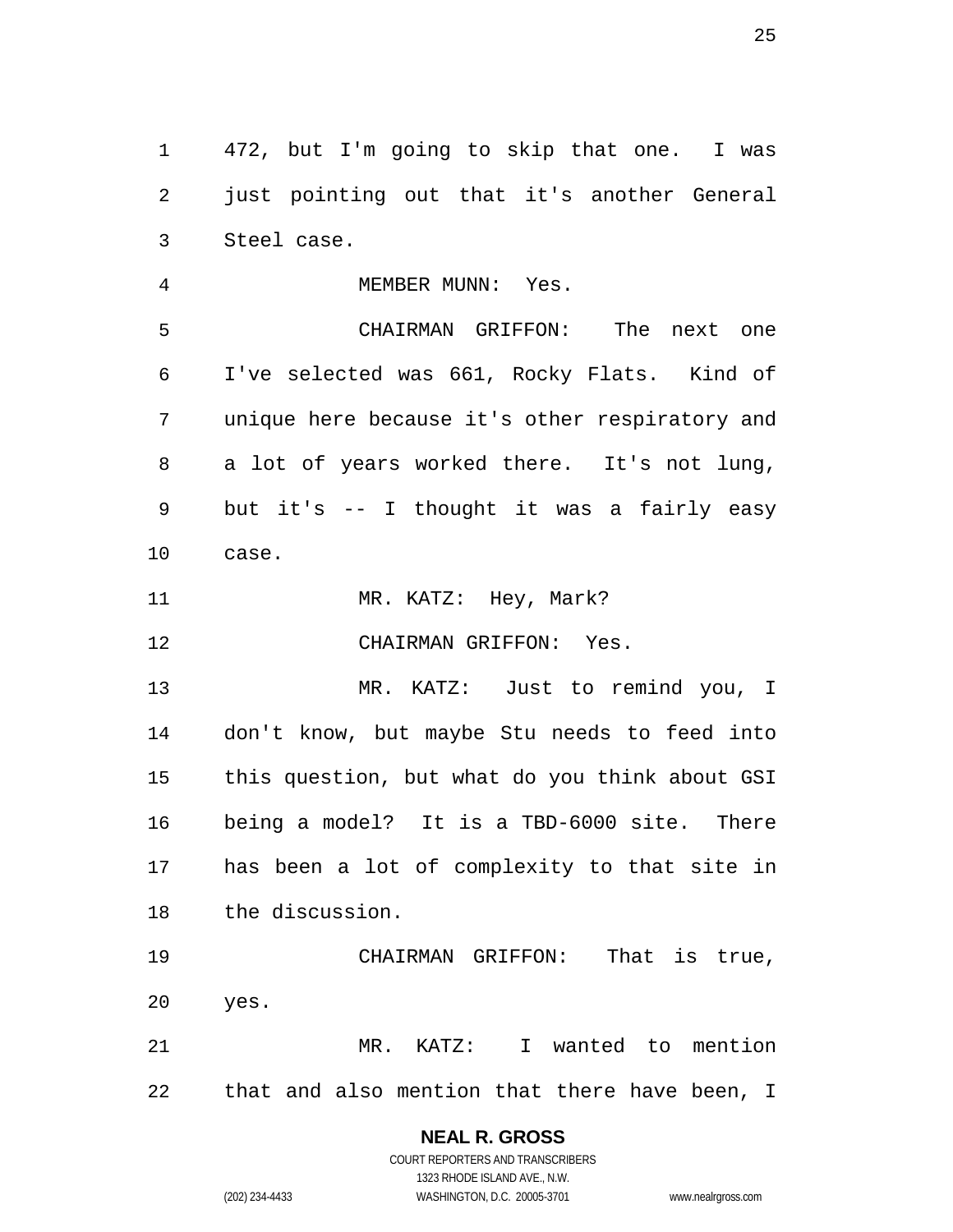believe, three or four dose construction reviews for that site so far, but prior to this.

 CHAIRMAN GRIFFON: Yes. I think we selected it before. Okay. The next one, since I did drop that last Portsmouth one, I think this is a much more interesting Portsmouth one. Forty-one years. It's number 484, I'm sorry. 484, 44.9 PoC and 41 years of experience.

11 MEMBER MUNN: That's a great one. CHAIRMAN GRIFFON: I think that's a much better Portsmouth case.

 And then 719 is a Hanford leukemia -- excluding CLL, yes, leukemia.

336, well, this is a skin cancer,

a lot of years, at K-25. I'm not sure.

18 MEMBER MUNN: Which number?

CHAIRMAN GRIFFON: 336.

MEMBER MUNN: 336.

CHAIRMAN GRIFFON: It's Oak Ridge

Gaseous Diffusion Plant K-25, 43.635 PoC.

# **NEAL R. GROSS**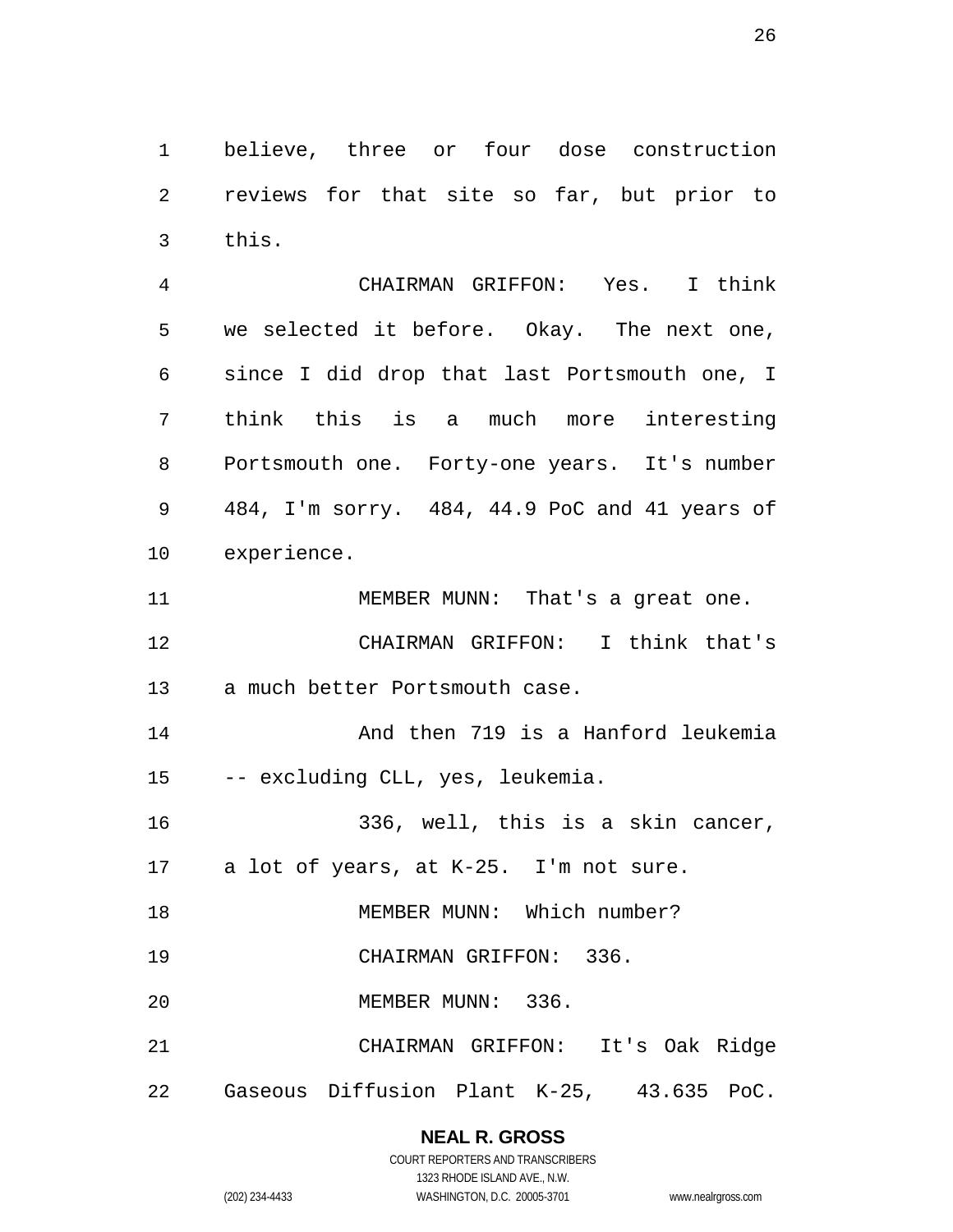It's probably a multiple skin --

 MEMBER MUNN: It's another one of those multiple skin things.

 CHAIRMAN GRIFFON: I'm willing to drop that one.

 MEMBER MUNN: Yes. We see a lot of those in the ordinary course of events.

 CHAIRMAN GRIFFON: All right, the last one I have on the page is 570. And this does have some skin, but it's also got urinary organs excluding bladder, kind of interesting. And it's X-10 and Y-12. All right.

13 1'm moving on to the next page, well, if you have pages demarcated. This is page 22. I've got 754 which is 46.99 PoC.

Thyroid from Savannah River Site.

17 MEMBER MUNN: Thyroid.

CHAIRMAN GRIFFON: We've had quite

a few lung cases, I believe.

MEMBER MUNN: Yes.

 CHAIRMAN GRIFFON: And these are also getting above 45 percent PoC, too. So

> **NEAL R. GROSS** COURT REPORTERS AND TRANSCRIBERS

> > 1323 RHODE ISLAND AVE., N.W.

(202) 234-4433 WASHINGTON, D.C. 20005-3701 www.nealrgross.com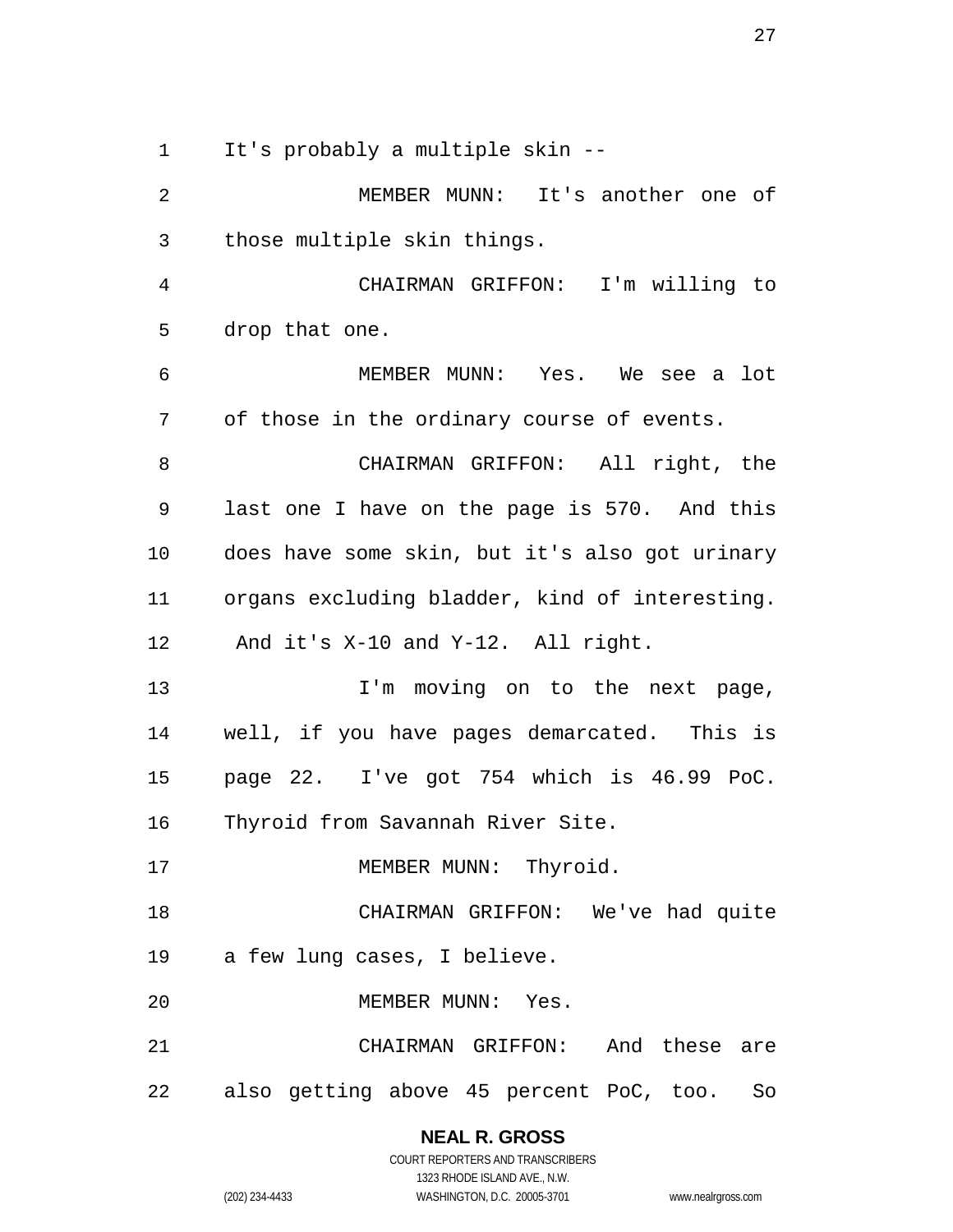we're right -- these are very close to the -- the next one I have is 629.

3 MEMBER MUNN: Yes. CHAIRMAN GRIFFON: Which is Blockson, but it also had Argonne East, so it's kind of -- a couple of reasons for that one. 8 And then 744, Savannah River lung. We have had several of those, but this is a very close borderline. We've also had a few that were close to the 50 percentile. That was the interest there. 744.

 And 358, the very next one, Los Alamos.

15 MEMBER MUNN: Yes.

 CHAIRMAN GRIFFON: Not a very long job period, but it gets into a decade that we often don't see and then you have 80 Los Alamos. So a little different.

 Then I had 666. That's a Fernald. It is a skin cancer. Again, it's 43 years of experience. It could be a multiple skin, but

**NEAL R. GROSS**

COURT REPORTERS AND TRANSCRIBERS 1323 RHODE ISLAND AVE., N.W. (202) 234-4433 WASHINGTON, D.C. 20005-3701 www.nealrgross.com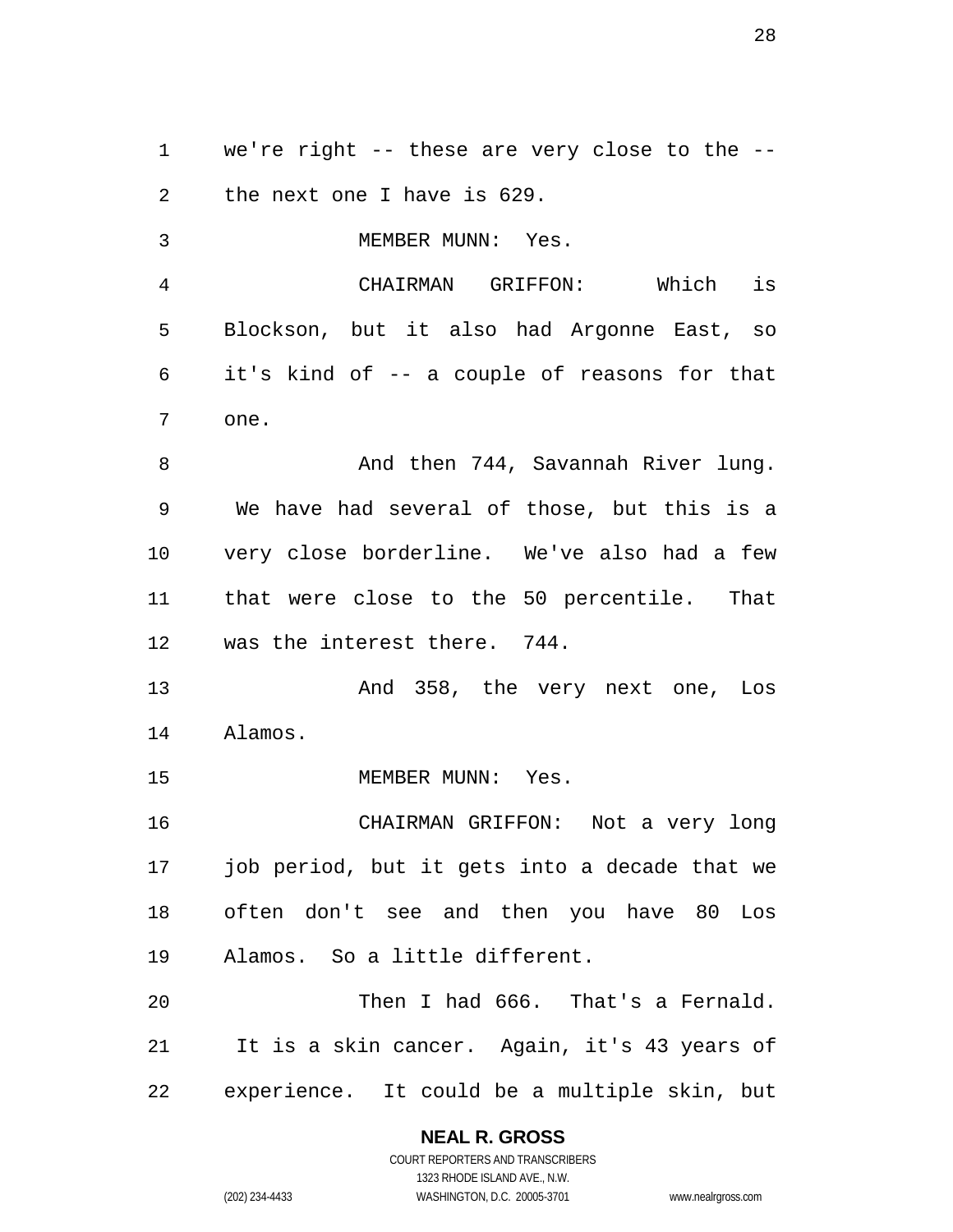where it's so close that you just -- you know. Looks like an interesting case.

 Next, the very next one too, 517, Sandia National Laboratory. I don't think we've had very many cases from Sandia and it's really close to the 50 percentile.

 And then I have the next one checked of, 648, which is General Steel again. I would actually say drop my other General Steel and put this one in. It's really close to the cut off end.

 MEMBER MUNN: That might not hurt to leave the other one in.

 CHAIRMAN GRIFFON: Especially for the preliminary round, maybe leave both. Alright, I'm going on to the next page. Actually, that's all I had and that was only looking between 40 and 50. Now let me just get a count, unless somebody is keeping track. 20 MEMBER MUNN: I have 25. CHAIRMAN GRIFFON: I have 26, so -

**NEAL R. GROSS** COURT REPORTERS AND TRANSCRIBERS

1323 RHODE ISLAND AVE., N.W.

(202) 234-4433 WASHINGTON, D.C. 20005-3701 www.nealrgross.com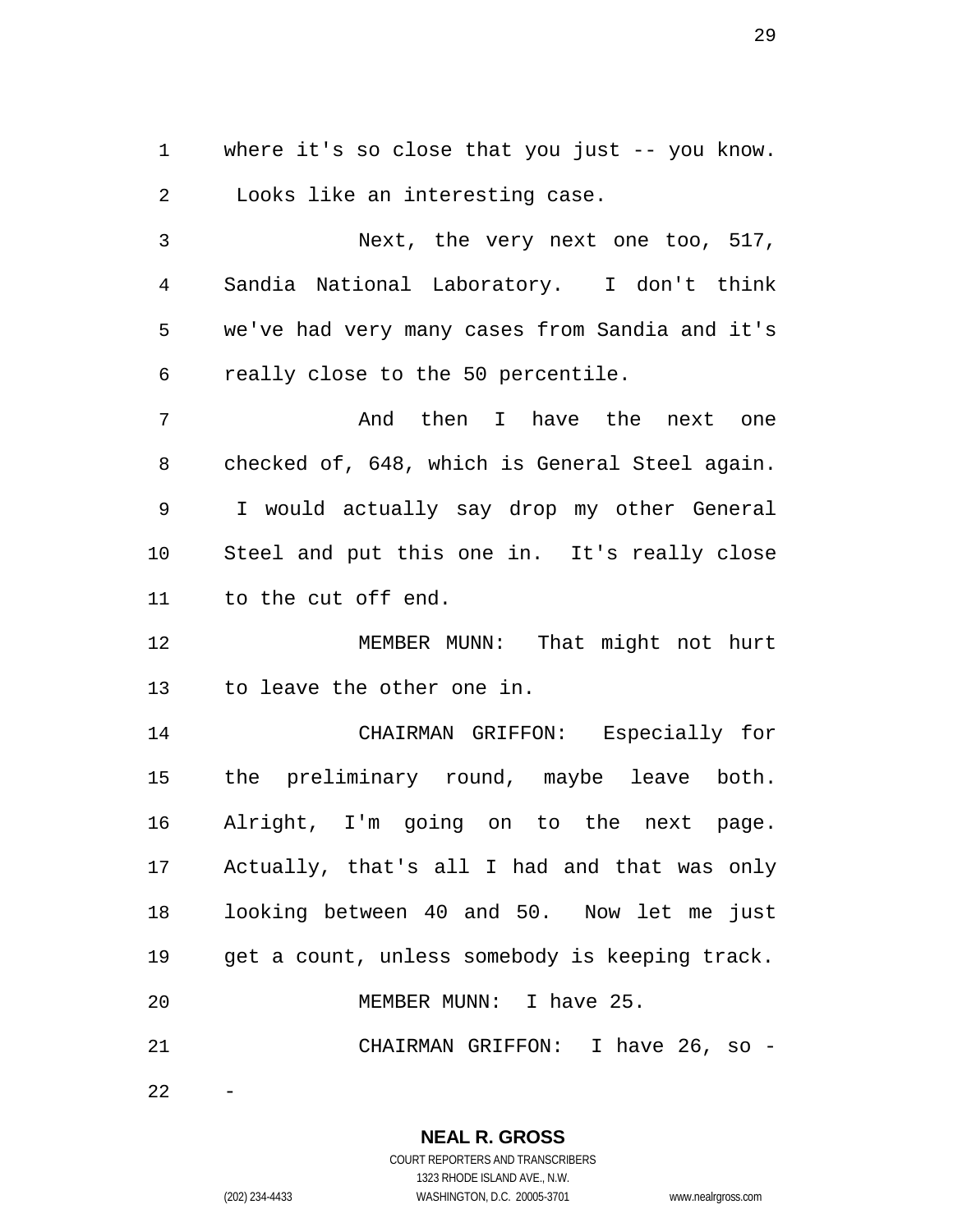1 MEMBER MUNN: I missed one. CHAIRMAN GRIFFON: We're close in there somewhere. I think I've got 26. So we should probably at least get 40, if we're going to try to come out with 30 because we could lose cases for a number of reasons. They could be under review or they could -- MEMBER MUNN: Forty is a lot safer number. CHAIRMAN GRIFFON: Right, right.

 So going back to the beginning of the spreadsheet, I actually, and I can be talked out of this, but I actually did not go all the way back to the beginning. I started at about page eight, fairly random cutoff, but all these PoCs, most of them are one through five, I thought a PoC of one through five, how much are we going to get out of those reviews, unless it's a unique site. And I must admit there may be some on there that we would want to consider for that reason.

MEMBER MUNN: Even in that case,

**NEAL R. GROSS** COURT REPORTERS AND TRANSCRIBERS 1323 RHODE ISLAND AVE., N.W. (202) 234-4433 WASHINGTON, D.C. 20005-3701 www.nealrgross.com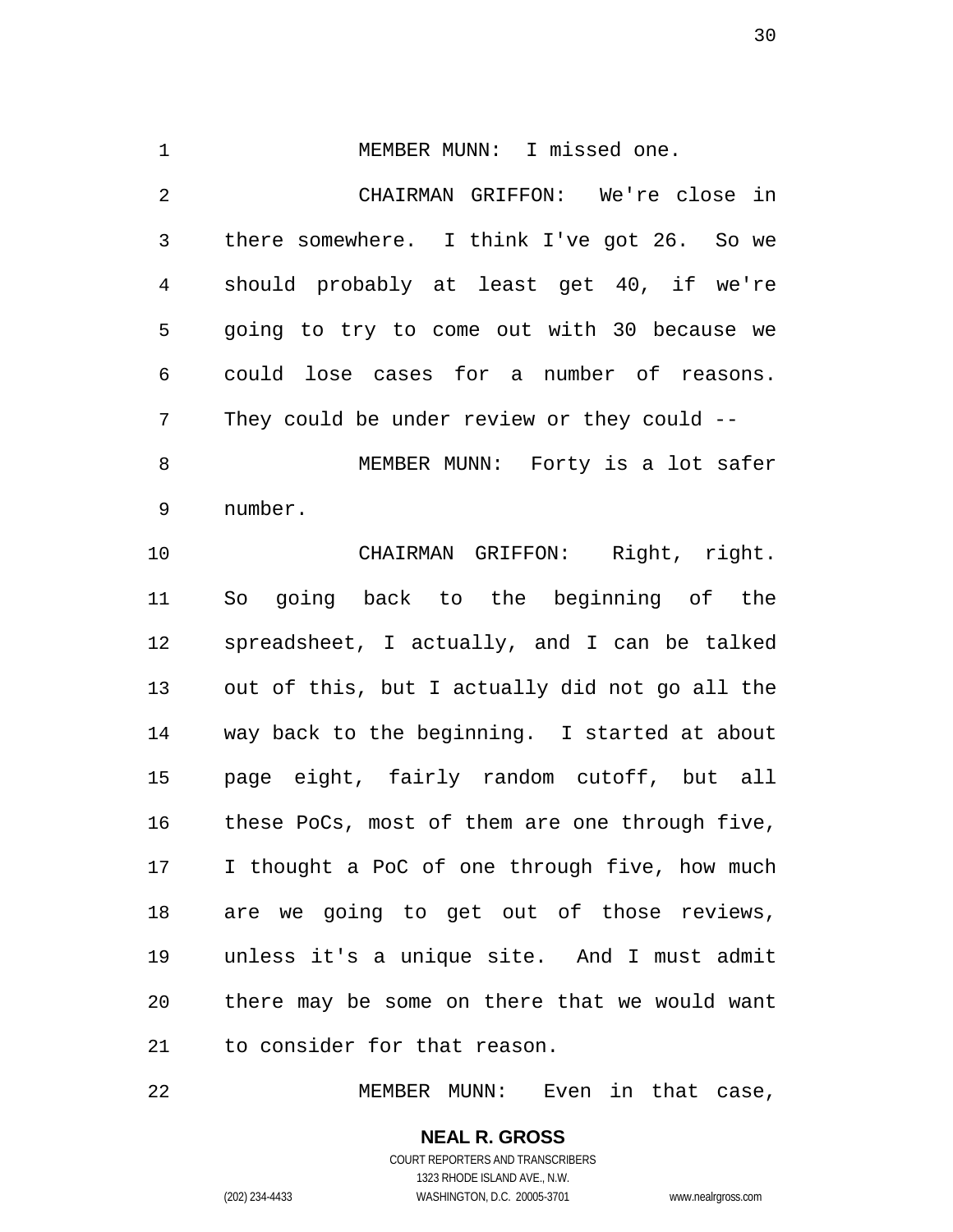the circumstances would be -- have to be extraordinary for a dose reconstructor to have gone higher.

 CHAIRMAN GRIFFON: Right, and I think usually the policy, if they don't -- these say full internal and external, but my guess is a lot of them are going to have maybe full external because they had their badge data, but then they used an overly generous internal dose.

 MEMBER MUNN: In order to even get what they had.

 CHAIRMAN GRIFFON: Right, even to get up to the very low PoCs. I would say if it's okay, if you have any cases on the first -- prior to this, certainly put them on the table, but I was starting at page eight, number 680 which was an 8.2 PoC. And the only reason I picked that was for the site and the same reason for the next one, Heppenstall. I don't think we've had anything from there.

MEMBER MUNN: I haven't heard

# **NEAL R. GROSS**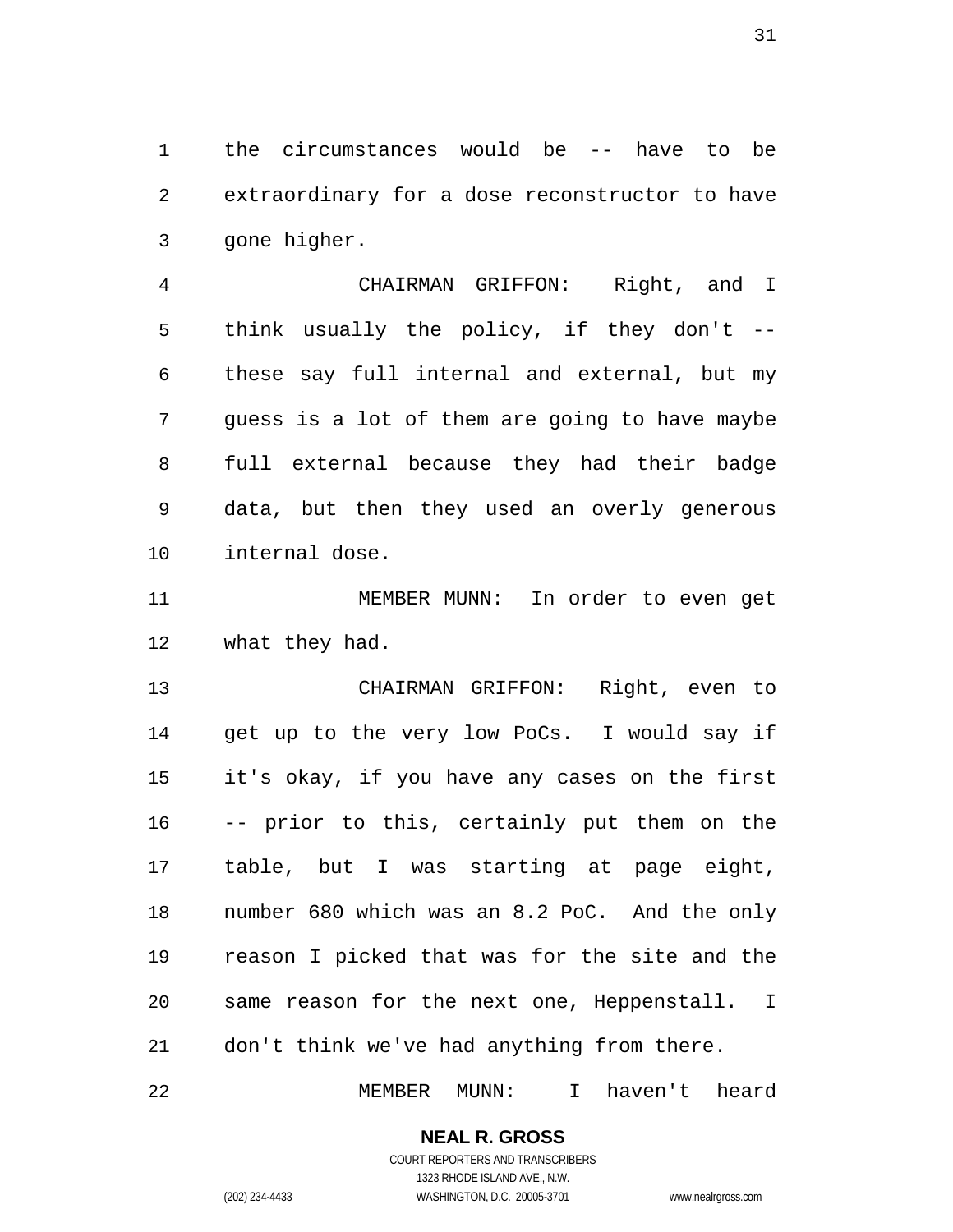anything from there either.

 CHAIRMAN GRIFFON: Very low PoC, but I thought it was worth at least a consideration to review. MEMBER PRESLEY: Hey, Mark? CHAIRMAN GRIFFON: Yes. MEMBER PRESLEY: This is Bob. One of the things that I've been looking at on here, nothing I've got jives with what you've got, so I've been going through by location and looking. When you talk about these places where we have this reduction pilot plant, they're all very, very low PoC. But there's a couple of them have got -- there's quite a few of them, a couple of them have a lot of years. CHAIRMAN GRIFFON: Right. MEMBER PRESLEY: With lung and urinary and bladder problems. CHAIRMAN GRIFFON: I did pick one from there. It's coming up. I know I picked one from there, Bob. MEMBER PRESLEY: That's one of the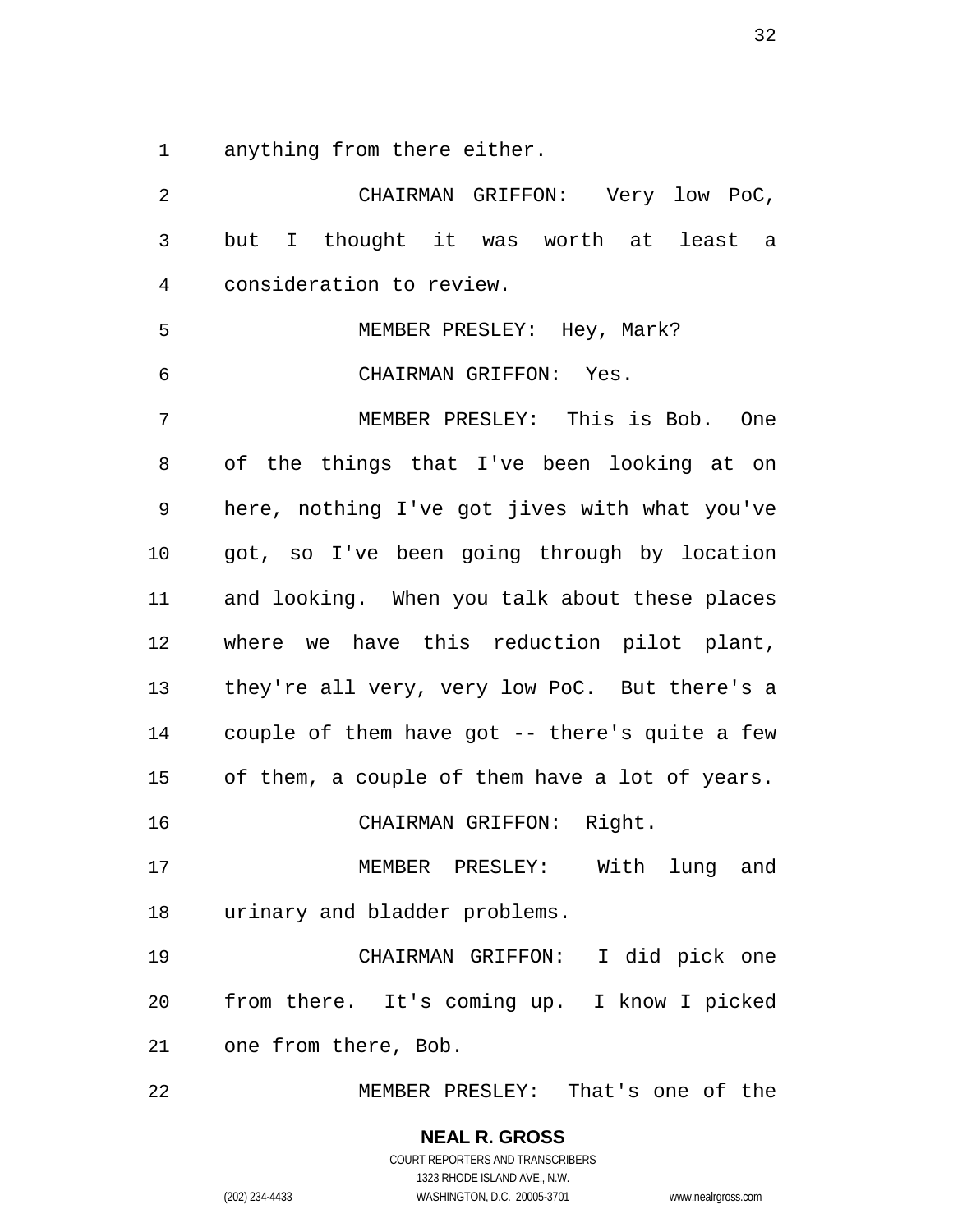places I was looking at.

| $\overline{2}$ | CHAIRMAN GRIFFON: Yes, I'm with                |
|----------------|------------------------------------------------|
| 3              | you. I'm with you. I definitely selected one   |
| 4              | from there. As we're going through, if you     |
| 5              | don't like the one I took, if you have another |
| 6              | one in mind.                                   |
| 7              | MEMBER PRESLEY: I think we just                |
| 8              | ought to check that out.                       |
| 9              | CHAIRMAN GRIFFON: Yes. All                     |
| 10             | right. So I'm going to check for now anyway,   |
| 11             | 680 and 438, on that page eight.               |
| 12             | MEMBER MUNN: I see 680 also.                   |
| 13             | Although that one -- well. We're going to be   |
| 14             | -- that site is going to be covered pretty     |
| 15             | well, hopefully.                               |
| 16             | CHAIRMAN GRIFFON: That's the                   |
| 17             | other questions, yes. Some of these could      |
| 18             | fall under SEC -- yes.                         |
| 19             | MEMBER MUNN: Yes.                              |
| 20             | CHAIRMAN GRIFFON: I'll put a                   |
| 21             | question mark next to that. If we get way      |
| 22             | over the 40 mark, then we can go back and tone |

### **NEAL R. GROSS** COURT REPORTERS AND TRANSCRIBERS

1323 RHODE ISLAND AVE., N.W.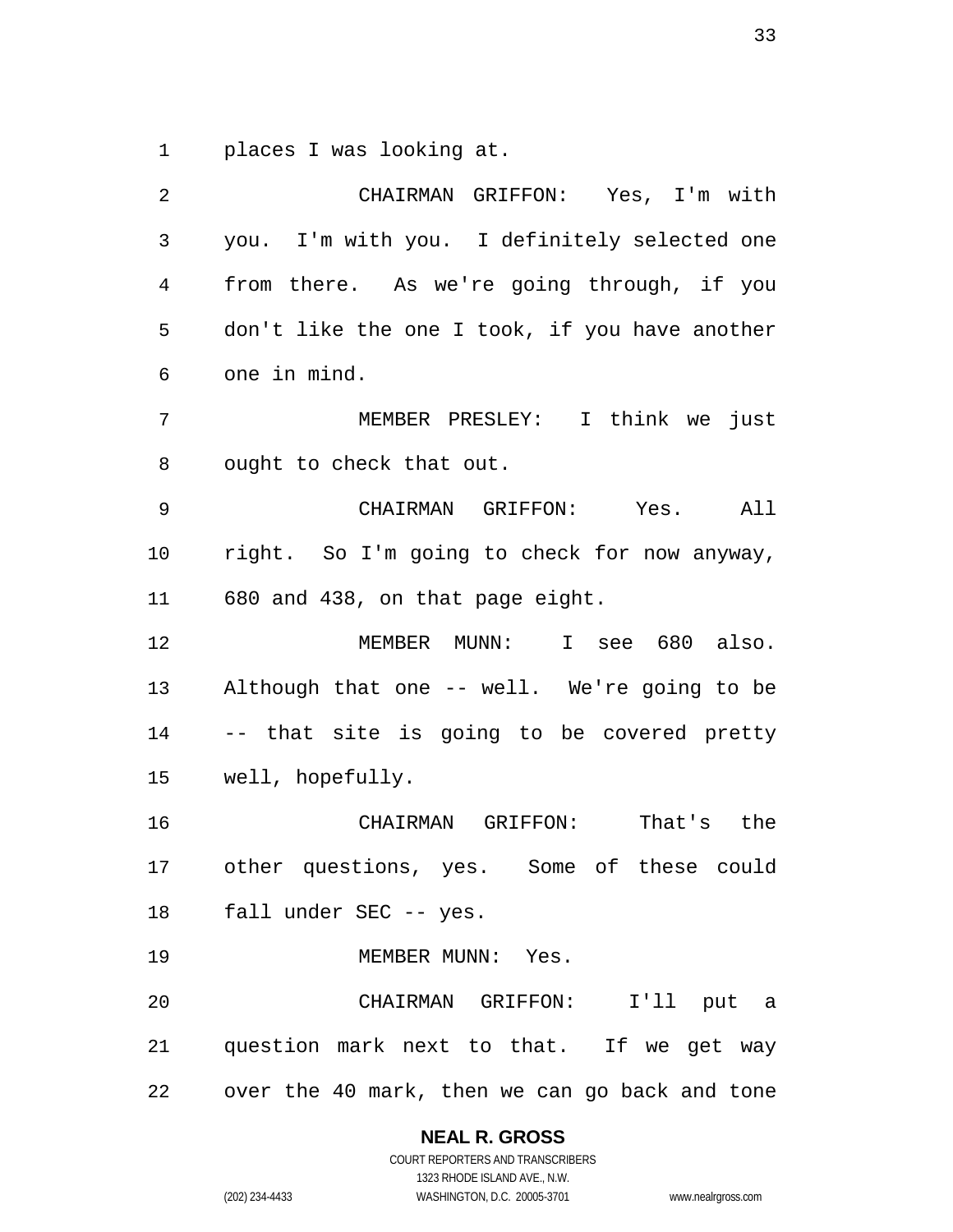this down a little bit.

 MEMBER MUNN: If I were doing it all by myself, I probably wouldn't do 680. CHAIRMAN GRIFFON: Yes. MEMBER MUNN: Just because I know that site is going to be well covered. MR. HINNEFELD: This is Stu Hinnefeld. General Atomics, I don't know that there's been a lot of work there. General Atomics, isn't that the one down in La Jolla? MEMBER MUNN: I think it's going to end up being -- it could be. MR. HINNEFELD: The site in Santa Susana is Atomics International. 15 MEMBER MUNN: Yes. MR. HINNEFELD: And I think General Atomics is a site down by La Jolla. MEMBER MUNN: It is the site down by La Jolla. I'm quite sure you're right about that. I think -- CHAIRMAN GRIFFON: Did one of those get an 83.14?

**NEAL R. GROSS**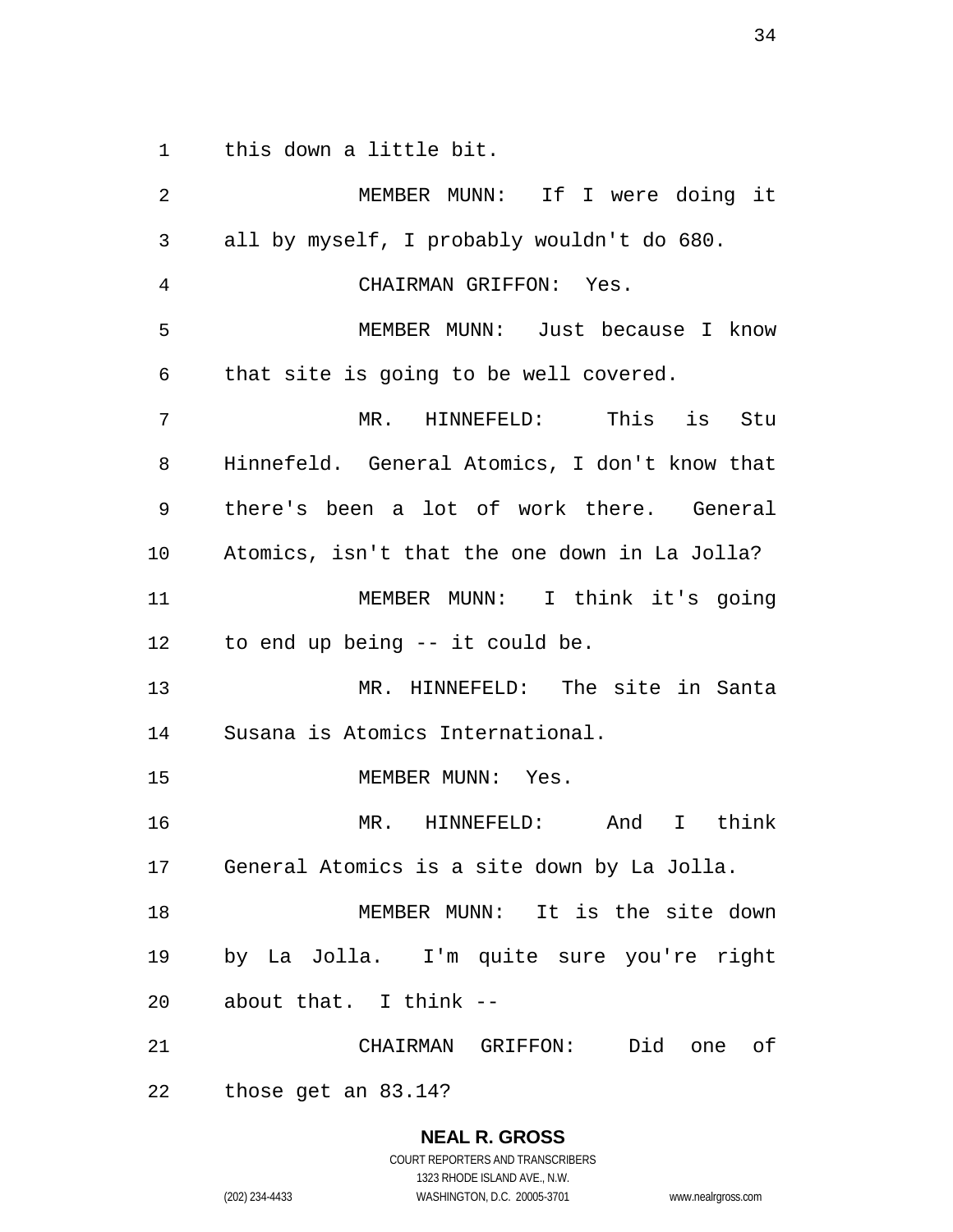MR. HINNEFELD: That was Santa Susana. That's all the sites associated with Santa Susana, Downey, De Soto, Canoga. MEMBER MUNN: Okay. I withdraw my concern. CHAIRMAN GRIFFON: The next one I have is on the next page, PoC of 10.69. See if you can find it, Wanda, 541. 9 MEMBER MUNN: Yes. CHAIRMAN GRIFFON: That's the Aluminum Company of America, Alcoa. MEMBER MUNN: That makes sense. CHAIRMAN GRIFFON: Just that we haven't looked at that site at all before. And that probably will be the last time. The next one I have was 742, solely based on the site again, Westinghouse Nuclear Fuels Division. 19 MEMBER MUNN: Yes. CHAIRMAN GRIFFON: I don't think we've done any cases there. MEMBER MUNN: I don't think we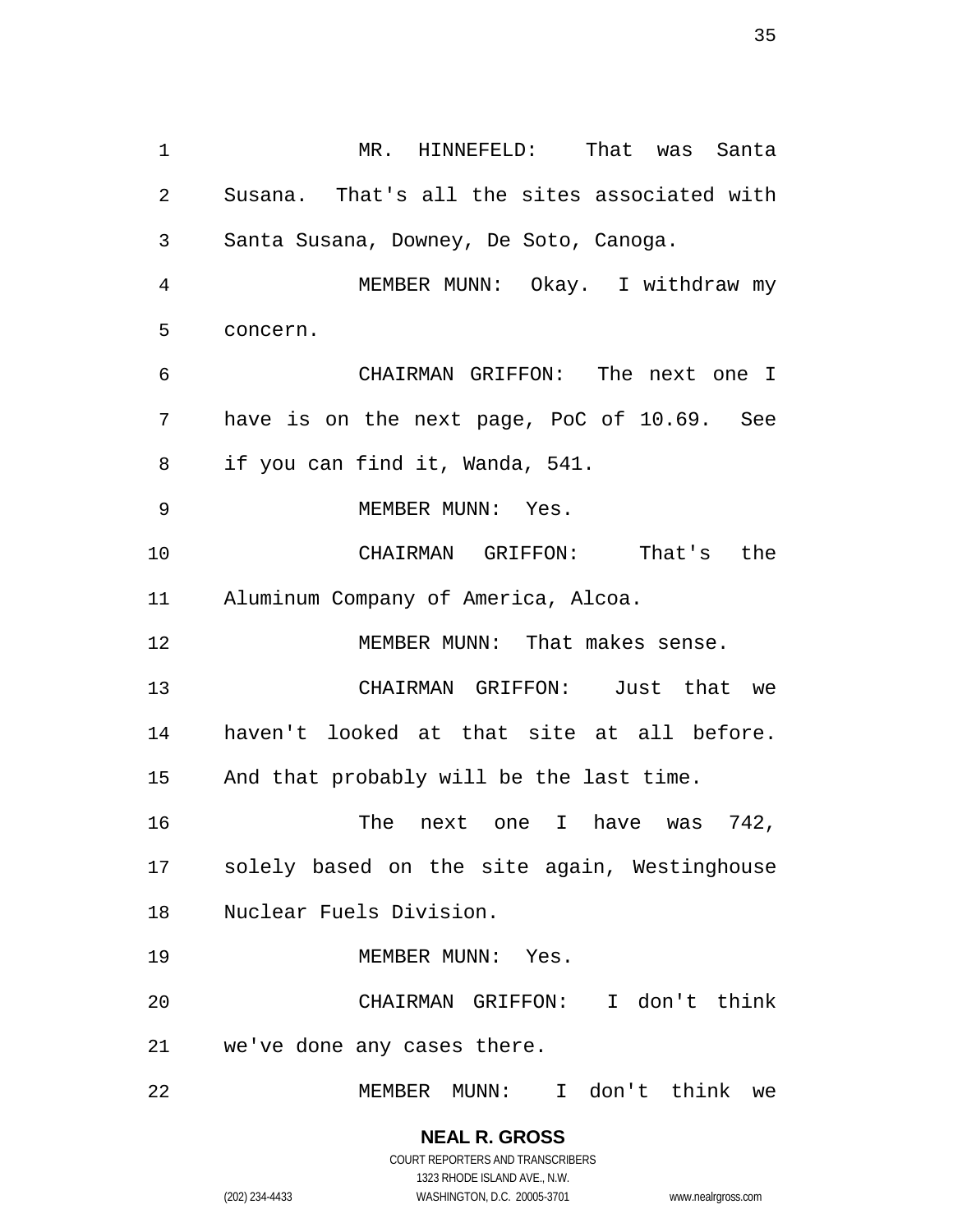have done any.

 MR. HINNEFELD: Mark, this is Stu. To facilitate finding that, what's the PoC on that one? CHAIRMAN GRIFFON: 11.118. MR. HINNEFELD: I've got it. Thanks. 8 MEMBER MUNN: 204. CHAIRMAN GRIFFON: This is Mark again. Sorry, I'm not saying my name each time. The next one I have is PoC of 11.52 and it's for Hooker Electrochemical and now I would ask Doug if we've done any cases from this site because if we have, I would withdraw this case? MEMBER MUNN: I'm pretty sure we have. MR. FARVER: You've done at least one Hooker Electrochemical. CHAIRMAN GRIFFON: Well, for that reason this doesn't look that interesting if we've done one case. I'll drop that one.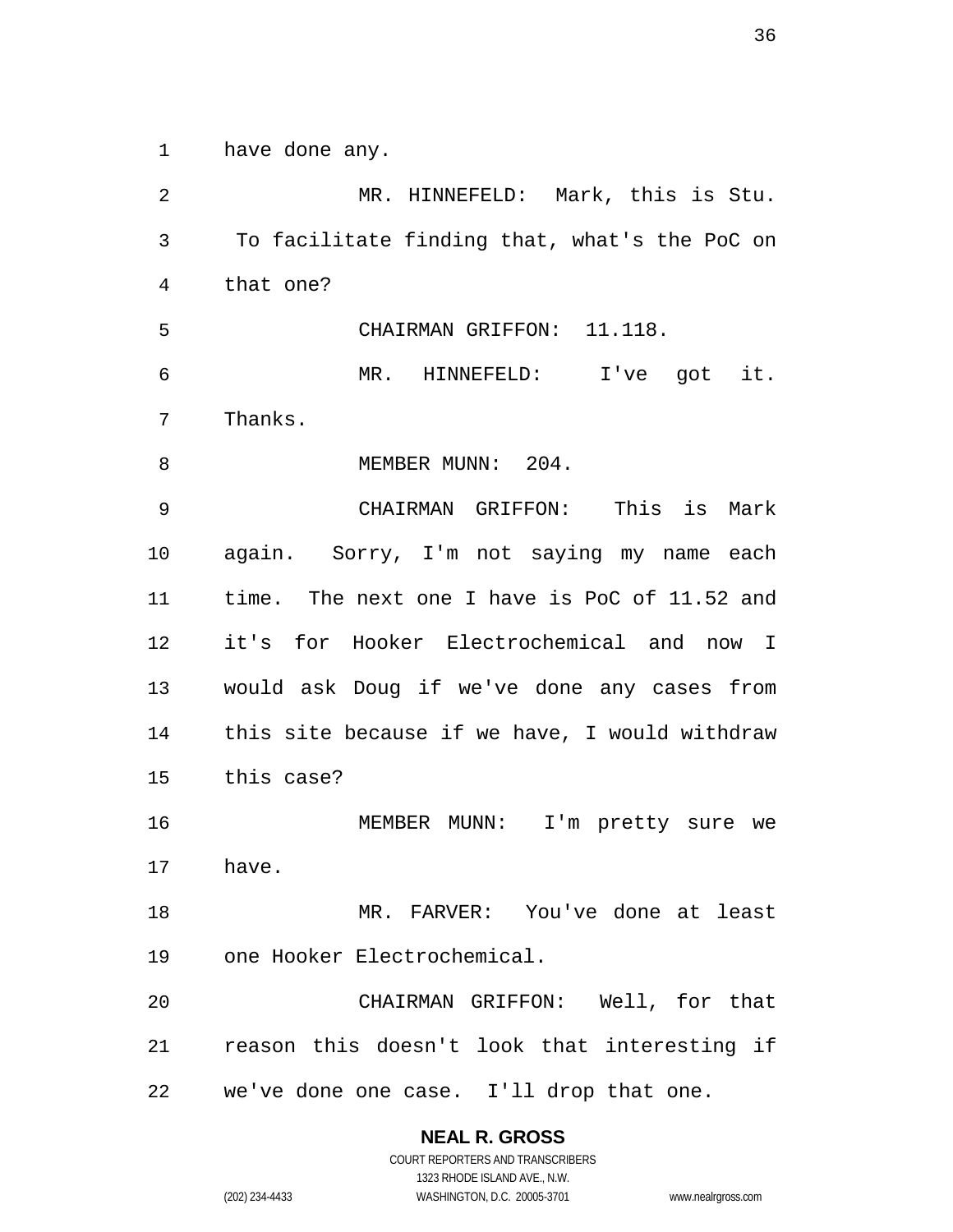1 And the next one I have is exactly what Bob was pointing out, a PoC of 11.82, Reduction Pilot Plant. 4 MEMBER MUNN: Yes. CHAIRMAN GRIFFON: Case 117. MEMBER MUNN: Yes. CHAIRMAN GRIFFON: So I am up to 30 total so far. Moving on to the next page, the next one I have was PoC of 12.46, case number 711, the S-50 Oak Ridge Thermal Diffusion. I don't think we've done the S-50 facility. It's 3.7 years, but that might be the whole extent of that operation. MEMBER MUNN: I'm not familiar with the site. MEMBER PRESLEY: This is Bob Presley. I don't think it was that long. CHAIRMAN GRIFFON: I don't think it was that long either. So yes, 3.7 years is pushing it, right, Bob? MEMBER PRESLEY: Yes. CHAIRMAN GRIFFON: So this -- I

> **NEAL R. GROSS** COURT REPORTERS AND TRANSCRIBERS 1323 RHODE ISLAND AVE., N.W. (202) 234-4433 WASHINGTON, D.C. 20005-3701 www.nealrgross.com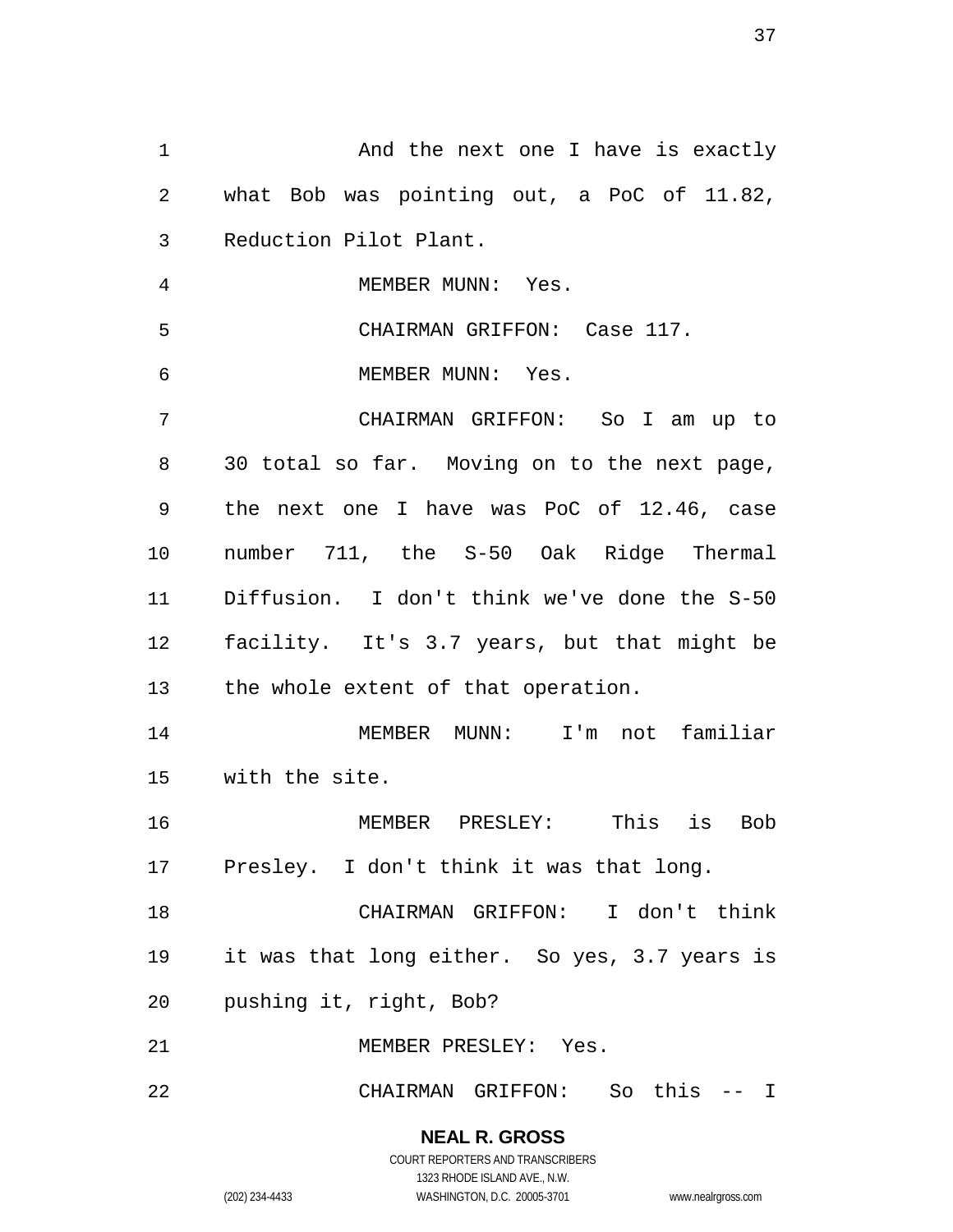know it's something we haven't looked at a lot. It is covered with -- it's a skin cancer again, but it is kind of a unique facility to look at, a unique part of the K-25 complex. MEMBER MUNN: Well, if we look at it as being something different than Oak Ridge, all right. 8 MR. FARVER: Mark, this is Doug. CHAIRMAN GRIFFON: Yes. MR. FARVER: Going back one about the reduction pilot plant, there's also a case to contrast the one you picked, it up just over 50 percent and I don't know if you'd like to do both of those to like contrast it. I'm trying to find the case number. CHAIRMAN GRIFFON: Alright, if you find that. We might want to pick it to look in our first round here. And then maybe we can find out more when NIOSH pulls all the information because if they're using the same exactly model, I'm not sure how much, what we

**NEAL R. GROSS**

COURT REPORTERS AND TRANSCRIBERS 1323 RHODE ISLAND AVE., N.W. (202) 234-4433 WASHINGTON, D.C. 20005-3701 www.nealrgross.com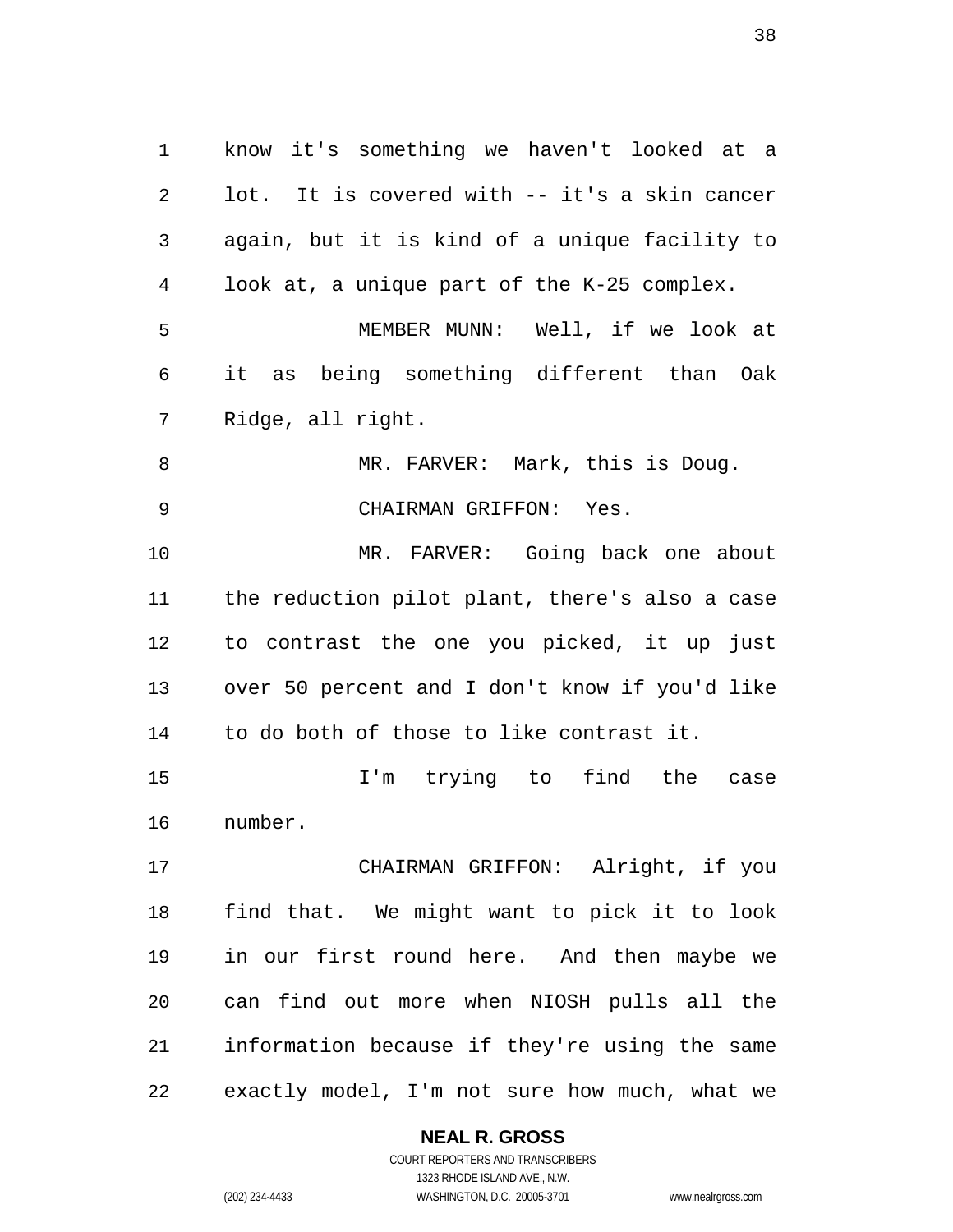would gain from one versus the other. But one is real low and one is over 50, so -- MR. FARVER: It's 208. CHAIRMAN GRIFFON: Do you have the 50 point what, we're all sorting by PoC right now? MR. FARVER: 50.43. CHAIRMAN GRIFFON: Alright, I'm willing to check that. I'm not sure we want to end up with both cases, but -- MR. FARVER: I thought it was 12 interesting; they're both about 30 some years. CHAIRMAN GRIFFON: Yes. 14 MR. FARVER: And vastly differed. CHAIRMAN GRIFFON: This is a skin. It may be multiple skin cancer too. MR. FARVER: I have no idea. 18 CHAIRMAN GRIFFON: But anyway, right. MR. FARVER: Since we haven't done that site at all. CHAIRMAN GRIFFON: Okay. I'll put

> **NEAL R. GROSS** COURT REPORTERS AND TRANSCRIBERS 1323 RHODE ISLAND AVE., N.W.

(202) 234-4433 WASHINGTON, D.C. 20005-3701 www.nealrgross.com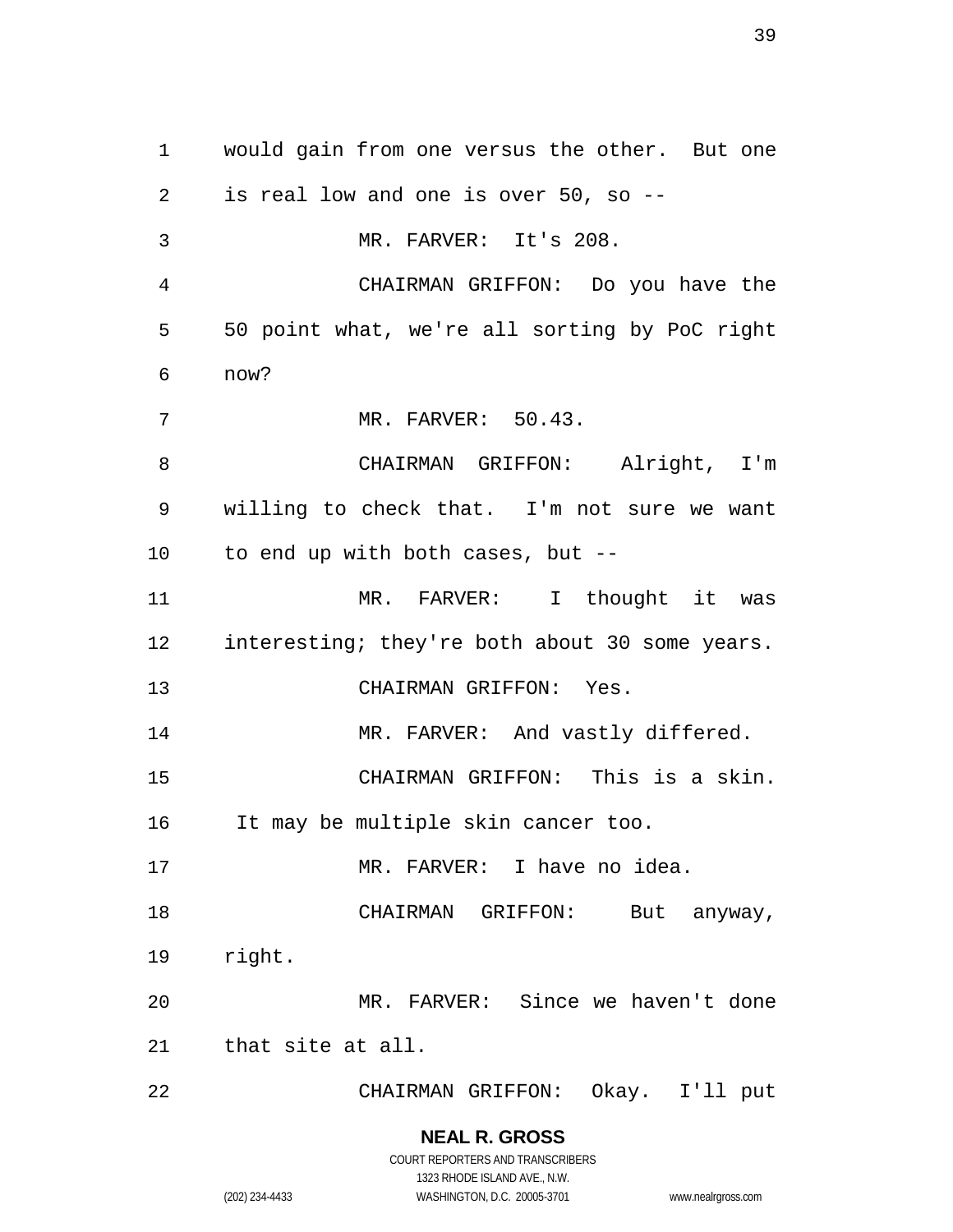that on the list for now.

 MEMBER MUNN: So we're comparing 208 with which one? CHAIRMAN GRIFFON: With the last one we have which is 11.82 PoC. They're just the same plant. They both had 30 some years' experience, but there are different types of cancer, both at that reduction pilot plan. MEMBER PRESLEY: Hey, Mark? CHAIRMAN GRIFFON: Yes, I'm not sure. We may not including the -- keeping that one, but -- or keeping both of those, but  $13 - -$  MEMBER PRESLEY: This is Bob. There's one 12.7. There's been quite a few of these to pop up, this Birdsboro Steel & Foundry? CHAIRMAN GRIFFON: Yes, that was my next one, actually. MEMBER PRESLEY: Okay. CHAIRMAN GRIFFON: Do you agree with that?

> **NEAL R. GROSS** COURT REPORTERS AND TRANSCRIBERS 1323 RHODE ISLAND AVE., N.W. (202) 234-4433 WASHINGTON, D.C. 20005-3701 www.nealrgross.com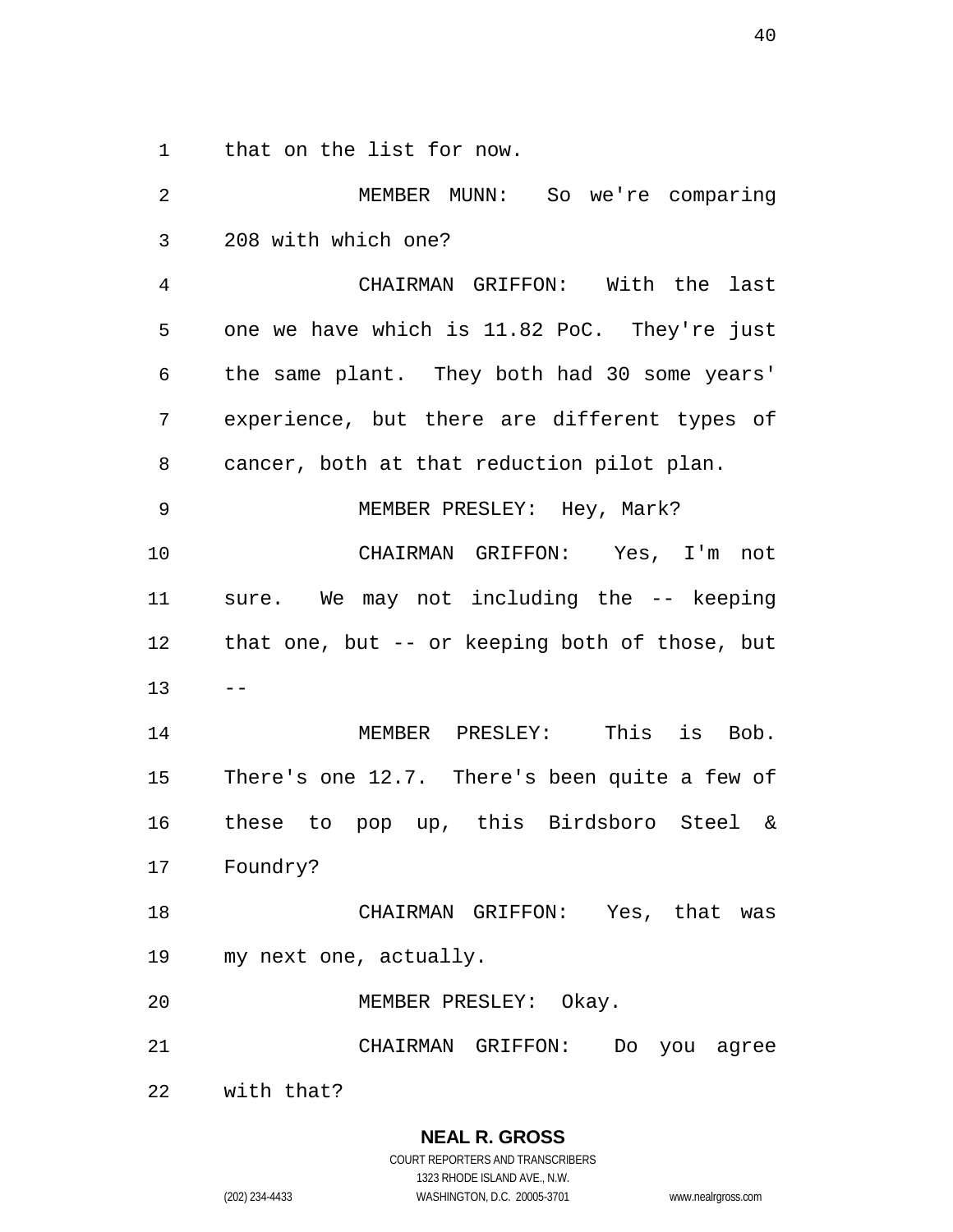MEMBER PRESLEY: Yes, I don't think we've done any of those at all. CHAIRMAN GRIFFON: I don't think so either. And it may be a TBD-6000 kind of thing, but it's worth -- MEMBER PRESLEY: Looking into. CHAIRMAN GRIFFON: Yes, yes. I agree with that, 138. And the next one I have was the DuPont Deepwater Works, but didn't we just select one of those? MEMBER MUNN: Yes, we chose one of the higher PoCs. CHAIRMAN GRIFFON: I think this one can be dropped. The next one I have was not so interesting. I'll drop that. It was the very next one, 14.02, but the only interest was because it was at all three, but there's a lot of people, a lot of claims of workers that worked at all three of those sites. 21 MEMBER MUNN: Yes.

CHAIRMAN GRIFFON: I'll drop that

**NEAL R. GROSS** COURT REPORTERS AND TRANSCRIBERS 1323 RHODE ISLAND AVE., N.W. (202) 234-4433 WASHINGTON, D.C. 20005-3701 www.nealrgross.com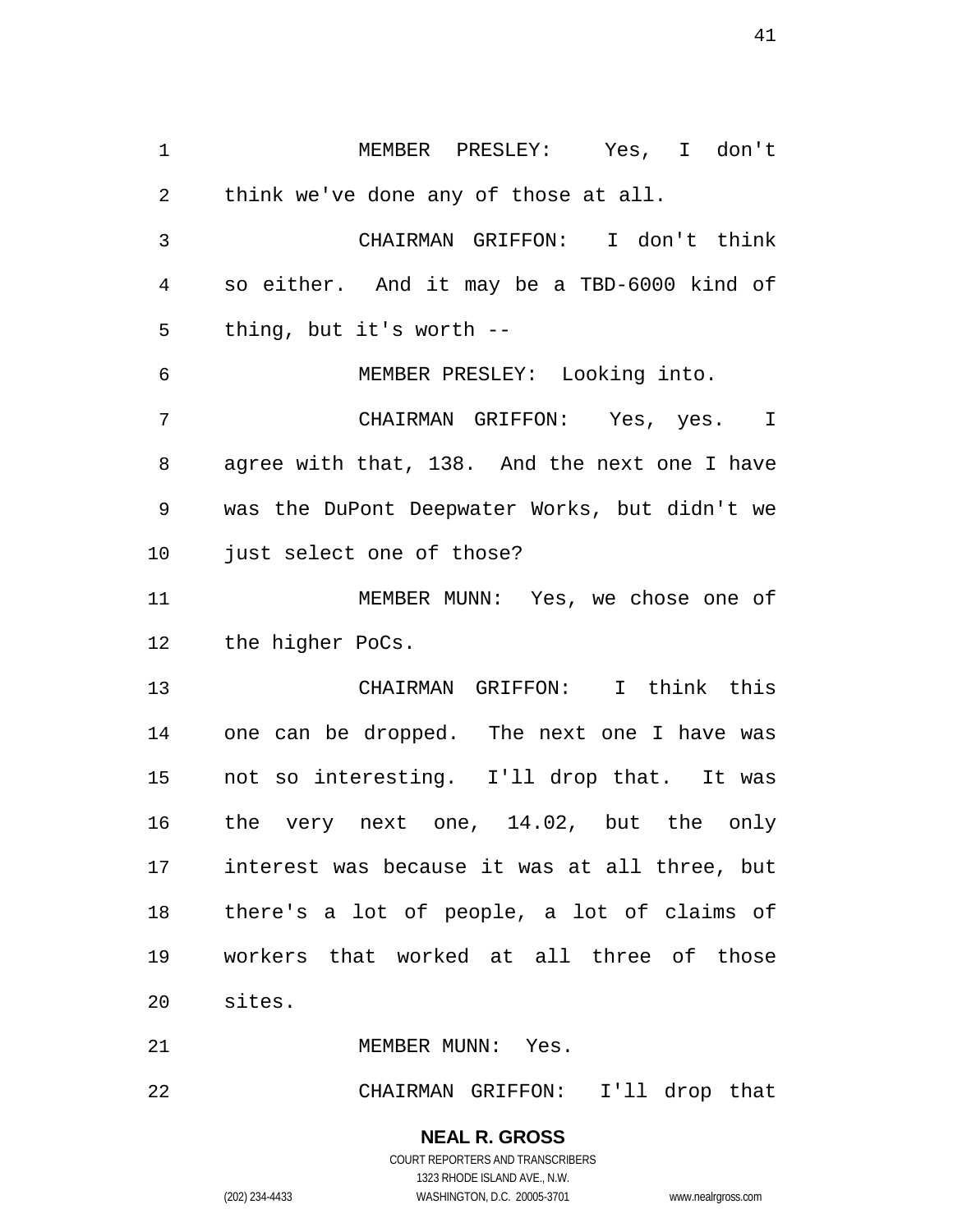one. That brings me up to 33, I believe. And I'm going on to the next one I have -- did you have one? I'm sorry? MEMBER MUNN: I'm looking at 752. CHAIRMAN GRIFFON: 52. MEMBER MUNN: It's another one of those, gosh, we've never done anything like that? CHAIRMAN GRIFFON: What PoC is it? MEMBER MUNN: 16.16. CHAIRMAN GRIFFON: Oh yes, I missed that one. Uranium mill. Oh, I know why I sort of went over them because of the limited -- it's not even a year of experience there. MEMBER MUNN: Yes. CHAIRMAN GRIFFON: So I thought we might wait on that one. 19 MEMBER MUNN: Okay. CHAIRMAN GRIFFON: The next one I have is -- the PoC is 22.28. I think I get confused because Bridgeport Brass, they have

### **NEAL R. GROSS**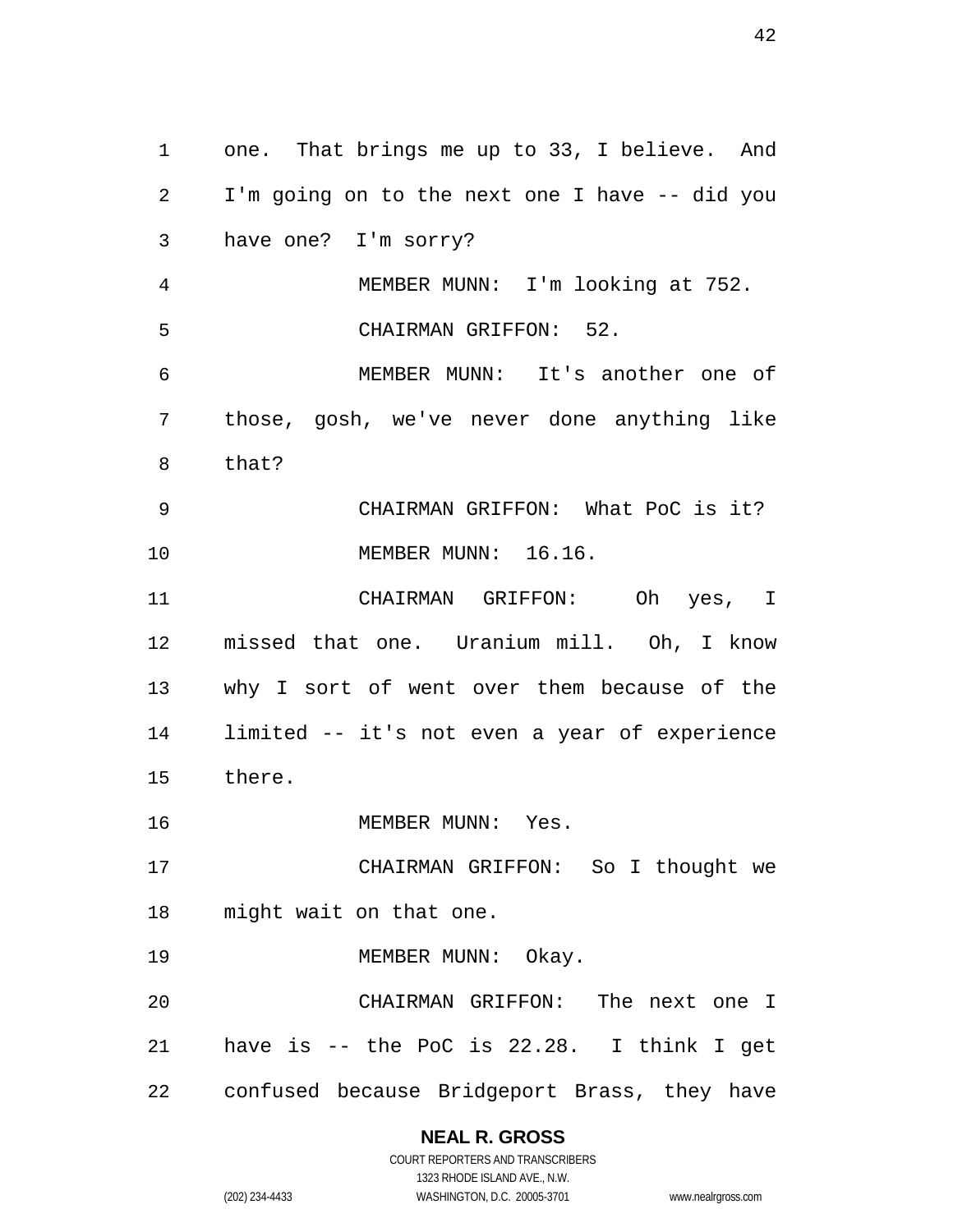an Adrian plant and they have the other plant and I forget -- then it includes this extrusion plant which I think is a different place. MEMBER MUNN: I don't know. MR. HINNEFELD: This is Stu. MEMBER MUNN: We've done several Bridgeport Brass. MR. HINNEFELD: Bridgeport Brass, there's a Bridgeport and Adrian and then there's a Bridgeport Brass, Havens Lab. CHAIRMAN GRIFFON: Right. MR. HINNEFELD: And the extrusion plant is also a plant called Reactive Metals, RMI. MEMBER PRESLEY: That's what I was going to say -- CHAIRMAN GRIFFON: That's a separate facility, is that right? MEMBER PRESLEY: That's a total separate facility because that's where I used to go up and do a lot of work.

> **NEAL R. GROSS** COURT REPORTERS AND TRANSCRIBERS

1323 RHODE ISLAND AVE., N.W. (202) 234-4433 WASHINGTON, D.C. 20005-3701 www.nealrgross.com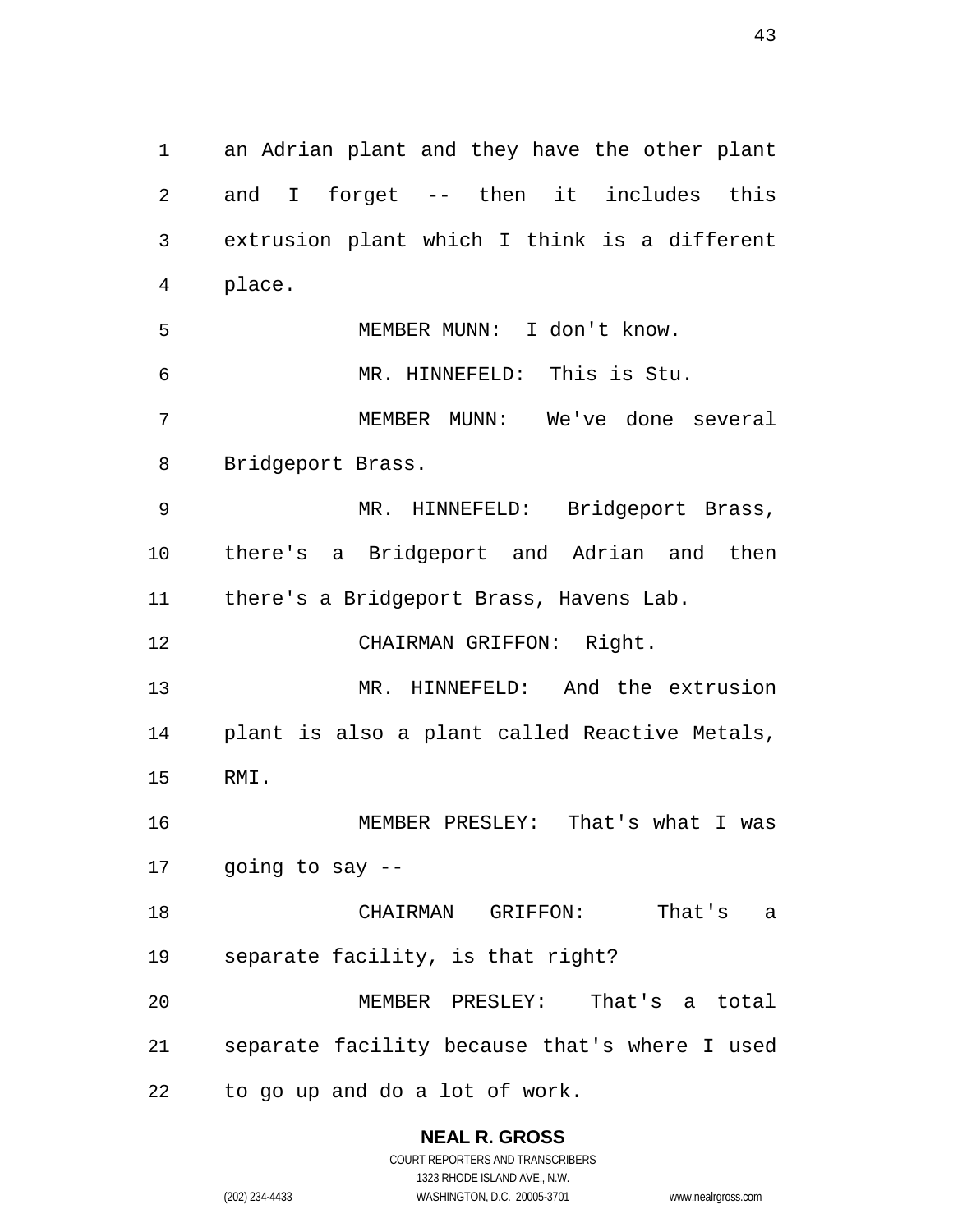CHAIRMAN GRIFFON: So that's why I was going to select that one because we haven't looked at that at all as far as I remember. MEMBER PRESLEY: Yes. CHAIRMAN GRIFFON: Okay. MEMBER PRESLEY: That's a total different outfit up there. CHAIRMAN GRIFFON: Alright, that brings my rough count up to 34. And -- MR. KATZ: Mark, what's the number of the Bridgeport Brass case? This is Ted. CHAIRMAN GRIFFON: I'm sorry -- 14 MEMBER MUNN: 525. CHAIRMAN GRIFFON: Yes, case 525, PoC 22.28. The next one I have goes all the way up to -- PoC, 27.52, a different company. That's the main reason on this one. MEMBER MUNN: Yes. CHAIRMAN GRIFFON: Any others in between, let me know. Here is one I picked

> **NEAL R. GROSS** COURT REPORTERS AND TRANSCRIBERS 1323 RHODE ISLAND AVE., N.W. (202) 234-4433 WASHINGTON, D.C. 20005-3701 www.nealrgross.com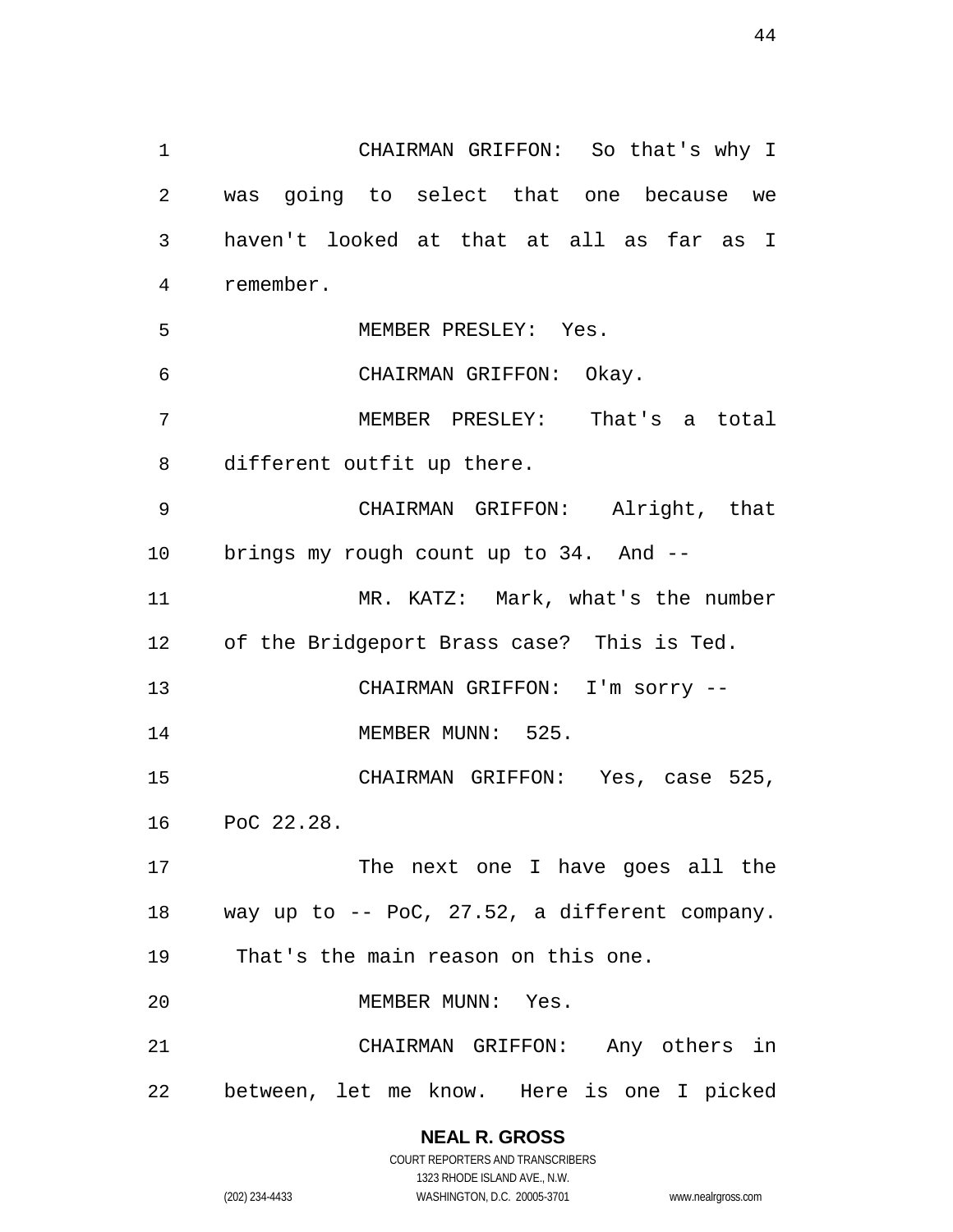for uranium mill in Monticello. It has four years of experience, breast cancer, 28.65. I thought that was a little, a little more work history there. MEMBER MUNN: Yes. MR. HINNEFELD: This is Stu. The last one you selected as for American Bearing Corp., right? CHAIRMAN GRIFFON: Yes. MR. HINNEFELD: Selection 137? CHAIRMAN GRIFFON: Yes. MEMBER PRESLEY: Hey, Mark? This is Bob. PoC 26.2 is from Ames Laboratories, Spencer Chemical, Jayhawk Works, Iowa National Lab. Is that part of INL or is that a separate facility? MR. HINNEFELD: This is Stu. Iowa National Lab is INL. Ames Laboratories is at University of Iowa. MEMBER PRESLEY: Okay. MR. HINNEFELD: And Spencer Chemical is an AWE; it is -- I want to say

# **NEAL R. GROSS**

COURT REPORTERS AND TRANSCRIBERS 1323 RHODE ISLAND AVE., N.W. (202) 234-4433 WASHINGTON, D.C. 20005-3701 www.nealrgross.com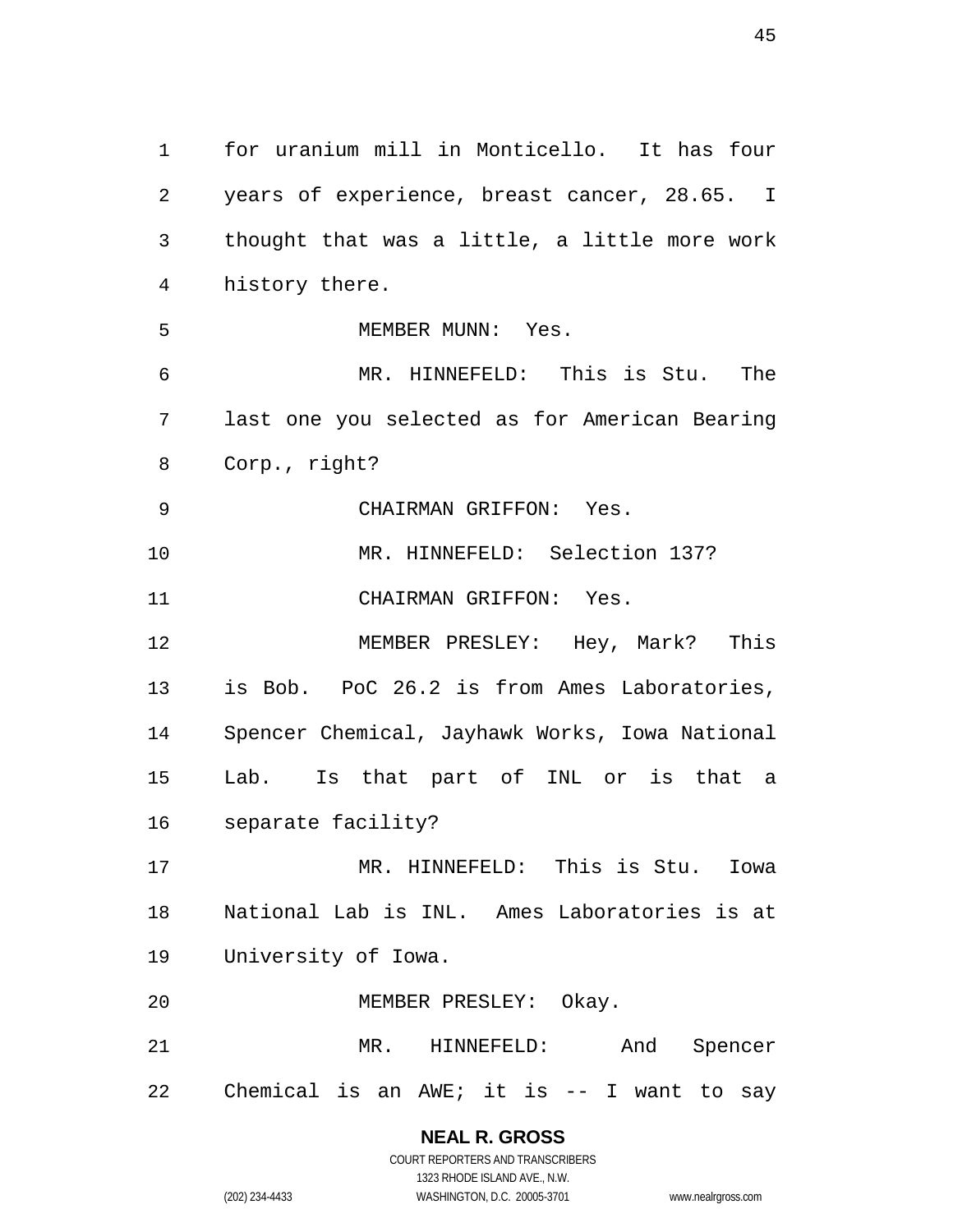it's in Kansas, but I won't swear that that's true.

 MEMBER PRESLEY: I don't think we have done any --

 CHAIRMAN GRIFFON: Yes, we haven't done Spencer Chemical.

 MEMBER PRESLEY: That's a new outfit.

 MEMBER MUNN: But then this is just another one of those cases where somebody has worked many places. I don't know how much it's going to tell us our Spencer Chemical or Jayhawk.

 CHAIRMAN GRIFFON: True. We'd have to look into Spencer Chemical by looking at this person, I guess, is what Bob's point is.

18 MR. HINNEFELD: Yes.

 CHAIRMAN GRIFFON: It may be that he just went there for a month or something, you know. We don't know.

22 MEMBER MUNN: Yes.

**NEAL R. GROSS** COURT REPORTERS AND TRANSCRIBERS

1323 RHODE ISLAND AVE., N.W.

(202) 234-4433 WASHINGTON, D.C. 20005-3701 www.nealrgross.com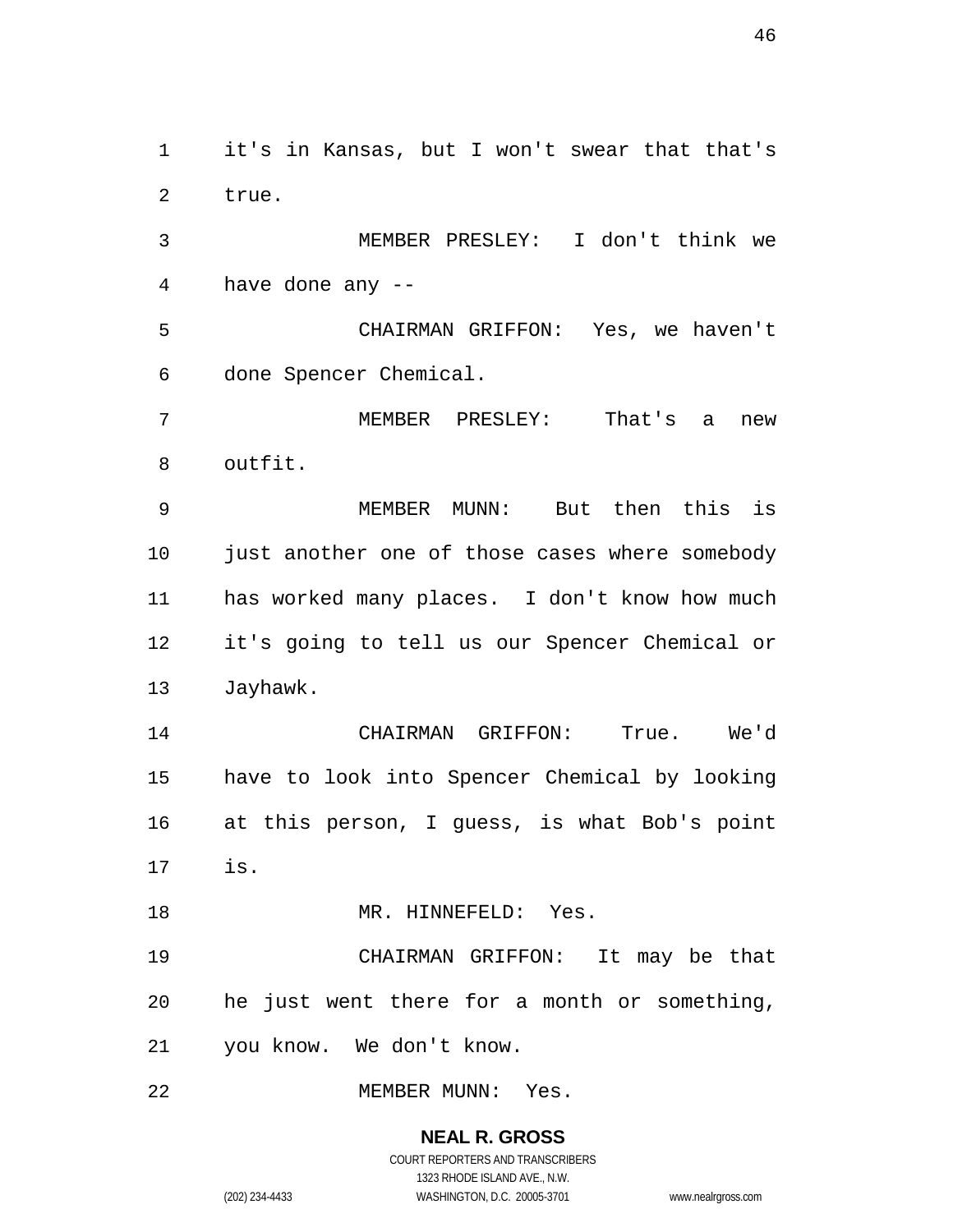CHAIRMAN GRIFFON: I mean I'll put it on this preliminary cut through. MEMBER PRESLEY: Yes. CHAIRMAN GRIFFON: And then, Stu, I don't know if you got that last one, 753, 28.65 PoC, the uranium mill one. MR. HINNEFELD: Yes, I do have that. CHAIRMAN GRIFFON: Okay. The next one I have was the International Minerals and Chemical Corp, PoC 28.74. Again, the main reason was the facility. The next one I have was 564, its PoC is 30.42. And this was because of -- it's got the Oak Ridge Paducah stuff, but also SAM Laboratories. MEMBER PRESLEY: Yes, I've not got any problem with that. Let me ask you a question. How many have we done on Iowa Ordnance? MEMBER MUNN: Couple. MEMBER PRESLEY: Have we? Okay. MEMBER MUNN: Early on as I

#### **NEAL R. GROSS** COURT REPORTERS AND TRANSCRIBERS 1323 RHODE ISLAND AVE., N.W. (202) 234-4433 WASHINGTON, D.C. 20005-3701 www.nealrgross.com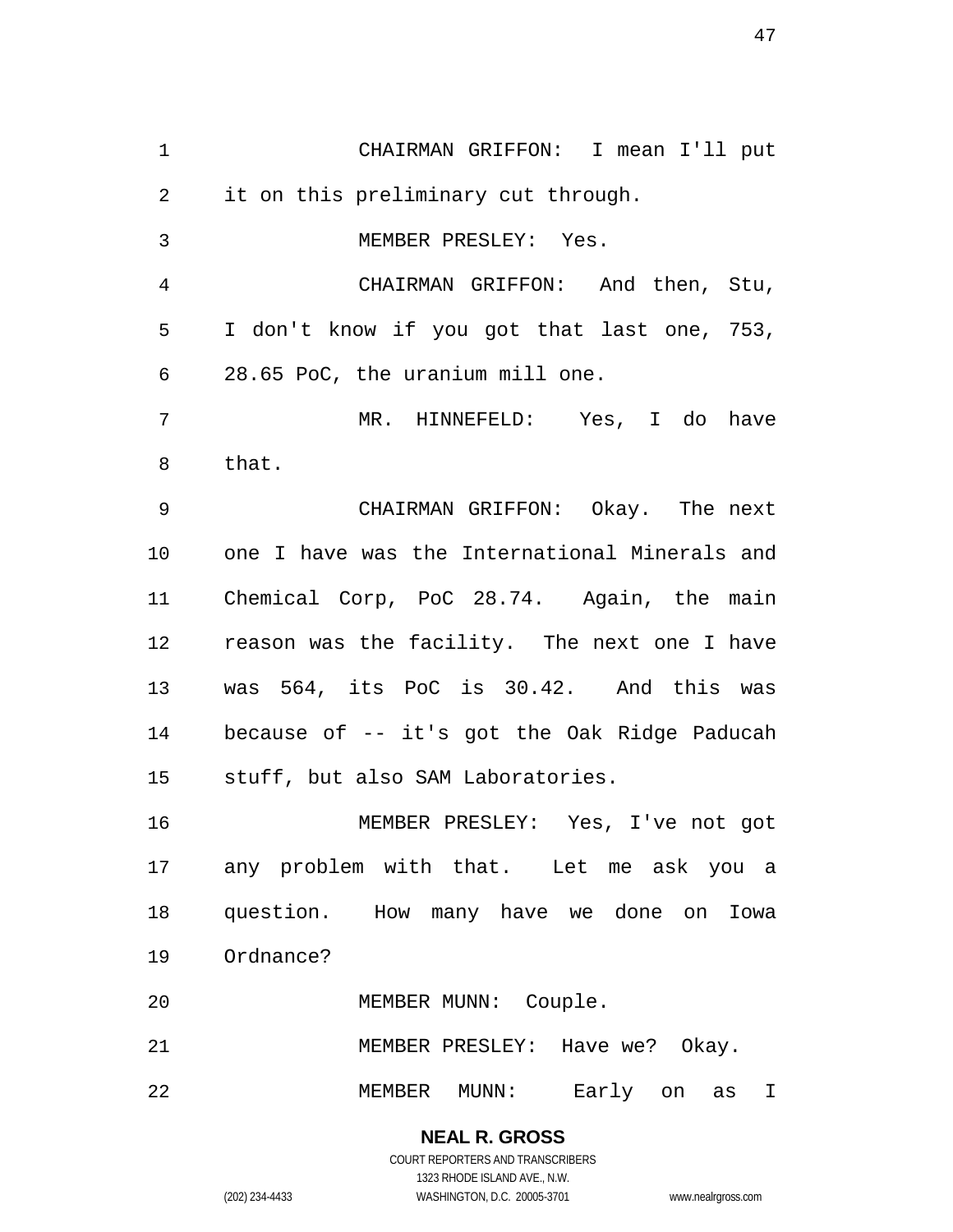recall.

 CHAIRMAN GRIFFON: Yes, yes. I think we did do a couple of that, yes. Alright, and the next one I have is -- well, this gets a little out of the unique site stuff now because we're getting a little higher with the PoC, 32.14 PoC. It's Los Alamos. And a lot of years of experience starting in the '50s. I thought that was worth looking at anyway. Next one I have was two down from that, Savannah River, nervous system. A little different organ of interest. Thirty- eight years work there. Case 572. 15 The next one I have was 642, which is PoC 33.65, esophagus at Mound, 30 years of experience, 1960. Unique for the work history anyway. My rough count, I may be off by a few right now, I think I'm up to 38 on my cases. MEMBER MUNN: We're getting pretty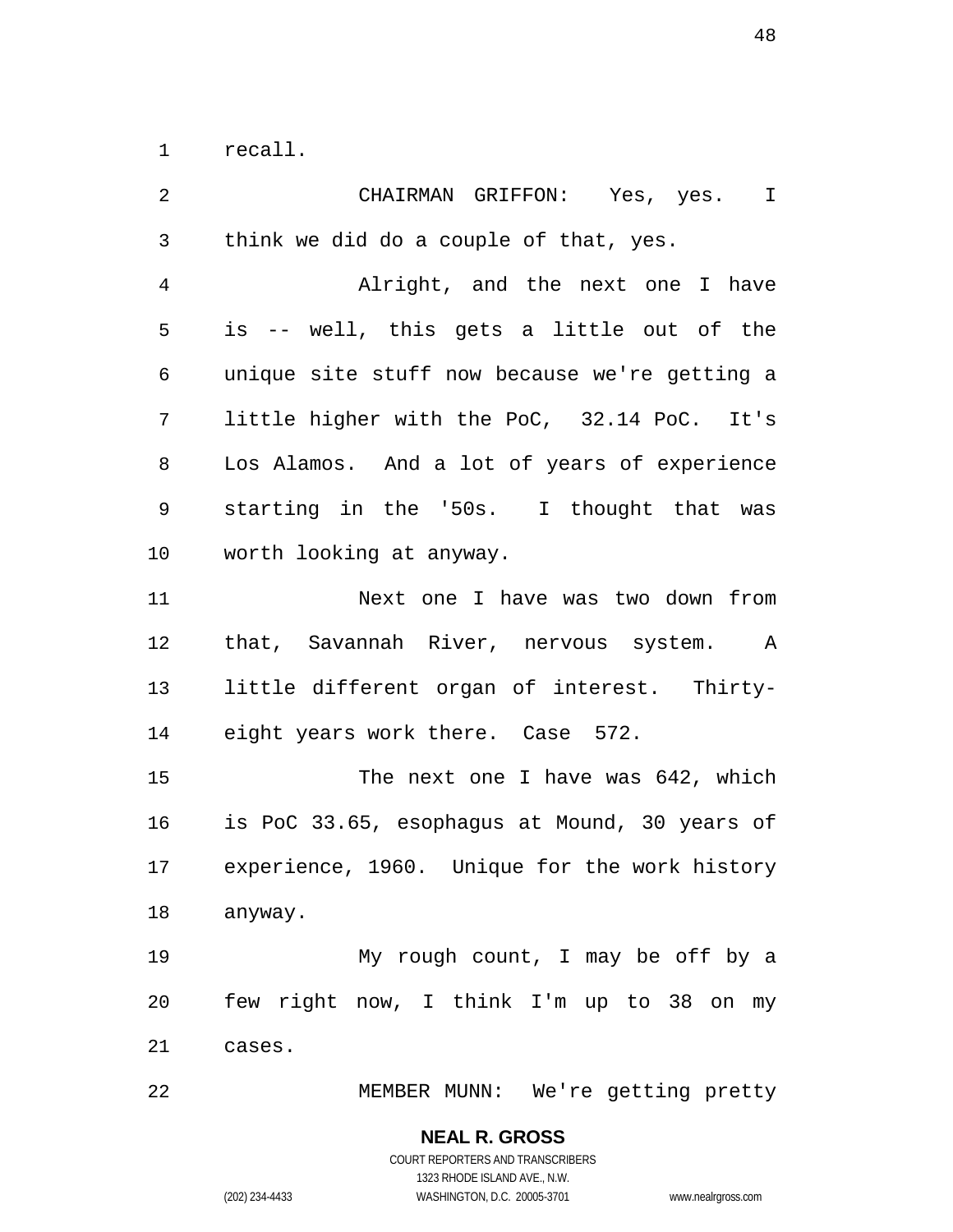close.

 CHAIRMAN GRIFFON: Yes. MEMBER PRESLEY: Mark, let me ask you something? CHAIRMAN GRIFFON: Go ahead. MEMBER PRESLEY: How many of the Mallinckrodt at Destrehan Street in Weldon Springs have we done? I know we've done a few, but it looks like that's going to crop back up on our chart here. CHAIRMAN GRIFFON: I don't remember actually doing many. MEMBER PRESLEY: Three's a 38.363 which is bladder, ten years, early on. And he said he worked both those places; bladder and genitalia. CHAIRMAN GRIFFON: 38.363. 18 MEMBER PRESLEY: Yes. CHAIRMAN GRIFFON: Okay. I think even more interesting is, I don't think we've done any at the Destrehan Street Plant. So yes, we'll check that off. That's 38.363,

**NEAL R. GROSS**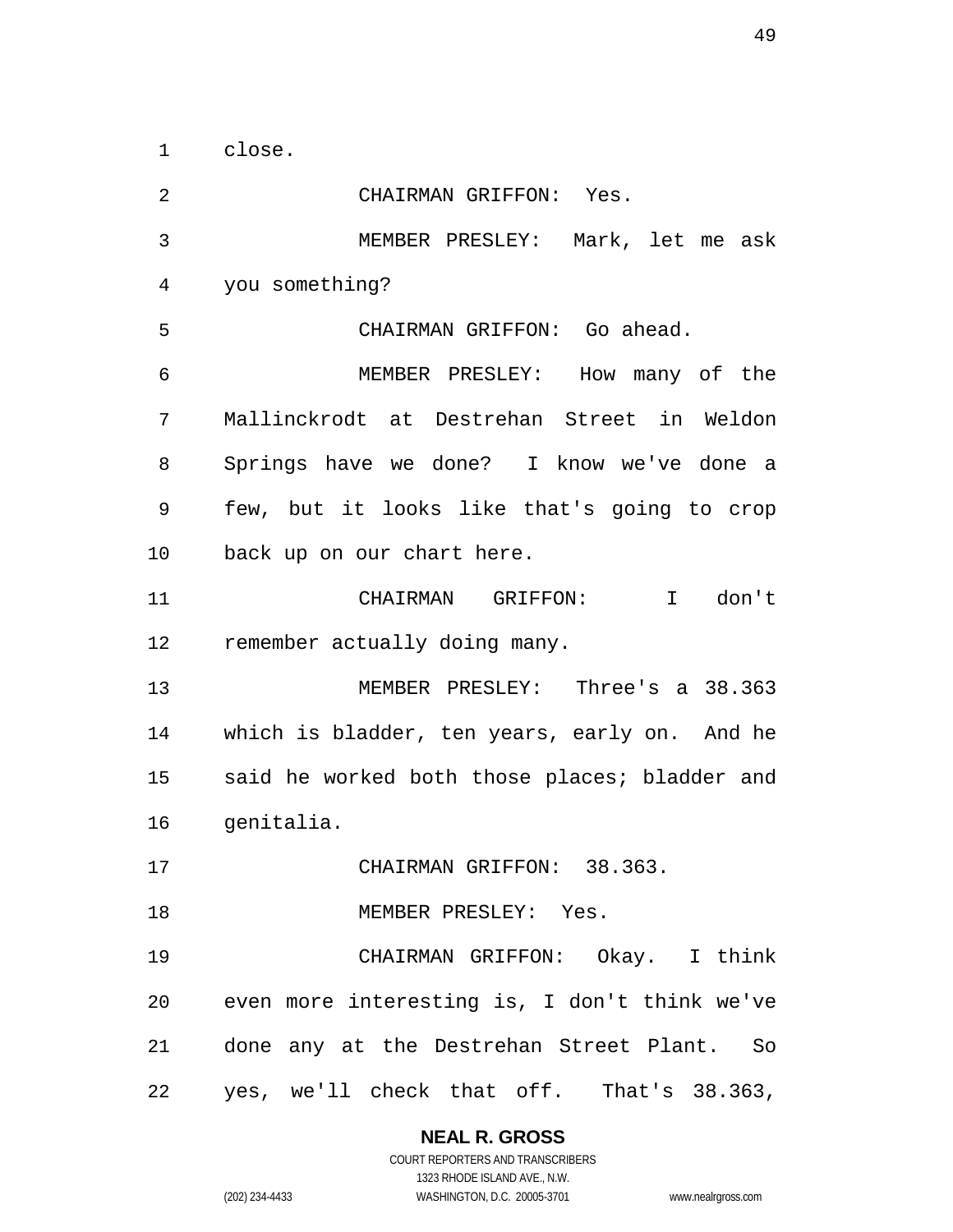case number 396.

 MEMBER MUNN: Even though it's skin, number 374. CHAIRMAN GRIFFON: What's the PoC, Wanda? MEMBER MUNN: 3694. CHAIRMAN GRIFFON: Okay. MEMBER PRESLEY: Pacific Proving Grounds? 10 MEMBER MUNN: Yes. MEMBER PRESLEY: We haven't done anything on that, have we? MEMBER MUNN: Short period, but I don't think we've looked at it. CHAIRMAN GRIFFON: Yes, very short period, but I don't think we looked at it. Okay, let's add that one. And the last one I have was PoC 39.379 which was the Savannah River. It's a lung and all male genitalia, 33 years. That was all I had. That actually brings us right up to 40.

**NEAL R. GROSS**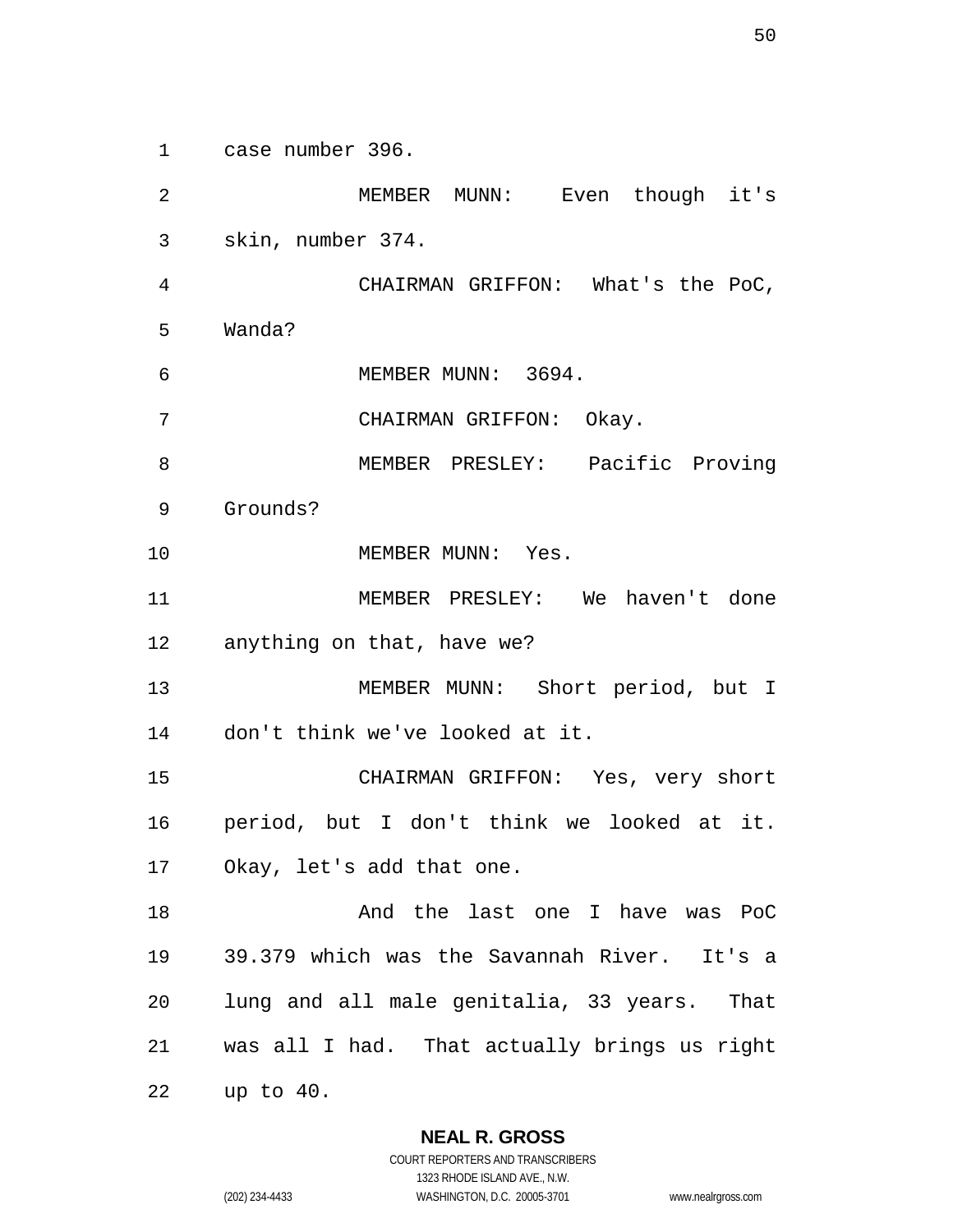1 MEMBER PRESLEY: I got one more. CHAIRMAN GRIFFON: Okay. MEMBER PRESLEY: PoC of 41.92, W.R. Grace. CHAIRMAN GRIFFON: I didn't get that one. 7 MEMBER MUNN: 41.92. CHAIRMAN GRIFFON: I got that one already. MEMBER PRESLEY: We got it on there? All right. CHAIRMAN GRIFFON: I did not even look at the random list. If you want to take a minute and look at the random list. The other thing -- we can do this when we get all these -- when NIOSH gives us the additional information on this. The one thing I'm going to pay attention to for our final selection is the date that they were done because I know that that's one criteria. Wanda, you talked about some of the material. Now if it's a unique site, it may

### **NEAL R. GROSS**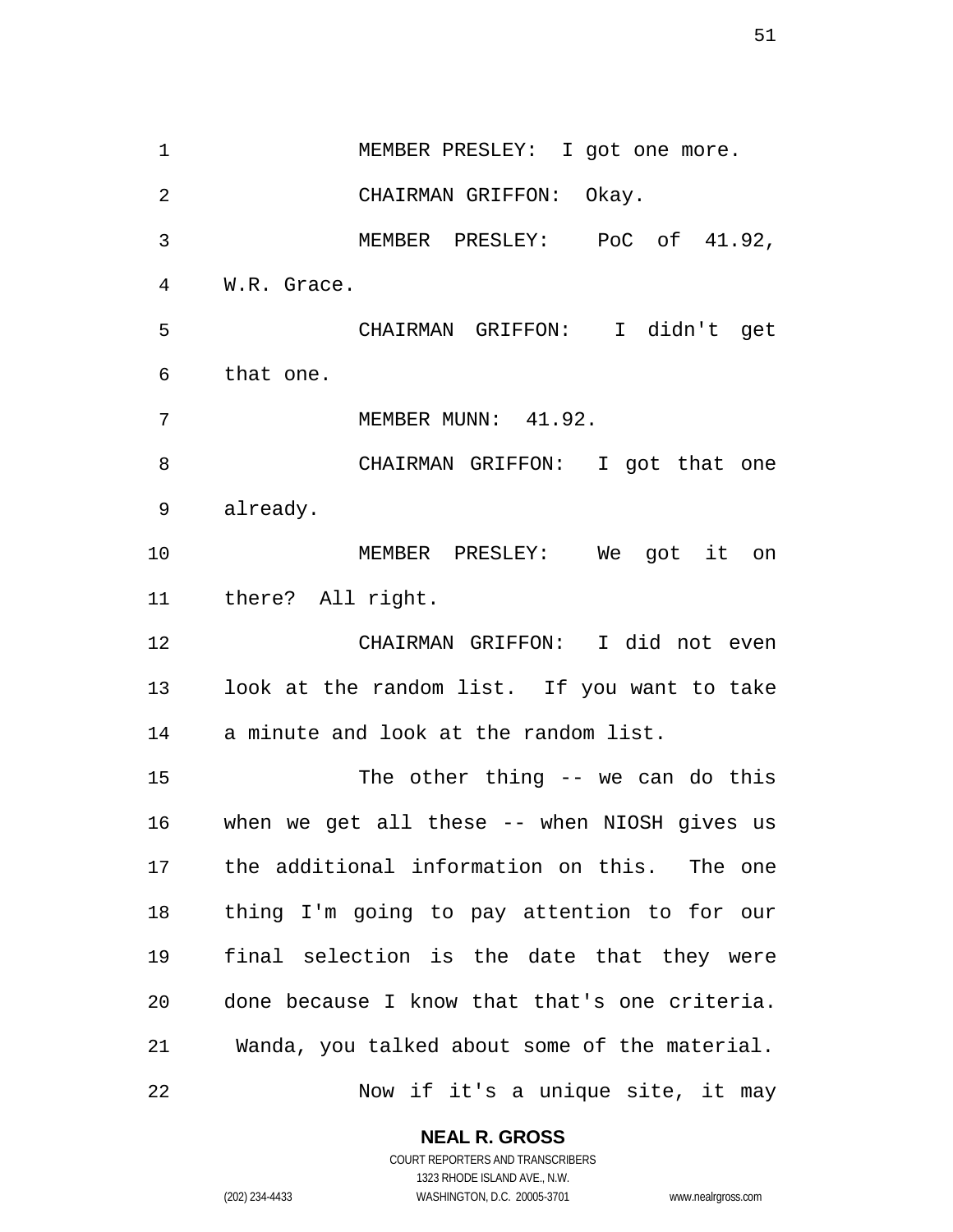not matter that much, a site that we've never looked at before, but if it's things like Savannah River, we want to get more current cases because we want to see if -- we don't want to review the same findings again, basically.

7 MEMBER MUNN: No.

 CHAIRMAN GRIFFON: We want to get the more current dose rate constructions where we can, but that's something I will pay attention a little more in the next -- as we look through the next round.

13 MEMBER MUNN: That's wise.

 CHAIRMAN GRIFFON: Does anyone have any more on this list?

 MEMBER PRESLEY: I'm looking at one at the random list. This is Bob. And it's 016 and it's the Clarksville facility. It's got quite a few years.

 CHAIRMAN GRIFFON: Four and a half years. We can certainly --

MEMBER PRESLEY: I don't know if

**NEAL R. GROSS** COURT REPORTERS AND TRANSCRIBERS

1323 RHODE ISLAND AVE., N.W.

(202) 234-4433 WASHINGTON, D.C. 20005-3701 www.nealrgross.com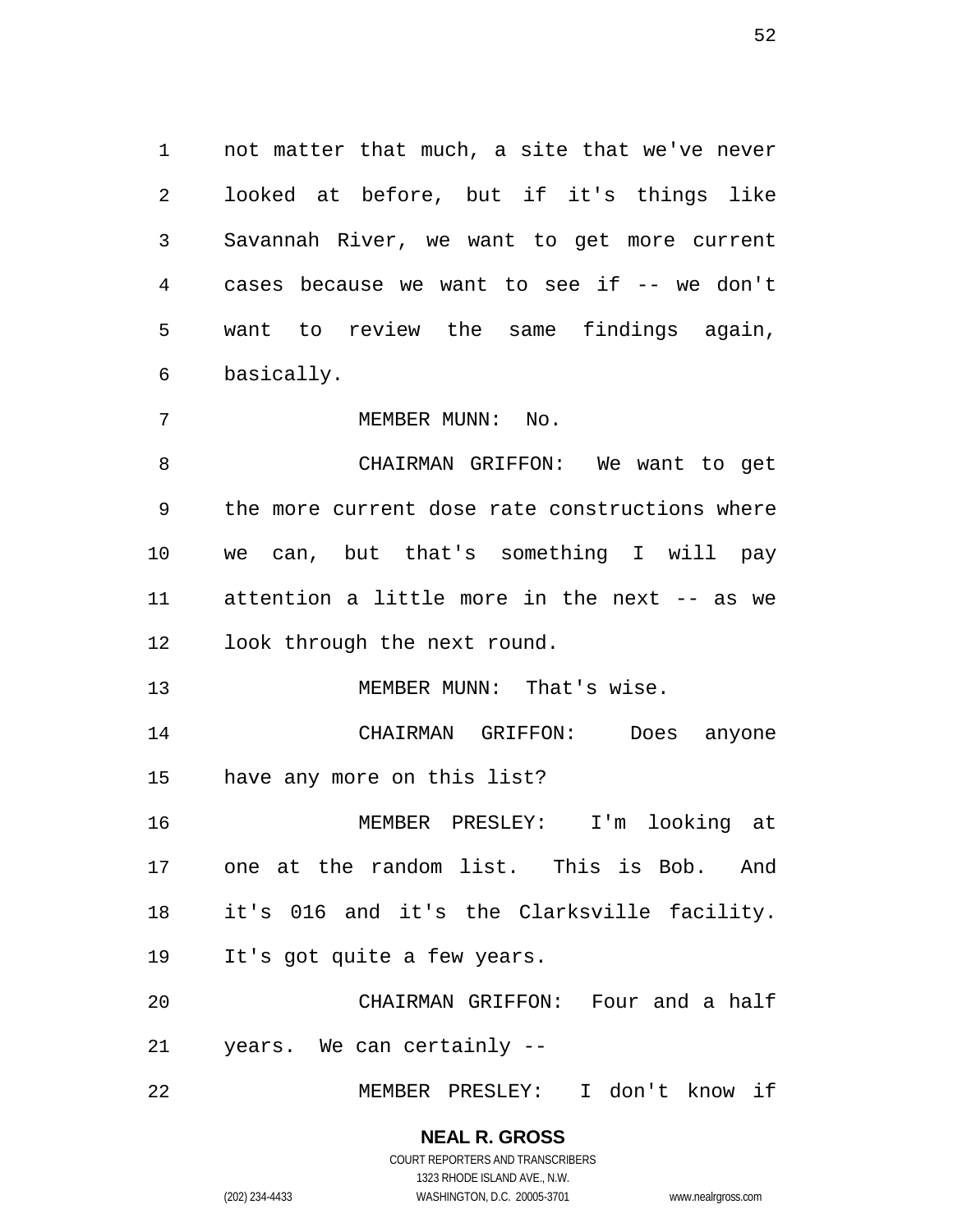that place was in existence or not, but maybe it was.

 MEMBER MUNN: That's new. CHAIRMAN GRIFFON: Let's add that on to the list. So that's -- Stu, you tracking these too. I'll send you my list. MR. HINNEFELD: Okay, just send me your list today or early tomorrow. MEMBER PRESLEY: That's all I've got. MR. HINNEFELD: Sent it to Brant, too, if you will, please. CHAIRMAN GRIFFON: I will, I will. 14 MR. HINNEFELD: Okay. CHAIRMAN GRIFFON: And I'm just looking through the random list really quick one more time, just to take a couple of minutes if anybody else has any others. Sometimes these overlap too, as we know. I think that Alcoa lung case is the same one we just picked. MEMBER MUNN: Yes, probably, yes.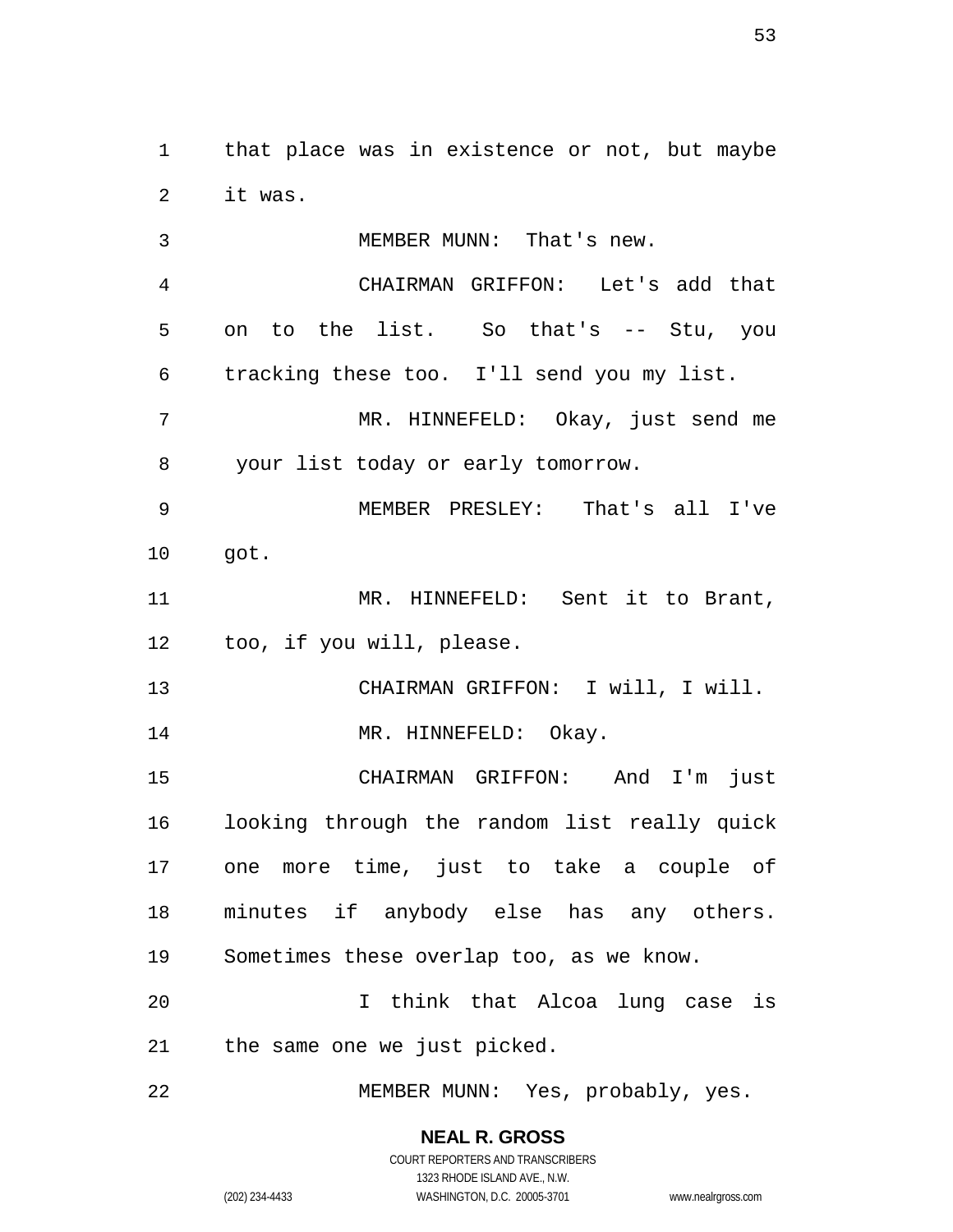CHAIRMAN GRIFFON: There is a Stanford Linear Accelerator Center. I'm on the last page which I'm pretty sure we never looked at that. MEMBER PRESLEY: Probably haven't. We did a lot of research over there. CHAIRMAN GRIFFON: Yes. I think I want to add that one on there if that's okay. MEMBER MUNN: 036, right? CHAIRMAN GRIFFON: Yes, case number 036, yes, the last page. And that's all I have. MEMBER PRESLEY: This is Bob. I didn't see anything else. CHAIRMAN GRIFFON: Okay. John, any others that you had? 17 MR. POSTON: I'm fine. CHAIRMAN GRIFFON: Okay. What I can do also is I'll send out all the -- to Stu and Brant, but also to everyone on the Committee just to make sure I didn't, you know, mess up on my notes here, but I'll send

> **NEAL R. GROSS** COURT REPORTERS AND TRANSCRIBERS

1323 RHODE ISLAND AVE., N.W. (202) 234-4433 WASHINGTON, D.C. 20005-3701 www.nealrgross.com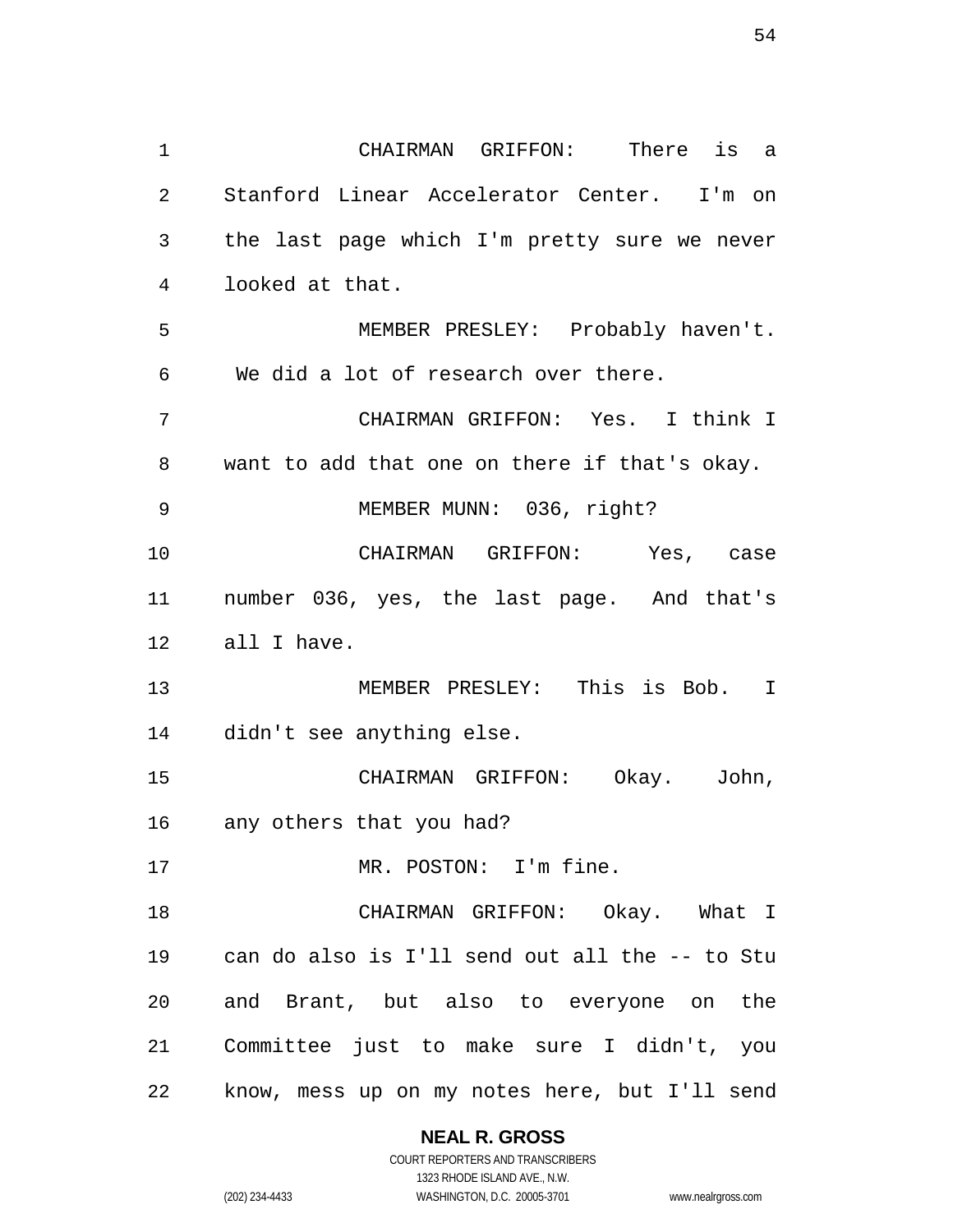out and I'll put the three digits to the left, three digits of the case number so if you look through there and see something that -- or something missing, just ship me an email and this is our preliminary cut, so it doesn't really matter if we add one or two more. But I think we're like 42, Stu, so that should be a reasonable number for you guys to manage and we can still hopefully get around 30 cases for SC&A. I think we're all

set.

 MEMBER MUNN: Great. If you'll do all the work, that's super.

 CHAIRMAN GRIFFON: Yes, well, this is not that much work. So I can handle this. MEMBER MUNN: You and Stu do all

the work.

 CHAIRMAN GRIFFON: Yes. NIOSH can do all the work they are going to pull all the cases, that's the hard part. Okay, that's it. That's one of our shortest Dose Reconstruction Subcommittee meetings ever.

**NEAL R. GROSS**

COURT REPORTERS AND TRANSCRIBERS 1323 RHODE ISLAND AVE., N.W. (202) 234-4433 WASHINGTON, D.C. 20005-3701 www.nealrgross.com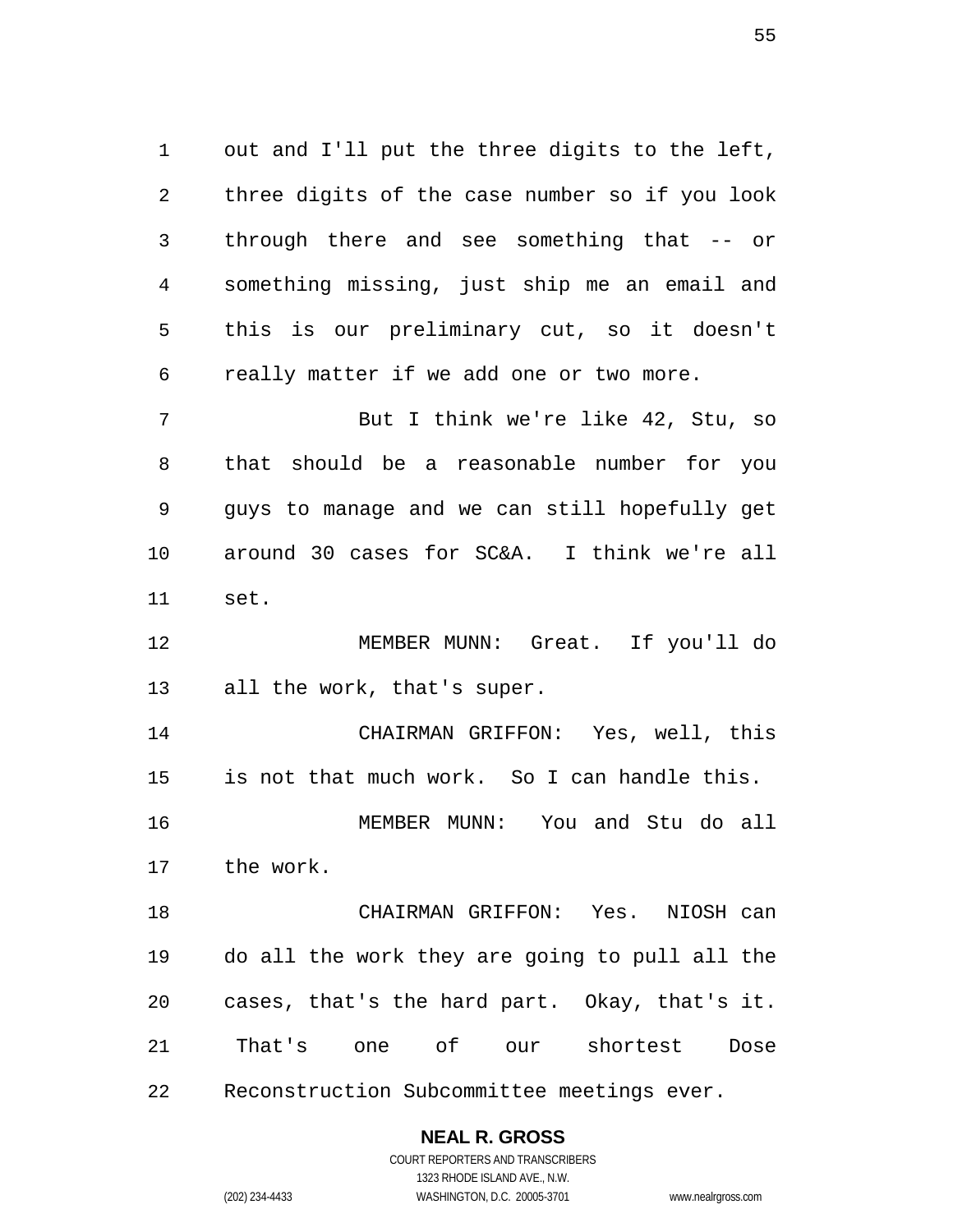1 MR. KATZ: Mark, can you hear me? CHAIRMAN GRIFFON: Yes. MR. KATZ: This is Ted. I just want to be clear about the path going forward. Did I understand correctly what you said in the beginning, or Stu, that these cases would not be ready for the May Board Meeting for Board selection but a teleconference following that meeting? CHAIRMAN GRIFFON: Yes, I was being overly ambitious and we scheduled this too close to the full Board meeting for that to be a reality, because NIOSH has to open up each one of these cases to find out that additional information that we want and to open and go through each case in the short

 So yeah, we'll have to wait until our next phone Board meeting to do the final selection.

amount of time is not realistic.

 MR. KATZ: Okay, I just wanted to be clear because we had it tentatively on the

> **NEAL R. GROSS** COURT REPORTERS AND TRANSCRIBERS 1323 RHODE ISLAND AVE., N.W. (202) 234-4433 WASHINGTON, D.C. 20005-3701 www.nealrgross.com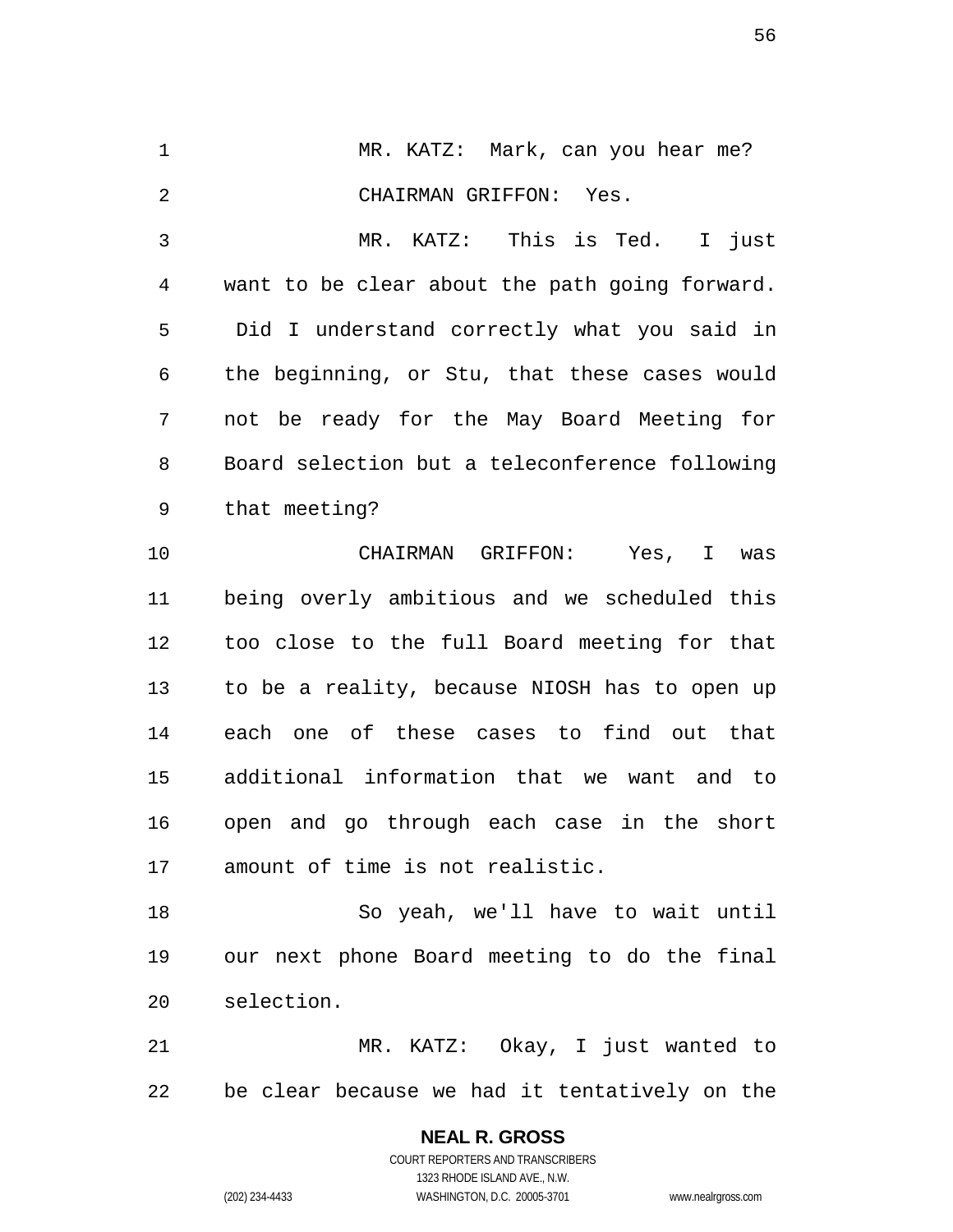agenda for the working time at the Board meeting, so --

 CHAIRMAN GRIFFON: I think we'll stick with our process though. That was my 5 hope to try to get that in, but -- yes. MR. HINNEFELD: This is Stu. What will happen the next step is that either Brant or I will send to all the Subcommittee Members and to Doug the cases that were selected today, along with another five or six columns of additional information, once we've opened up the claims and populated those fields. So those will be available to the Subcommittee. Or if it's preferred, I can send it to the entire Board, however. CHAIRMAN GRIFFON: Yes, I think we should probably do it to the entire Board at this point. MR. HINNEFELD: Okay. CHAIRMAN GRIFFON: You can say

these are the cases that the Subcommittee

**NEAL R. GROSS** COURT REPORTERS AND TRANSCRIBERS

1323 RHODE ISLAND AVE., N.W.

(202) 234-4433 WASHINGTON, D.C. 20005-3701 www.nealrgross.com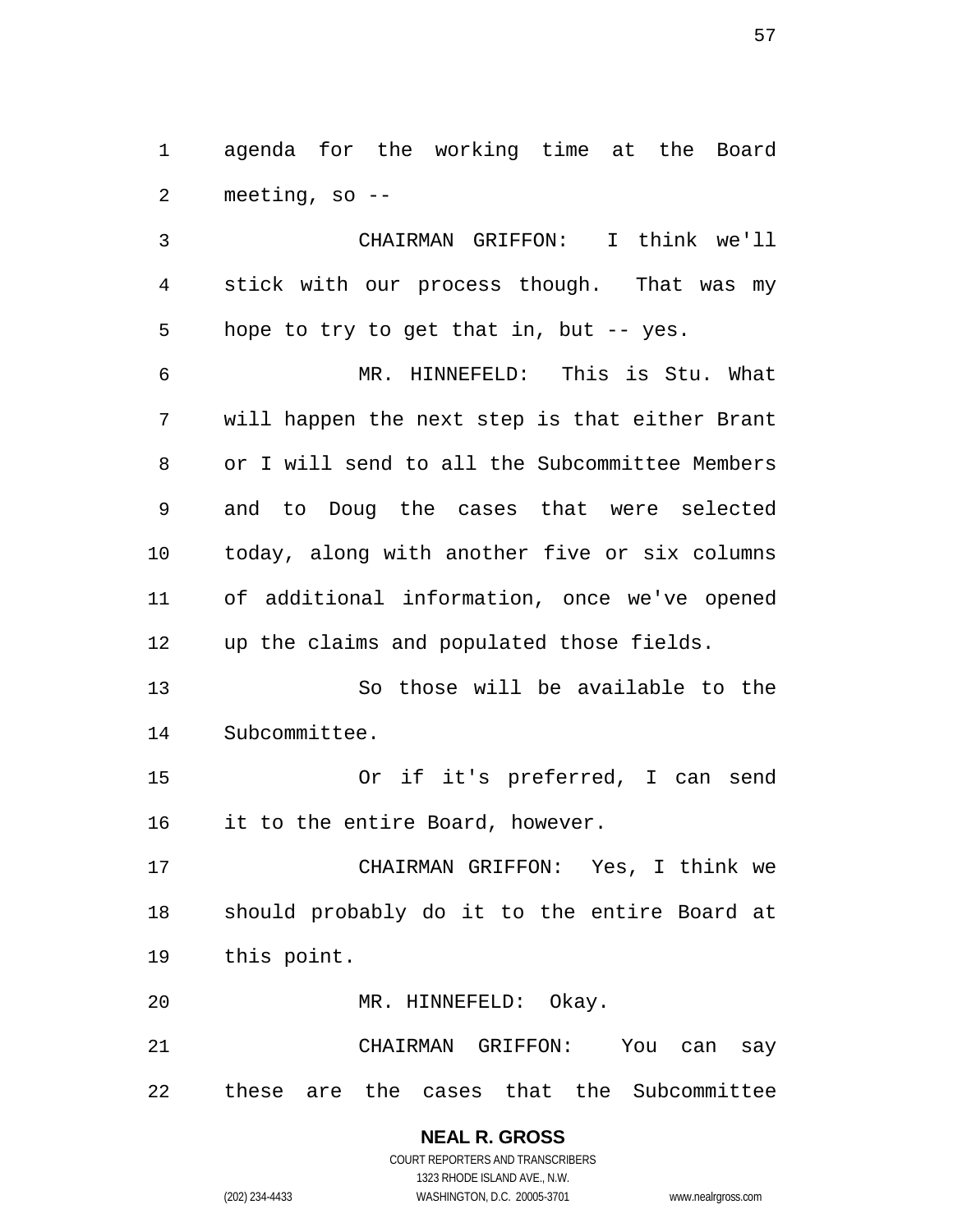preselected.

| 2              | MR. HINNEFELD: Preliminarily --               |
|----------------|-----------------------------------------------|
| $\overline{3}$ | CHAIRMAN GRIFFON: -- additional               |
| 4              | information on those cases.                   |
| 5              | MR. HINNEFELD: Okay. And I'll                 |
| 6              | sort of -- I can run the discussion on that   |
| 7              | and explain what we did in the first round,   |
| 8              | but then I don't think we need that middle    |
| 9              | step of having us come back together again    |
| 10             | with the additional information and then      |
| 11             | bringing it back to the Board. Let's just go  |
| 12             | right to the full Board at this point on a    |
| 13             | phone meeting.                                |
| 14             | MEMBER PRESLEY: Well, either that             |
| 15             | or Stu, did you say there's no way in the     |
| 16             | world that you can get anything ready like    |
| 17             | that?                                         |
| 18             | MR. HINNEFELD: For next week, not             |
| 19             | a chance, Bob.                                |
| 20             | MEMBER PRESLEY: All right.                    |
| 21             | CHAIRMAN GRIFFON: Just the way                |
|                | 22 the schedule worked out, we couldn't get a |

**NEAL R. GROSS** COURT REPORTERS AND TRANSCRIBERS 1323 RHODE ISLAND AVE., N.W.

(202) 234-4433 WASHINGTON, D.C. 20005-3701 www.nealrgross.com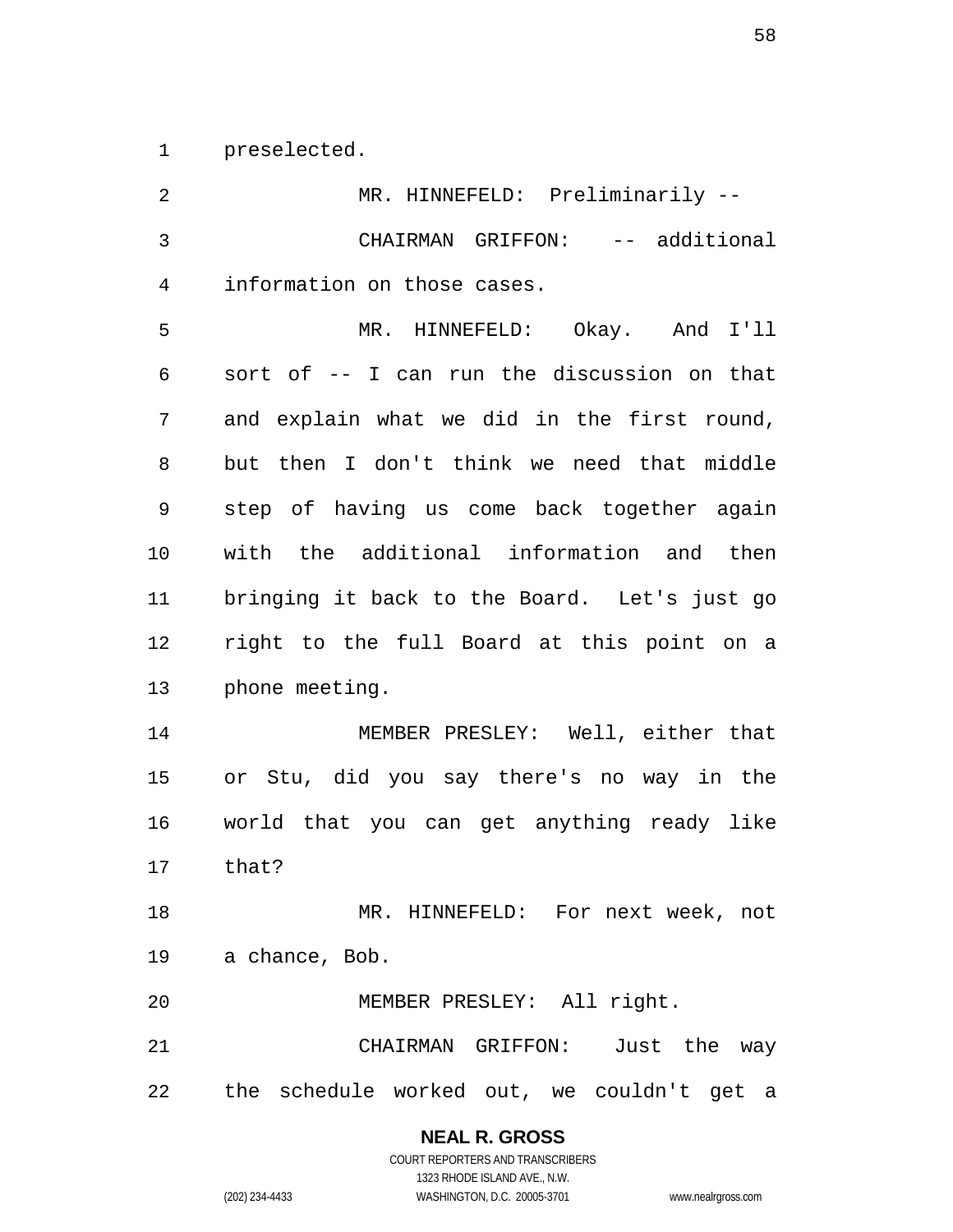meeting set before this because of all the other meetings. So, yes.

 MEMBER MUNN: There's too much going on.

 CHAIRMAN GRIFFON: We'll proceed as fast as we can.

 MR. HINNEFELD: And everybody, I would like everybody to recognize that the people who are going to have to open these cases and look at them and pick these -- find that additional piece of information have to be relatively experienced dose reconstructors and we're now in our last three weeks of trying to meet our June 1st deadline for the old claims. So we're going to be putting experienced dose reconstructors on this, unless they're conflicted on all the remaining June 1st claims.

 MEMBER PRESLEY: No problem. CHAIRMAN GRIFFON: Alright, that's our path forward and we'll bring the full list to the next phone meeting of the Board and go

### **NEAL R. GROSS**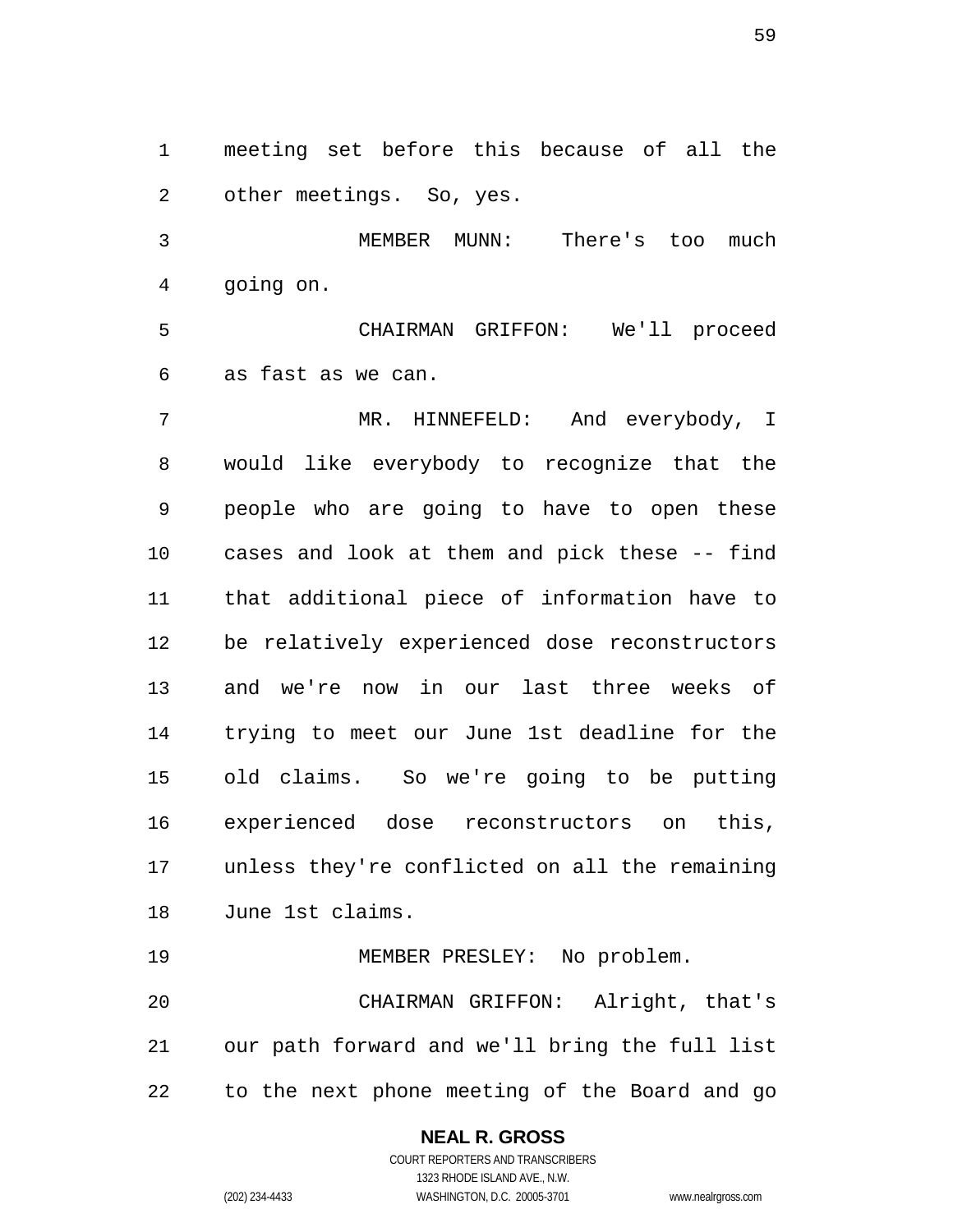from there.

 Thank you all. I think we're all set here. MEMBER PRESLEY: Alright, we'll see you all. CHAIRMAN GRIFFON: Thanks very much and meeting adjourned. (Whereupon, the above-entitled matter went off the record at 4:01 p.m.)